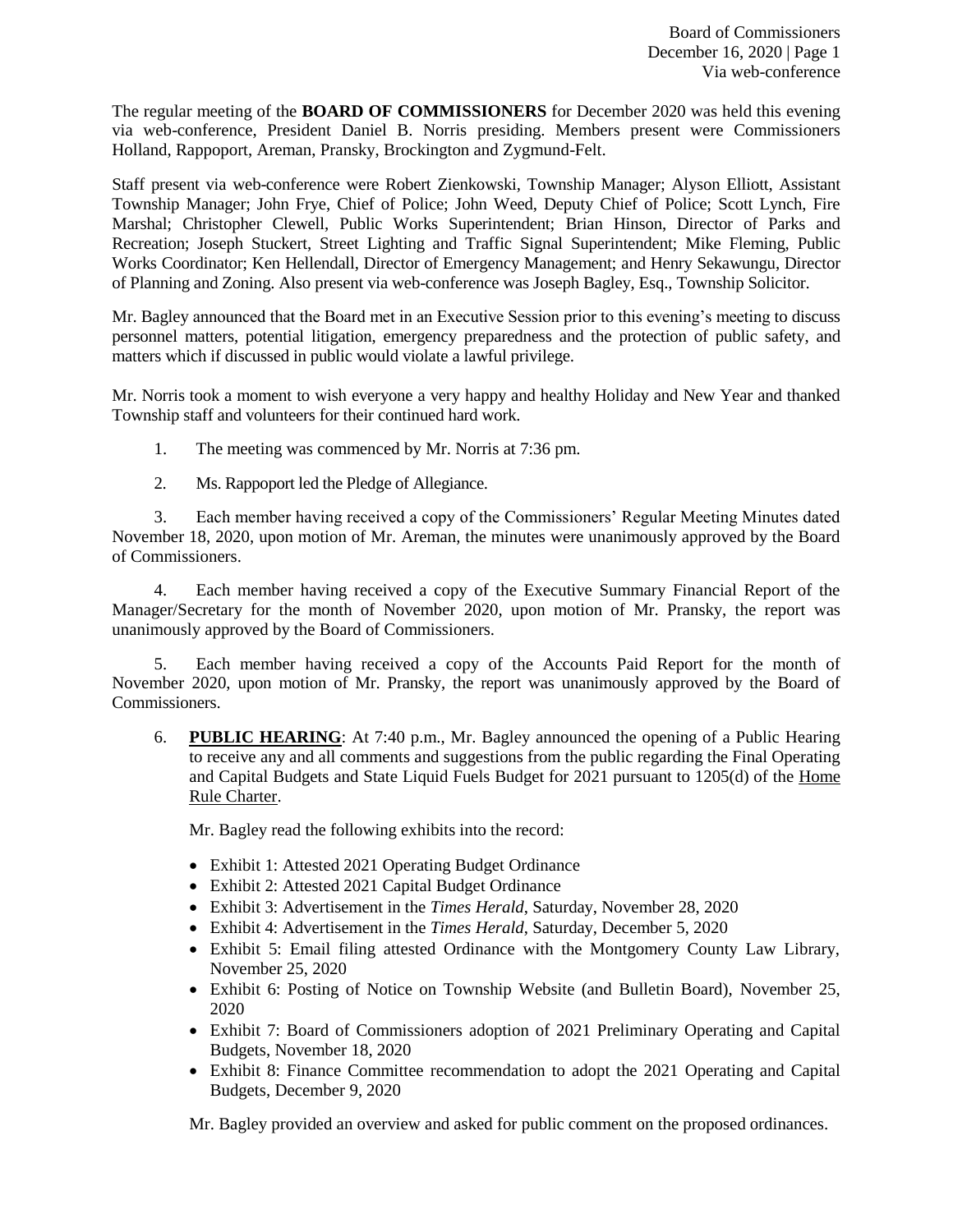Seeing that there were no individuals who wanted to speak on the matter, Mr. Bagley advised Mr. Norris to close the hearing and return to the regularly-scheduled meeting of the Board of Commissioners. A motion was made by Mr. Zygmund-Felt and unanimously approved by the Board of Commissioners to close the Public Hearing at 7:43 p.m.

- a. Upon motion of Mr. Norris, the Board of Commissioners with a 7-0 vote approved the adoption of **Ordinance No. 2413-20** approving the 2021 Operating Budget (Ayes: Brockington, Norris, Rappoport, Pransky, Areman, Holland and Zygmund-Felt) (see attached).
- b. Upon motion of Mr. Norris, the Board of Commissioners with a 7-0 vote approved the adoption of **Ordinance No. 2414-20** approving the 2021 Capital Budget (Ayes: Brockington, Norris, Rappoport, Pransky, Areman, Holland and Zygmund-Felt) (see attached).
- c. Upon motion of Mr. Norris, the Board of Commissioners approved the adoption of **Resolution No. 32-20** approving the 2021 State Liquid Fuels Budget Allocation (see attached).

Mr. Zienkowski commended the Board of Commissioners for all of their time and dedication to helping prepare this year's budget.

7. **PUBLIC HEARING**: At 7:46 p.m., Mr. Bagley announced the opening of a Public Hearing to receive any and all comments and suggestions from the public regarding the adoption of an Ordinance amending Chapter 260, entitled SALDO Sections 260-103 "Purposes", 260-201 "Definition" of Terms", 260-304 "Preliminary Plan Requirements", and 260-409 "Preservation and Protection of Existing Vegetation" and to add new provisions including new Tree Replacement.

Mr. Bagley read the following exhibits into the record:

- Exhibit 1: Attested Ordinance
- Exhibit 2: Proof of Publication for Legal Notices published in the *Times Chronicle* on Sunday, November 15, 2020 and Sunday, November 22, 2020
- Exhibit 3: Email filing attested Ordinance with the Montgomery County Law Library, November 25, 2020
- Exhibit 4: Posting of Legal Notice on Township Website (and Bulletin Board), November 25, 2020
- Exhibit 5: Review Letter from the Montgomery County Planning Commission, October 23, 2020
- Exhibit 6: Email from Henry Sekawungu, Director of Planning and Zoning confirming the Ordinance was sent to the Montgomery County Planning Commission for review, November 6, 2020
- Exhibit 7: Cheltenham Township Planning Commission Recommendation, October 26, 2020
- Exhibit 8: Recommendation of the Building and Zoning Committee, December 2, 2020
- Exhibit 9: Board of Commissioners Authorization to Advertise a Public Hearing, September 16, 2020

Mr. Bagley provided an overview and asked for public comment on the proposed ordinances.

### Public Comment

*Robert Hyslop, 211 Harrison Avenue, Glenside, PA,* commented on the definition of tree and mature tree and noted that invasive trees have been excluded. Since there are different varieties along the streambanks that seem to do more harm than good, has this been taken into consideration, even though the intent is to preserve trees. Mr. Bagley said there is a provision that states that if the above preservation measures are not appropriately given case, a mature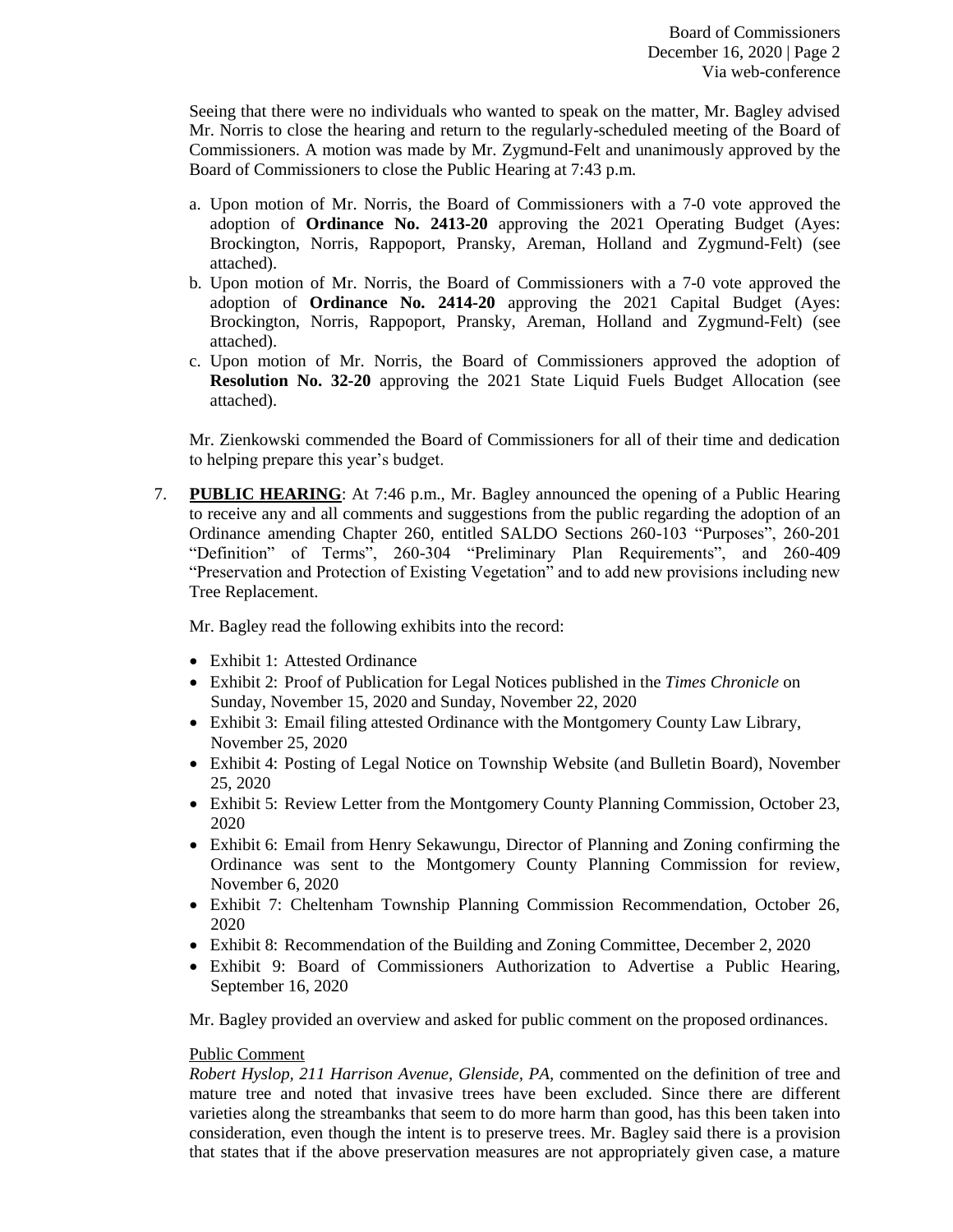tree may be designated to be removed due to being an undesirable or nuisance tree (individual or species), for example diseased or insect infested, messy fruit trees, non-native or invasive. Mr. Hyslop asked if this was part of the new proposed Ordinance. Mr. Bagley confirmed that this is a new provision in the revised Ordinance being presented this evening.

Mr. Pransky expressed concerns with the definition of mature tree and the three-inch diameter, which is considered a sapling; it's not considered a mature tree. Mature trees start at over four inches. This becomes burdensome to developers and developing properties. Mr. Pransky asked that the three-inch diameter be increased before approving this Ordinance. Mr. Norris asked if this change can be made tonight and still adopt the Ordinance. Mr. Bagley said that since this is considered a substantial change, the ordinance would need to be amended and re-advertised in accordance with the requirements of the Municipalities Planning Code. Mr. Norris asked if pushing adoption of the ordinance back to accommodate the advertising requirements for an amendment creates any difficulties for the Township. Mr. Sekawungu said this could create some difficulties if someone submitted an application today or tomorrow, they would be submitting the application based on the existing Ordinance, which would not incorporate any of these proposed changes. Mr. Bagley suggested adopting this Ordinance as is and then write another Ordinance that addresses Mr. Pransky's concerns. Ms. Rappoport noted that developers could submit a waiver request if required. Mr. Pransky expressed concern that developers may look at that and be worried that after all the time and money spent, that their waiver request may not be granted. Mr. Norris suggested voting on the Ordinance this evening that an amendment with respect to the diameter of the trees be made at a future meeting.

# **PUBLIC HEARING**

Above is a brief synopsis of the public comment. For a full transcript, see the "*Notes of Testimony*" taken by a court reporter which are available for review upon request at the Cheltenham Township Administration Building, 8230 Old York Road, Elkins Park, Pennsylvania 19027.

Seeing that there were no other individuals who wanted to speak on the matter, Mr. Bagley advised Mr. Norris to close the hearing and return to the regularly-scheduled meeting of the Board of Commissioners. A motion was made by Mr. Pransky and unanimously approved by the Board of Commissioners to close the Public Hearing at 7:53 p.m.

- a. Upon motion of Mr. Norris, the Board of Commissioners with a 7-0 vote adopted **Ordinance No. 2415-20** amending Chapter 260, entitled SALDO Sections 260-103 "Purposes", 260-201 "Definition" of Terms", 260-304 "Preliminary Plan Requirements", and 260-409 "Preservation and Protection of Existing Vegetation" and to add new provisions including new Tree Replacement, contingent upon amending the definition of mature trees (Ayes: Brockington, Norris, Rappoport, Pransky, Areman, Holland and Zygmund-Felt) (see attached).
- 8. **PUBLIC HEARING**: At 8:02 p.m., Mr. Bagley announced the opening of a Public Hearing to receive any and all comments and suggestions from the public regarding the adoption of an Ordinance amending Chapter 295, Zoning to Clarify and Modify the Definitions of "Dwelling," "Family," "Hotel," and "Motel" and to Enact Definitions of "Short-Term," "Short-Term Transient Lodging" and "Vacation Rental"; to Regulate the uses of Short-Term Transient Lodging and Vacation Rental; and to Modify the Use Regulations for a Bed and Breakfast

Mr. Bagley read the following exhibits into the record:

- Exhibit 1: Attested Ordinance
- Exhibit 2: Proof of Publication for Legal Notices published in the Times Chronicle on Sunday, November 15, 2020 and Sunday, November 22, 2020
- Exhibit 3: Email filing attested Ordinance with the Montgomery County Law Library,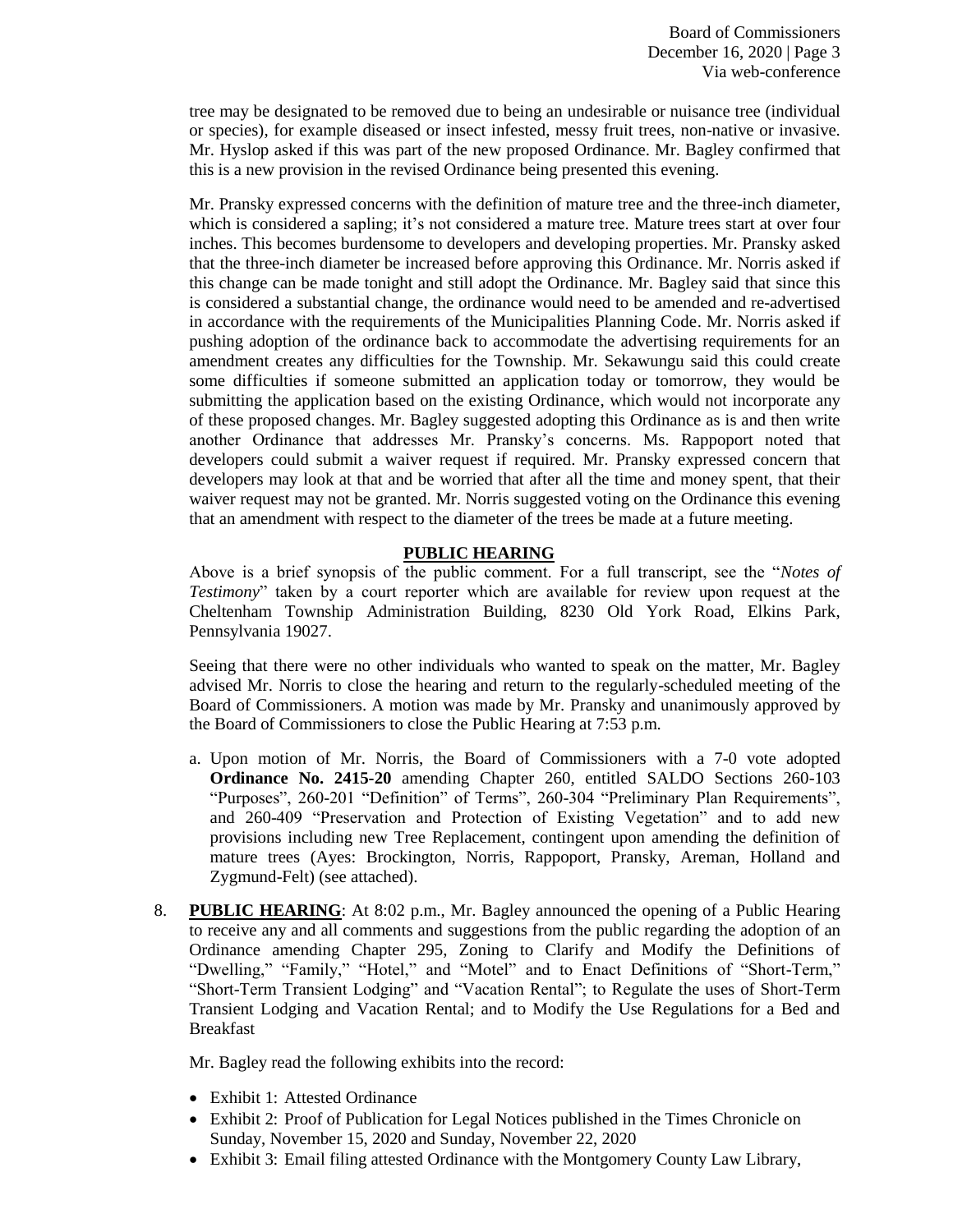November 25, 2020

- Exhibit 4: Posting of Legal Notice on Township Website (and Bulletin Board), November 25, 2020
- Exhibit 5: Review Letter from the Montgomery County Planning Commission, November 23, 2020
- Exhibit 6: Email from Robert Habgood, Assistant Director of Planning and Zoning confirming the Ordinance was sent to the Montgomery County Planning Commission for review, November 12, 2020
- Exhibit 7: Cheltenham Township Planning Commission Recommendation, November 23, 2020
- Exhibit 8: Recommendation of the Building and Zoning Committee, December 2, 2020
- Exhibit 9: Board of Commissioners Authorization to Advertise a Public Hearing, October 21, 2020

Mr. Bagley provided an overview and asked for public comment on the proposed ordinances.

Seeing that there were no individuals who wanted to speak on the matter, Mr. Bagley advised Mr. Norris to close the hearing and return to the regularly-scheduled meeting of the Board of Commissioners. A motion was made by Mr. Pransky and unanimously approved by the Board of Commissioners to close the Public Hearing at 8:05 p.m.

a. Upon motion of Mr. Norris, the Board of Commissioners with a 7-0 vote adopted **Ordinance No. 2416-20** amending Chapter 295, Zoning to Clarify and Modify the Definitions of "Dwelling," "Family," "Hotel," and "Motel" and to Enact Definitions of "Short-Term," "Short-Term Transient Lodging" and "Vacation Rental"; to Regulate the uses of Short-Term Transient Lodging and Vacation Rental; and to Modify the Use Regulations for a Bed and Breakfast (Ayes: Brockington, Norris, Rappoport, Pransky, Areman, Holland and Zygmund-Felt) (see attached).

9. Consider approval of the recommendations of the Public Works Committee and acceptance of its Regular Meeting Minutes dated December 2, 2020:

- a. Upon motion of Mr. Zygmund-Felt, the Board of Commissioners unanimously approved **Resolution No. 33-20** approving the Sewage Facilities Planning Module for Mr. Kim, 140 South Easton Road, Glenside, to permit the renovation of a second floor to include four efficiency and four one-bedroom apartments (see attached).
- b. Upon motion of Mr. Zygmund-Felt, the Board of Commissioners unanimously approved **Resolution No. 34-20** approving the Sewage Facilities Planning Module for More Shopping Center, 7320 Old York Road, Elkins Park to permit the construction of a 633 square foot addition for storage space and a 6,870 square foot addition to the H-Mart grocery store (see attached).
- c. Upon motion of Mr. Zygmund-Felt, the Board of Commissioners unanimously approved of James J. Clearkin, Inc. of Cheltenham, PA in the amount of \$7,500 for Option No. 2 to remove and replace 20 concrete blocks in the sidewalk at the base of the main staircase at the Glenside Library.
- d. Upon motion of Mr. Zygmund-Felt, the Board of Commissioners unanimously approved of the trade-in of the old Fire Marshal vehicle for credit of \$500 which will be deducted from the purchase price of the new vehicle.
- e. Upon motion of Mr. Zygmund-Felt, the Board of Commissioners unanimously approved to table the authorization of the Township Solicitor and Township Manager to execute an agreement between the Township and Vivian C. and Edmund P. Dornheim for a permanent, 1,474 square foot Stormwater Maintenance Access Easement on, over, across and through the premises of 215 Harrison Avenue, Glenside, PA 19038.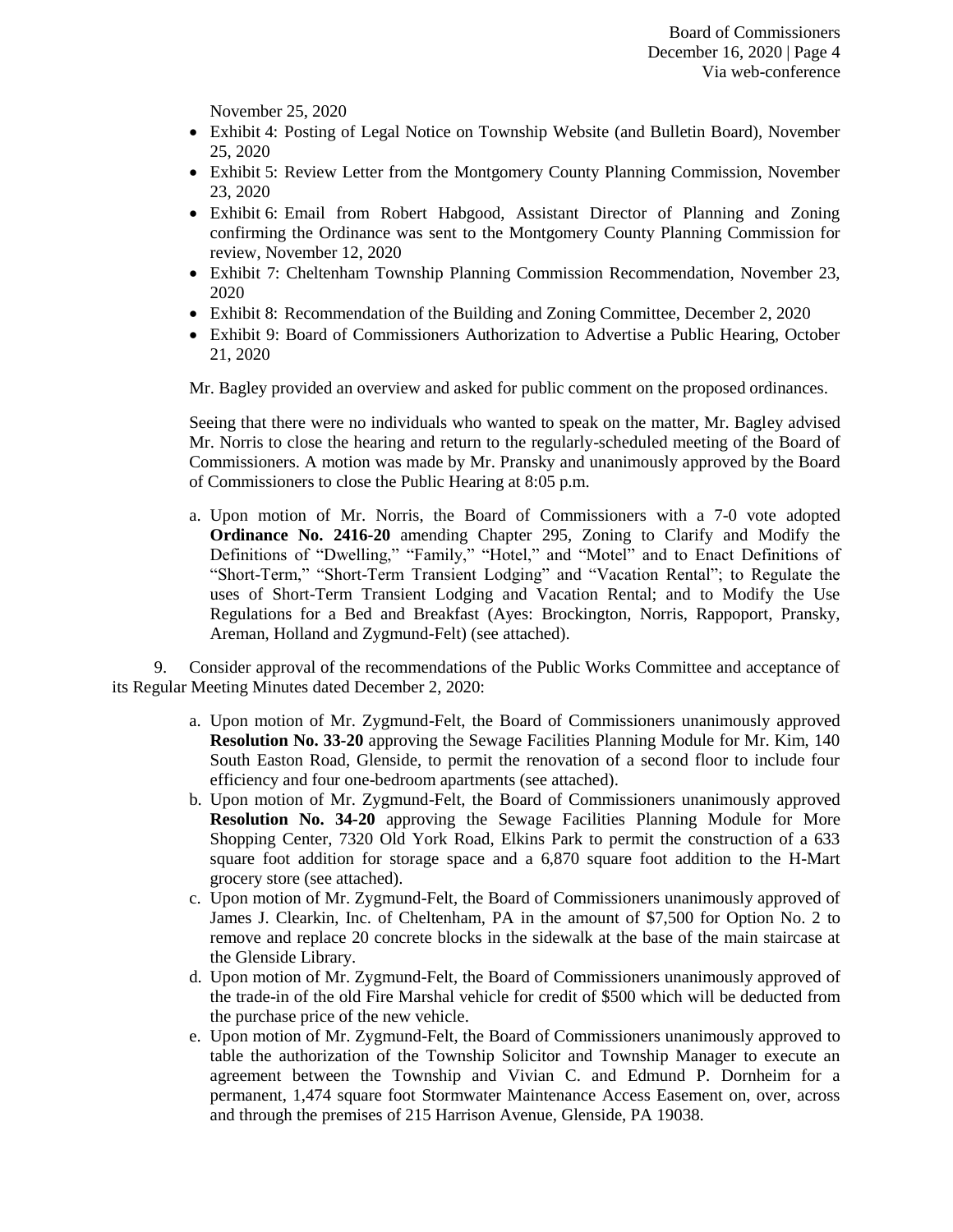Mr. Areman asked if there had been any conversation with Mr. Dornheim. Mr. Bagley said the Township Engineer did most of the groundwork on this. He and the Township Manager will reevaluate this and approach Mr. Dornheim to resolve any questions he has.

- f. Approval for the Township Solicitor and Township Manager to execute the following agreements on behalf of the Township, subject to approval of revised language by the Township Solicitor:
	- 1) Upon motion of Mr. Zygmund-Felt, the Board of Commissioners with a 6-1 vote approved an agreement with Provco Pinegood Glenside, LLC, owner 200 South Easton Road in Glenside, and Brian P. McVan and Michele B. McVan, owners of 160-162 South Easton Road in Glenside, to permit the relocation of a portion of West Waverly Road onto portions of the properties owned by Provco Pinegood Glenside, LLC and Brian P. McVan and Michele B. McVan (Ayes: Brockington, Holland, Norris, Areman, Pransky, Zygmund-Felt; Nays: Rappoport).

Mr. Bagley noted that after this agreement was circulated to the Board and recommended for approval, he looked at the new First Class Township Code, which will go into effect on December 28. The new Code eliminated the need to file a petition with the Court, which this current agreement requires. Mr. Bagley said counsel for Provco agreed to eliminate the need to petition the court if the agreement is executed by December 28.

- 2) Upon motion of Mr. Zygmund-Felt, the Board of Commissioners with a 6-1 vote approved a Deed of Dedication of Traffic Signal Easement from Ventura Real Estate LP for 201 South Easton Road in Glenside (Ayes: Brockington, Holland, Norris, Areman, Pransky, Zygmund-Felt; Nays: Rappoport).
- 3) Upon motion of Mr. Zygmund-Felt, the Board of Commissioners with a 6-1 vote approved a Deed of Dedication of Traffic Signal Easement from Provco Pinegood Glenside, LLC at 200 South Easton Road in Glenside (Ayes: Brockington, Holland, Norris, Areman, Pransky, Zygmund-Felt; Nays: Rappoport).
- 4) Upon motion of Mr. Zygmund-Felt, the Board of Commissioners with a 6-1 vote approved a Deed of Dedication from Provco Pinegood Glenside, LLC for required right-of-way at 200 South Easton Road in Glenside (Ayes: Brockington, Holland, Norris, Areman, Pransky, Zygmund-Felt; Nays: Rappoport).

Mr. Bagley noted that most of the changes he made after circulating to the Board were deleting any requirement that the Township be obligated to pay any attorney's fees and costs for all of the Deeds of Dedication.

5) Upon motion of Mr. Zygmund-Felt, the Board of Commissioners with a 6-1 vote approved a Temporary Construction Easement to Provco Pinegood Glenside, LLC to permit the construction, alignment/realignment of the road, sidewalk and traffic signals on Township lands located near the intersection of West Waverly Road and Harrison Avenue (Ayes: Brockington, Holland, Norris, Areman, Pransky, Zygmund-Felt; Nays: Rappoport).

Mr. Zygmund-Felt noted that there has been a lot of discussion on this item and the applicant is waiting on the approval of the Highway Occupancy Permit.

6) Upon motion of Mr. Zygmund-Felt, the Board of Commissioners with a 6-1 vote approved a Sidewalk Easement Agreement from Brian P. McVan and Michele B. McVan at 160-162 South Easton Road in Glenside(Ayes: Brockington, Holland, Norris, Areman, Pransky, Zygmund-Felt; Nays: Rappoport).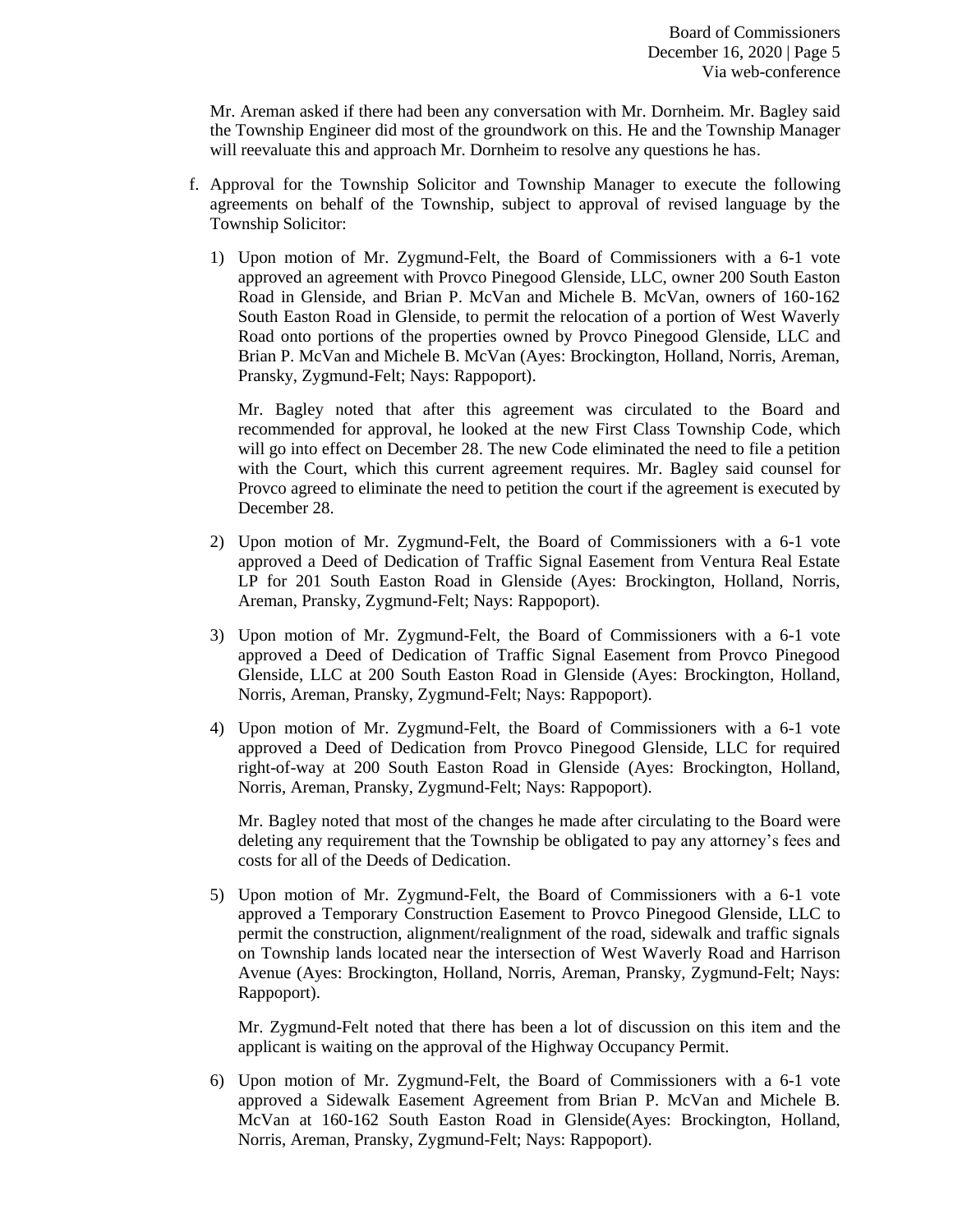7) Upon motion of Mr. Zygmund-Felt, the Board of Commissioners with a 6-1 vote approved a Financial Security Reduction Agreement with Provco Pinegood Glenside, LLC for County Improvements, with the provision that reflects the amended language from Commissioner Areman (Ayes: Brockington, Holland, Norris, Areman, Pransky, Zygmund-Felt; Nays: Rappoport).

Mr. Areman stated that there was discussion about the approvals and what would happen if the County does not approve the improvements within a certain period of time. He wanted to make sure agreement was revised to reflect that the Township would have the ability to make the approvals or review them before the funds were released. Mr. Bagley suggested that we make the motion to approve subject to that change.

8) Upon motion of Mr. Zygmund-Felt, the Board of Commissioners with a 6-1 vote approved authorizing execution of a Deed of Dedication of Traffic Signal Easement from Provco Pinegood Glenside, LLC at Wells Fargo (Ayes: Brockington, Holland, Norris, Areman, Pransky, Zygmund-Felt; Nays: Rappoport).

Upon motion of Mr. Zygmund-Felt, the Board of Commissioners unanimously accepted the Public Works Committee Meeting Minutes of December 2, 2020.

10. Consider approval of the recommendations of the Building and Zoning Committee and acceptance of its Regular Meeting Minutes dated December 2, 2020.

> a. Upon motion of Mr. Pransky, the Board of Commissioners with a 5-2 vote approved of a Cooperation Agreement between Salus University, Cheltenham Township and the Redevelopment Authority (Ayes: Brockington, Norris, Pransky, Zygmund-Felt, Holland; Nays: Rappoport, Areman).

Mr. Bagley noted that he has received this agreement, which is contingent on receipt of the original letter of credit from Salus University.

- b. Upon motion of Mr. Pransky, the Board of Commissioners unanimously authorize advertisement of the Board of Commissioners intention to consider the adoption of an Ordinance amending Section 5-19.B., "Finance Officer Compensation," of the Cheltenham Township Code, to modify the compensation and benefits of the Elected Finance Officer at its regularly-scheduled meeting on December 16, 2020.
- c. Upon motion of Mr. Pransky, the Board of Commissioners unanimously authorize advertisement of a Public Hearing to consider Public Comment and its intention to consider the adoption of an Ordinance amending Chapter 295, Zoning, of the Cheltenham Township Code to re-categorize the use of Tobacco Store/Smoke Shop as an Industrial Use and otherwise amend the definition of the Tobacco Store/Smoke Shop Use at its regularlyscheduled meeting on February 17, 2021.

Ms. Rappoport asked about the Finance Officer compensation and thought that this needed to be accomplished by the end of this year. Mr. Holland said that this item is listed on the Finance agenda to vote on this evening. Mr. Bagley clarified that this is ratifying an advertisement that already took place.

Upon motion of Mr. Pransky, the Board of Commissioners unanimously accepted the Building and Zoning Regular Meeting Minutes of December 2, 2020.

11. Consider approval of the recommendations of the Public Safety Committee and acceptance of its Regular Meeting Minutes dated December 9, 2020.

> a. Upon motion of Mr. Brockington, the Board of Commissioners with a 7-0 vote approved the adoption of **Ordinance No. 2417-20** amending Chapter 285, Vehicles and Traffic,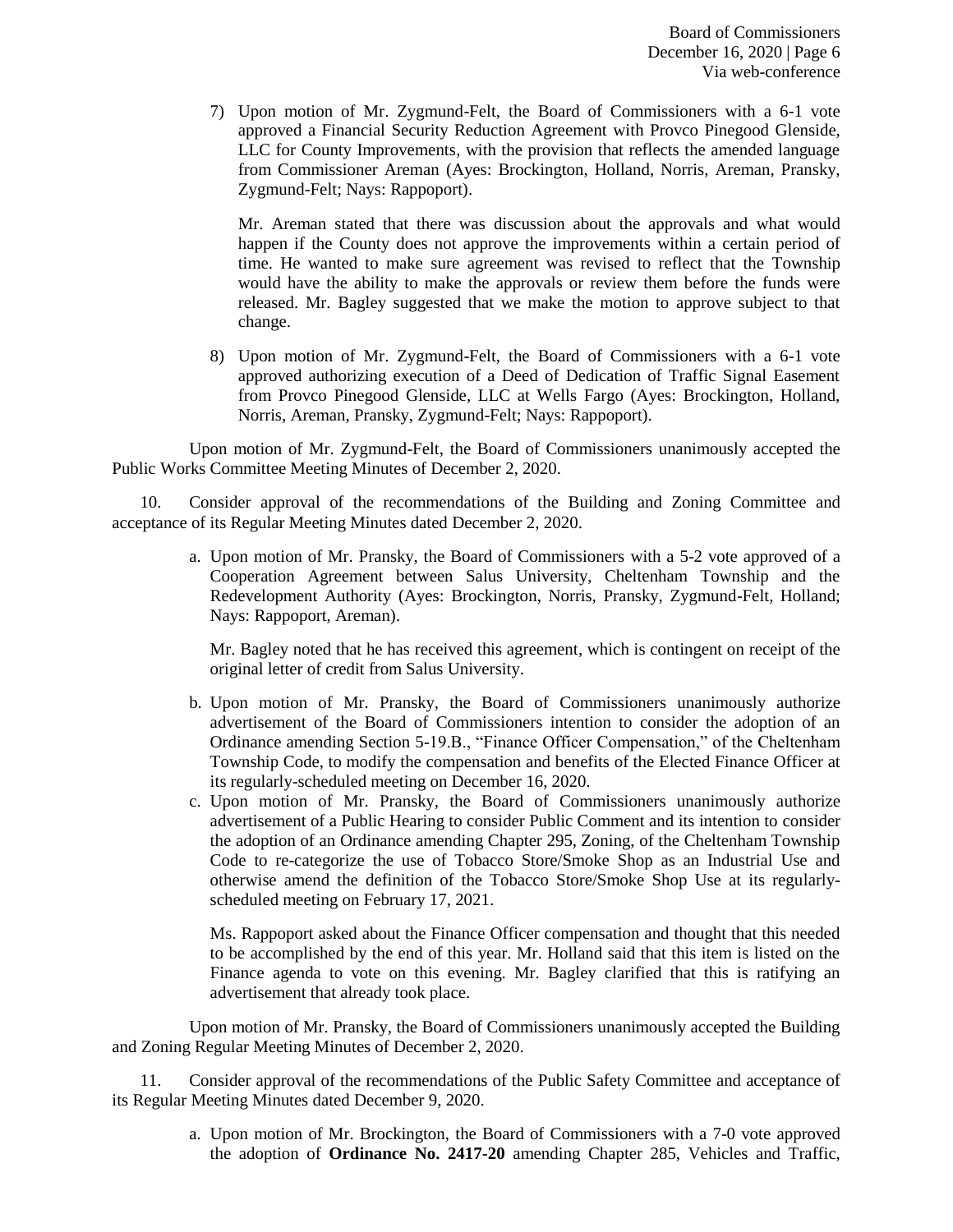Section 285-43, Street and Parking Regulations, of the Cheltenham Township Code to amend traffic regulations to add Handicapped Parking in front of 473 Valley Road (Ayes: Brockington, Norris, Rappoport, Pransky, Areman, Holland and Zygmund-Felt) (see attached).

- b. Upon motion of Mr. Brockington, the Board of Commissioners unanimously approved to recognize Mr. Tom Sullivan upon his retirement after more than 19 years of dedicated service as the Director of Public Safety for Montgomery County at a future in-person meeting of the Board of Commissioners.
- c. Upon motion of Mr. Brockington, the Board of Commissioners unanimously approved of the purchase of solar powered LED stop sign panels for three (3) intersections.

Mr. Pransky expressed concerns about committing to an undetermined amount of stop signs. Mr. Brockington confirmed that it is 12 signs at the cost of \$600 per sign, which has been budgeted in the Traffic Calming Committee budget. Mr. Norris said that this is being done on a trial basis and the intersections will be picked at a later date. Mr. Zygmund-Felt asked if these stop signs could be distributed throughout multiple wards. Mr. Areman asked who makes the final determination as to where these signs are placed. Mr. Brockington said that it will come from the Police Department with assistance from the Traffic Calming Committee. Mr. Holland said that he feels like this does not need to be brought back to the Commissioners. This decision should be made by the Manager, Committee and Police Department. Ms. Rappoport concurred with Mr. Holland.

Upon motion of Mr. Brockington, the Board of Commissioners unanimously accepted the Public Safety Regular Meeting Minutes dated December 9, 2020.

12. Consider approval of the recommendations of the Public Affairs Committee and acceptance of its Regular Meeting Minutes dated December 9, 2020.

> a. Upon motion of Ms. Rappoport, the Board of Commissioners unanimously authorize advertisement of the Board's intention to consider the adoption of an Ordinance amending Chapter 9, Advisory Boards and Committees, Section 9-7.A., Human Relations Committee, to increase the number of members from seven to nine at its regularly-scheduled meeting on January 20, 2021.

Upon motion of Ms. Rappoport, the Board of Commissioners unanimously accepted the Public Affairs Committee Regular Meeting Minutes of December 9, 2020.

13. Consider approval of the recommendations of the Finance Committee and acceptance of its Regular Meeting Minutes dated December 9, 2020.

- a. Upon motion of Mr. Holland, the Board of Commissioners with a 7-0 vote unanimously approved the adoption of **Ordinance No. 2418-20** to increase the Township's share of the Earned Income Tax by 0.50% (Ayes: Brockington, Norris, Rappoport, Pransky, Areman, Holland and Zygmund-Felt) (see attached).
- b. Upon motion of Mr. Holland, the Board of Commissioners with a 7-0 vote approved the adoption of **Ordinance No. 2419-20** amending Chapter 5, Administration of Government, Section 5-19.B, Elected Finance Officer, of the Cheltenham Township Code to modify the compensation of the Finance Officer (Ayes: Brockington, Norris, Rappoport, Pransky, Areman, Holland and Zygmund-Felt) (see attached).
- c. Upon motion of Mr. Holland, the Board of Commissioners unanimously approved the adoption of **Resolution No. 35-20** amending and establishing certain fees, deposits and escrows payable to the Township, effective January 1, 2021 (see attached).
- d. Upon motion of Mr. Holland, the Board of Commissioners unanimously approved of the engagement of Kilkenny Law, LLC as Legal Counsel for the Cheltenham Township Zoning Hearing Board from January 1, 2021 until December 31, 2021 at a rate of \$135.00 per hour.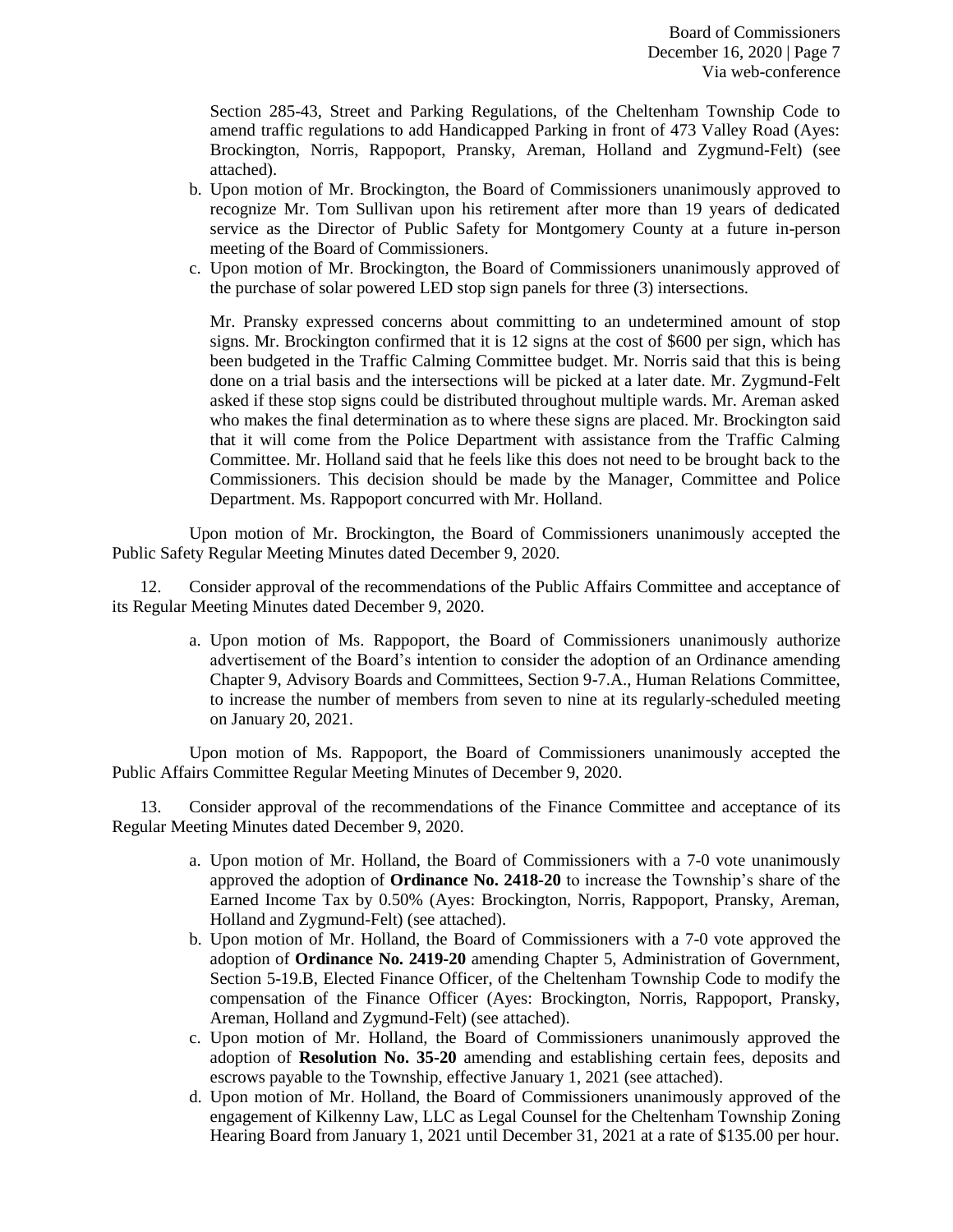Mr. Holland said that while the Township pays for the Zoning Hearing Board (ZHB) counsel, it is the choice of the ZHB members. Mr. Bagley said that based on comments received, language be added to state: "with legal services provided primarily by David Sander, Esquire and secondarily by John Walko, Esquire." Mr. Sander and Mr. Walko are the attorneys who provide services to the ZHB.

- e. Upon motion of Mr. Holland, the Board of Commissioners unanimously approved of the engagement of Clark Hill, PLC as Legal Counsel for Cheltenham Township Labor Matters for a two-year term beginning December 17, 2020 until December 31, 2022.
- f. Upon motion of Mr. Holland, the Board of Commissioners with a 6-1 vote approved of purchasing a three-year subscription license renewal for Symantec Endpoint Protection Security Suite in the amount of \$5,292.00 (Ayes: Brockington, Norris, Areman, Pransky, Holland, Rappoport; Nays: Zygmund-Felt).

Mr. Pransky said that this contract was brought to the Township Manager very late in the process and we will be looking into why this was brought up so late.

- g. Upon motion of Mr. Holland, the Board of Commissioners unanimously approved the purchase of a new pump and motor for the Brookdale Pump Station from Mid Atlantic Pump & Equipment Company of Elverson, PA in the amount of \$56,997.00.
- h. Upon motion of Mr. Holland, the Board of Commissioners unanimously authorize the engagement of KBX Golden, LLC of Kennett Square, PA to remove the existing pump and install the new pump fabricated by Mid Atlantic Pump Company at the Brookdale Pump Station in the amount of \$9,784.23.

Mr. Bagley emailed comments to Mr. Zienkowski and Mr. Clewell. Mr. Clewell said he would have changes to the documents made by Mid Atlantic Pump and if they make those changes, Mr. Bagley is satisfied with this contract.

Upon motion of Mr. Holland, the Board of Commissioners unanimously accepted the Finance Committee Regular Meeting Minutes of December 9, 2020.

- 14. Old Business:
	- a. Scott Lynch, Township Fire Marshal, made a presentation on the state of the Township fire companies (see attached). Mr. Lynch shared that the objective of this presentation is to help improve fire protection services to the residents, businesses and visitors of Cheltenham Township, as well as maintaining fiscal responsibility in providing high level of fire service and protection for the community. Due to the diminishing of responses to calls and lack of leadership, to formally decertify the Ogontz Fire Company was recommended.

Mr. Zienkowski asked how this area would be covered if Ogontz Fire Company was no longer recognized. Mr. Lynch said it would be dispatched to the closest surrounding Fire Company.

Mr. Brockington asked if there is any other company that has this certification. Mr. Lynch said that Cheltenham Fire Company has similar rescue equipment on its trucks.

Mr. Areman asked how the information from the Cheltenham Township Recording System gets put into the system. Mr. Lynch said this is put in by individuals from each of the Fire Companies. Mr. Areman asked in terms of staffing at Ogontz, is there any potential liability associated with this situation. Mr. Lynch said yes, not only on the Township, but the Fire Company itself.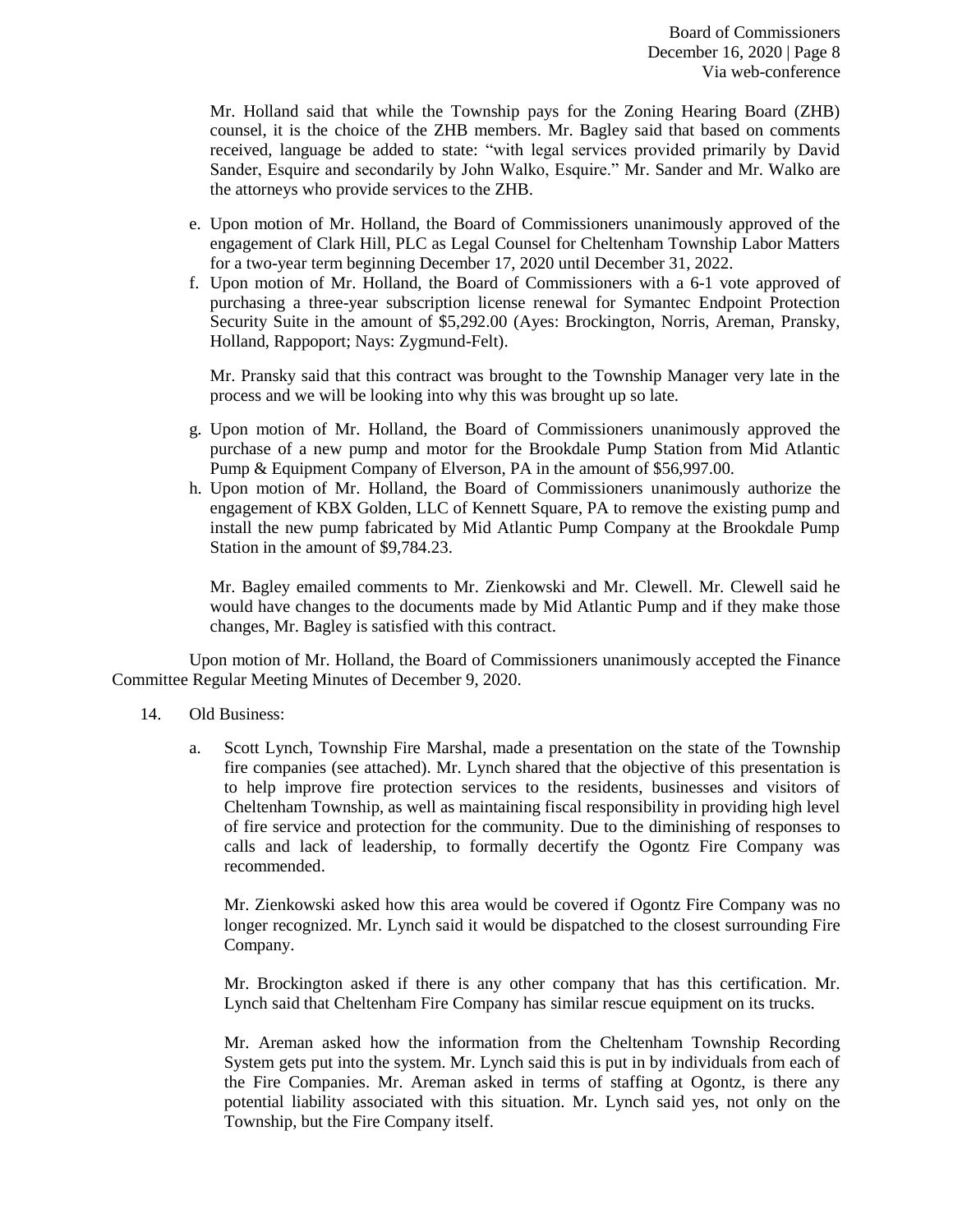Mr. Zygmund-Felt said that he spent the last two and half years attending a majority of the Fire Board meetings and this is not a new issue; it has been raised consistently. Representations were made from leadership of the Ogontz Fire Company to the Fire Board, but there have not been actions to support these representations. This matter could have been resolved, but it has not and at this time, he said the Township needs to take the appropriate action.

Mr. Holland asked about the entities that the Township has mutual aid agreements with. Mr. Lynch said that there will be no impact on Cheltenham Township.

# Public Comment

*Ted Cerebi*, asked what happens to the facility and equipment if the Company is decertified. Mr. Lynch said that the Organization will still be there, as it owns the building and the equipment, it just will not respond to calls. Mr. Cerebi asked if the station could be reactivated if there were people who wanted to become members. Mr. Lynch said if there is an uptick in membership in the future, this is something that could be discussed with the Board about how to move forward.

Mr. Norris stated that these issues are happening worldwide and it has become very challenging to find volunteers. Decertification is being considered with the full understanding that there will be no impact to safety within the Township. It will improve the efficiency of fire services, as determined by the DCED Fire Study. The Board of Commissioners, Township Staff, and all Township residents express their great deal of thanks to the Ogontz Fire Company, to its Board, and current and previous volunteers for the many years of service to the Township. The Board encourages current volunteers to transfer to one of the four remaining Fire Companies.

Upon motion of Mr. Norris, the Board of Commissioners with a 6-0-1 vote, made a motion to no longer recognize Ogontz Fire Company as an operating Fire Protection entity of the Township effective immediately (Ayes: Norris, Brockington, Holland, Areman, Zygmund-Felt, Pransky; Abstained: Rappoport).

Mr. Zienkowski said a press release will be going out immediately on behalf of this decision.

Mr. Norris thanked all of the Township's Fire Companies for their valued service throughout the Township.

- 15. New Business:
	- a. Upon motion of Mr. Norris, the Board of Commissioners unanimously approved to roll over unused vacation time for non-union/non-uniformed employees for 2020.
	- b. Upon motion of Mr. Norris, the Board of Commissioners unanimously approved to replace the StartAll for the Roadside #73 truck in an amount not-to-exceed \$8,000.

Mr. Clewell said that this is to help jump start the Township's large equipment through the colder, winter months. It is crucial for any types of storms and big weather events. This replaces an old piece of equipment that is more than 20 years old.

c. Upon motion of Mr. Norris, the Board of Commissioners unanimously approved a not-toexceed expenditure \$10,000 to Indian Valley Appraisers to appraise three properties associated with the DEP Flood Control Project, contingent upon staff reaching out to another appraiser to see if a lower price can be found.

Mr. Zygmund-Felt asked if other companies have been solicited for the appraisal. Ms. Elliott said that we are currently using them for another project for the Tookany Creek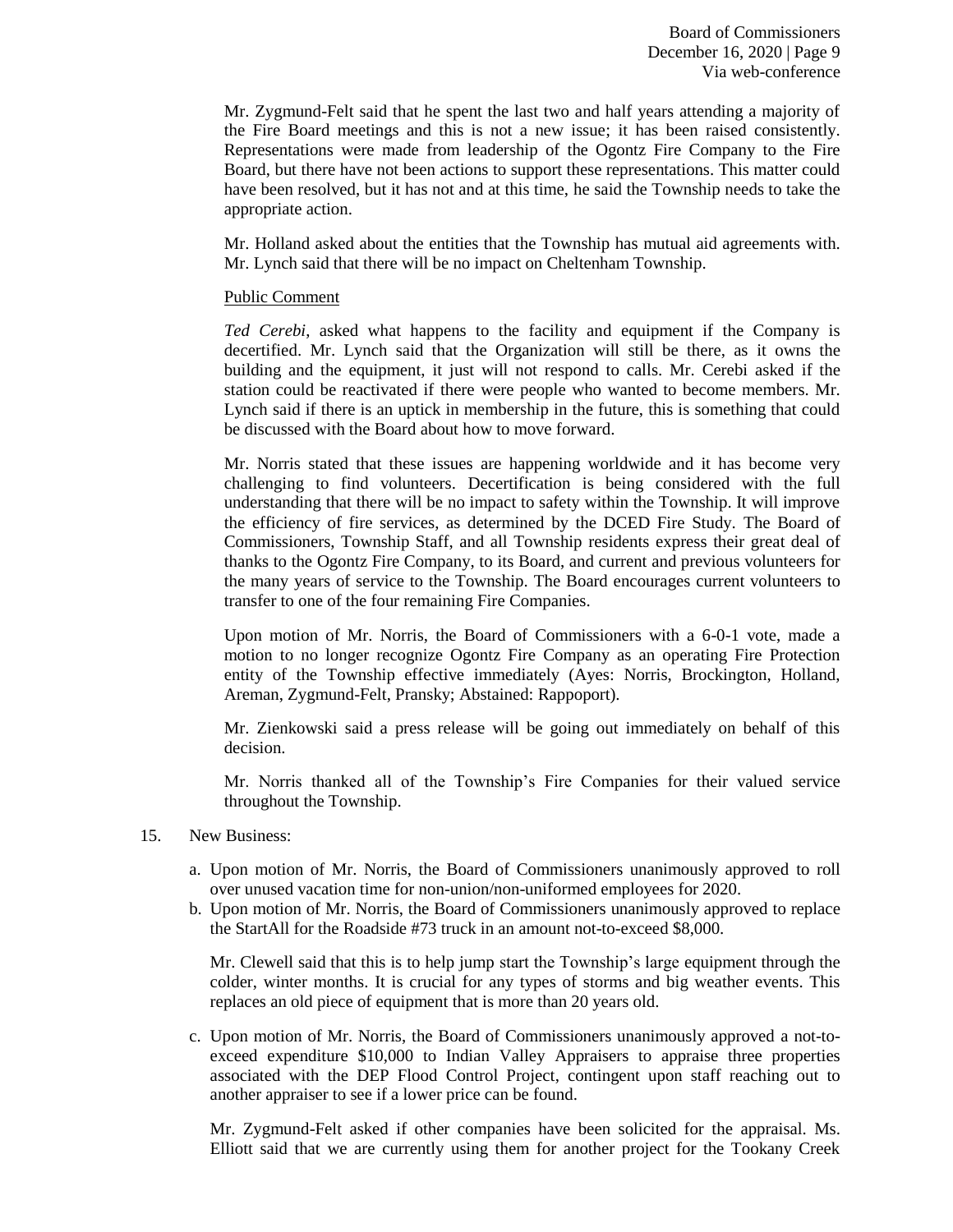Trail, as well as we have used them in the past and we get a good quality of appraisals from them. Indian Valley Appraisers is one of the few Penn Dot-approved appraisers in the area and generally has reasonable rates.

d. Mr. Zienkowski asked the Board to consider a motion to terminate the contract with Boucher & James and Carroll Engineering. Mr. Bagley read a statement from Attorney General Josh Shapiro who announced the arrest of three former company executives from Boucher & James, Inc., headquartered in Doylestown, PA, for allegedly billing Municipalities and other clients the cost of fictitious time and for covering up their scheme. The Township has sustained a loss of \$63,000.00. The Attorney General has entered into an agreement with Boucher and James that the Township is not privy too, and as a result of this agreement, Boucher and James has reimbursed some funds to the Attorney General and the Township will be receiving \$44,177.00 from the fund that the Attorney General has established. The Township has already begun to exercise its legal options with regards to the shortfall.

Upon motion of Mr. Norris, the Board of Commissioners unanimously approved the termination of the contract between Boucher & James and Carroll Engineering, as well as all the staff associated with these firms.

Upon motion of Mr. Norris, the Board of Commissioners unanimously approved to withhold payment of any invoices or outstanding items from Boucher & James and Carroll Engineering until all of the invoices have been investigated.

e. Mr. Zienkowski asked for approval of payment to Porter and Curtis, LLC who handles the Cheltenham Township Volunteer Fire Department's State Workers Insurance Fund and Workman's Compensation Policy Renewal Premium in the amount of \$55,093.00. Mr. Pransky asked if there is an official list of who is covered. Mr. Zienkowski said he will follow up on this. Mr. Zygmund-Felt asked if this falls under the Delaware Valley Health Insurance Trust. Mr. Zienkwoski said it does not.

Upon motion of Mr. Norris, the Board of Commissioners unanimously approved the payment of an invoice to Porter and Curtis, LLC in the amount of \$55,093.00 for the Cheltenham Township Volunteer Fire Department's State Workers Insurance Fund and Workman's Compensation Policy Renewal Premium.

16. Citizens Forum:

*Robert Hyslop, 211 Harrison Avenue, Glenside, PA,* commented that on the November Board of Commissioners meeting minutes under item 12a, it lists a 6-0 vote, but also one nay and asked if that could be amended. Mr. Hyslop also commented on the adoption of the SALDO Ordinance and as he heard, there was a motion made by the Ward 4 Commissioner, which appeared to be identical to the Ward 5 Commissioner and he asked that this be confirmed.

*Edie Cerebi,* commended the Board and the Township Manager for their transparency and quick and decisive action on the Boucher & James situation.

On behalf of the Board, Mr. Norris wished everyone a happy, healthy and safe New Year.

There being no further business, Mr. Norris adjourned the meeting at 9:56 p.m.

 $\mathcal{A}\mathcal{U}$ 

Robert Zienkowski Township Manager

per Ashley Lupino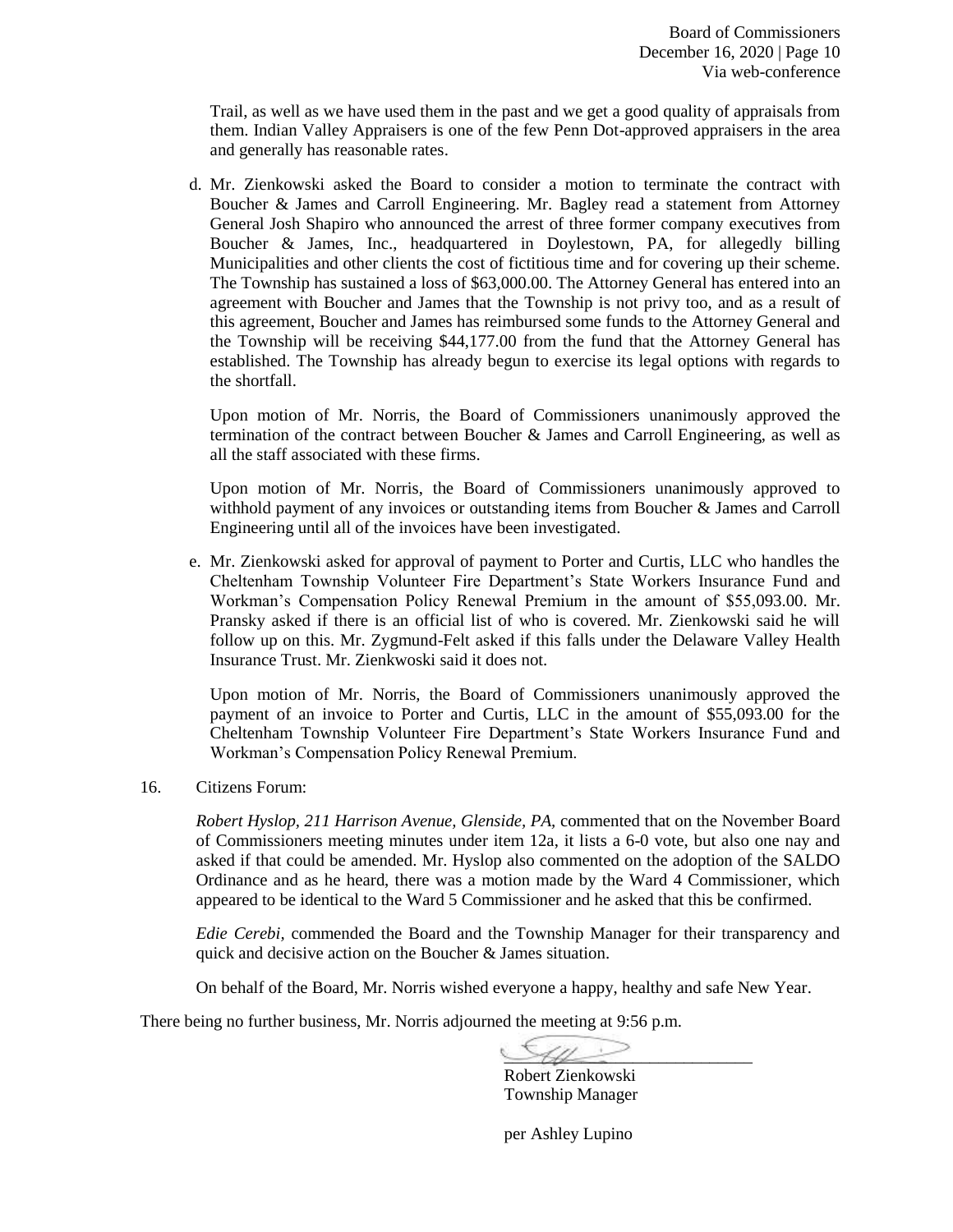

# **CHELTENHAM TOWNSHIP BOARD OF COMMISSIONERS**

# **ORDINANCE NO. 2413-20**

**AN ORDINANCE OF THE BOARD OF COMMISSIONERS OF CHELTENHAM TOWNSHIP, MONTGOMERY COUNTY, PENNSYLVANIA, FIXING THE TAX RATE FOR THE YEAR 2021 AND APPROVING AND ADOPTING THE OPERATING BUDGET WHICH APPROPRIATES THE SPECIFIC SUMS ESTIMATED TO BE REQUIRED FOR THE SPECIFIC PURPOSE OF OPERATING THE TOWNSHIP GOVERNMENT HEREINAFTER SET FORTH DURING THE CURRENT FISCAL YEAR** 

The Board of Commissioners of Cheltenham Township hereby ordains:

**SECTION 1.** That a tax be established and hereby levied on all real property within Cheltenham Township that is subject to taxation for Township purposes for the Fiscal Year 2021, as follows:

- For General Purposes, the sum of 5.6466 mills on each one thousand dollars of assessed valuation.
- For Debt Purposes, the sum of 0.1940 mills on each one thousand dollars of assessed valuation.
- For Fire Protection purposes, the sum of 0.7743 mills on each one thousand dollars of assessed valuation.
- For Parks and Recreation purposes, the sum of 1.0363 mills on each one thousand dollars of assessed valuation.
- For Library purposes, the sum of 0.9183 mills on each one thousand dollars of assessed valuation.
- For Ambulance purposes, the sum of 0.5000 mills on each one thousand dollars of assessed valuation.
- For Pension purposes, the sum of 0.5000 mills on each one thousand dollars of assessed valuation.

The same being summarized in tabular form as follows:

| <b>Purpose</b>                             | <b>Mills</b> |
|--------------------------------------------|--------------|
| Tax Rate for General purposes              | 5.6466       |
| Tax Rate for Debt purposes                 | 0.1940       |
| Tax Rate for Fire purposes                 | 0.7743       |
| Tax Rate for Parks and Recreation purposes | 1.0363       |
| Tax Rate for Library purposes              | 0.9183       |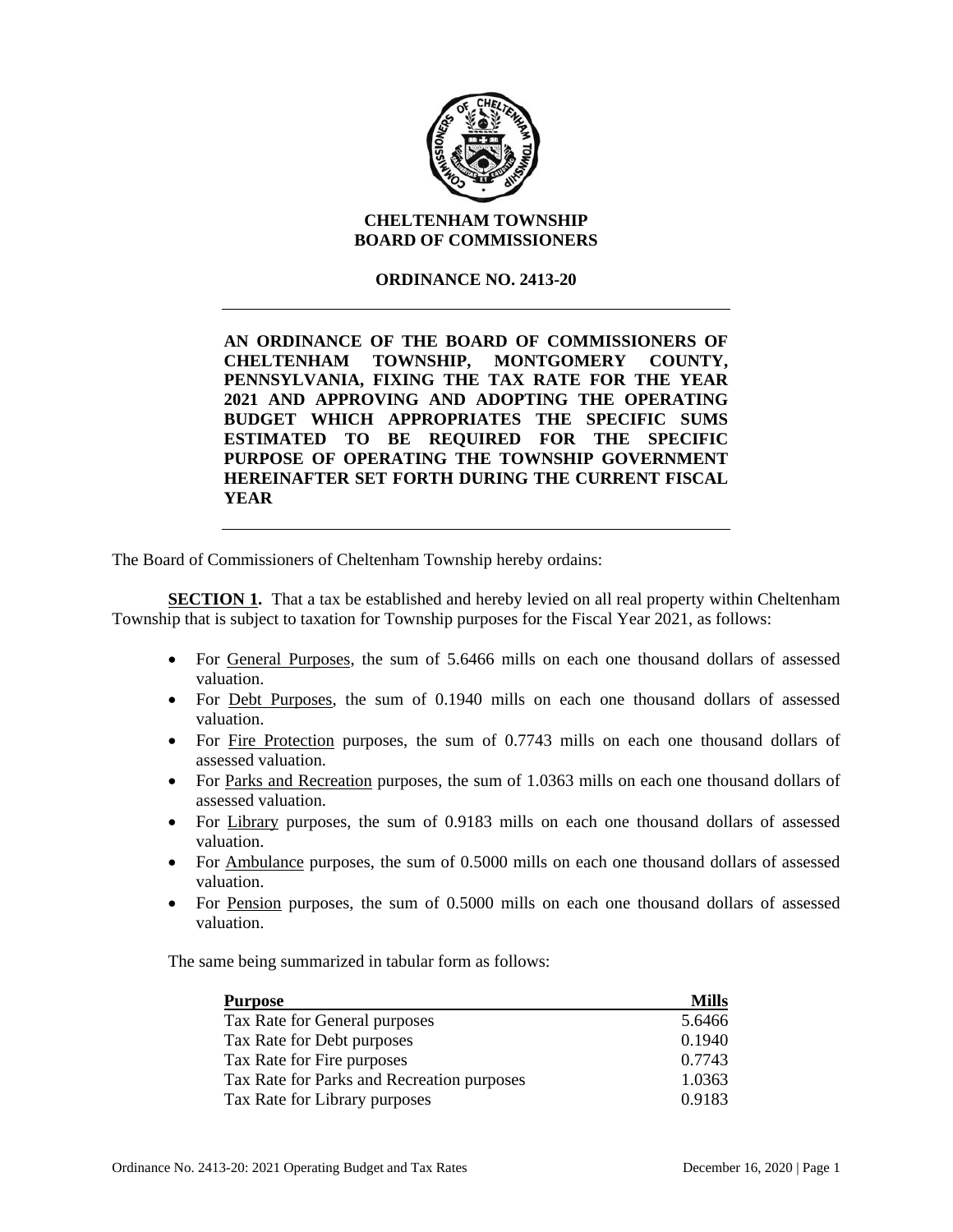| Tax Rate for Ambulance purposes | 0.5000 |
|---------------------------------|--------|
| Tax Rate for Pensions           | 0.5000 |
| TOTAL                           | 9.5695 |

**SECTION 2.** That for the expenses of the Township for the Fiscal Year 2021, the following amounts are hereby appropriated from the revenues available for the current year for the specific purposes set forth below, which amounts are more fully itemized in the Budget Form.

# **GENERAL OPERATING FUND SUMMARY OF ESTIMATED RECEIPTS**

| Receipts from Taxes                               | \$29,498,466 |
|---------------------------------------------------|--------------|
| <b>Other Revenue Receipts</b>                     | \$9,807,735  |
| <b>TOTAL Estimated Fund Balance &amp; Revenue</b> | \$39,306,201 |

## **SUMMARY OF APPROPRIATIONS**

|                                              |                 | <b>Operation</b>   | Capital |               |
|----------------------------------------------|-----------------|--------------------|---------|---------------|
|                                              |                 | <b>Maintenance</b> | Outlay  | <b>Total</b>  |
| <b>General Government:</b>                   |                 |                    |         |               |
| Administration                               |                 | 1,667,606<br>S     |         | \$1,667,606   |
| <b>Tax Collector</b><br>Treasurer and        |                 | \$<br>105,575      |         | 105,575<br>\$ |
| <b>Township Buildings</b>                    |                 | 282,726            |         | 282,726       |
| <b>Subtotal</b>                              |                 | \$1,773,181        |         | \$1,773,181   |
| Protection to Person & Property:             |                 |                    |         |               |
| Police                                       |                 | \$9,248,162        |         | \$9,248,162   |
| Fire                                         |                 | \$1,442,742        |         | \$1,442,742   |
| Building: Planning and Zoning                |                 | 469,140            |         | 469,140       |
|                                              | <b>Subtotal</b> | \$11,160,044       |         | \$11,160,044  |
| <b>Health and Sanitation:</b>                |                 |                    |         |               |
| <b>Emergency Medical Services/ Emergency</b> |                 | \$1,217,608        |         | \$1,217,608   |
| Management                                   |                 |                    |         |               |
| Refuse                                       |                 | \$1,915,386        |         | \$1,915,386   |
| Stormwater Management.                       |                 | 334,587            |         | 334,587       |
|                                              | <b>Subtotal</b> | \$3,467,581        |         | \$3,467,581   |
| Highways:                                    |                 |                    |         |               |
| <b>Streets and Bridges</b>                   |                 | \$1,666,033        |         | \$1,666,033   |
| <b>Street Lights and Traffic Signals</b>     |                 | 434,370            |         | 434,370       |
|                                              | <b>Subtotal</b> | \$2,100,403        |         | \$2,100,403   |
| Libraries:                                   |                 | \$1,729,250        |         | \$1,729,250   |
| Recreation:                                  |                 |                    |         |               |
| Parks & Playgrounds                          |                 | 1,694,886          |         | \$1,694,886   |
| <b>Swimming Pools</b>                        |                 | 292,560<br>\$      |         | 292,560       |
|                                              | <b>Subtotal</b> | \$<br>1,987,446    |         | \$1,987,446   |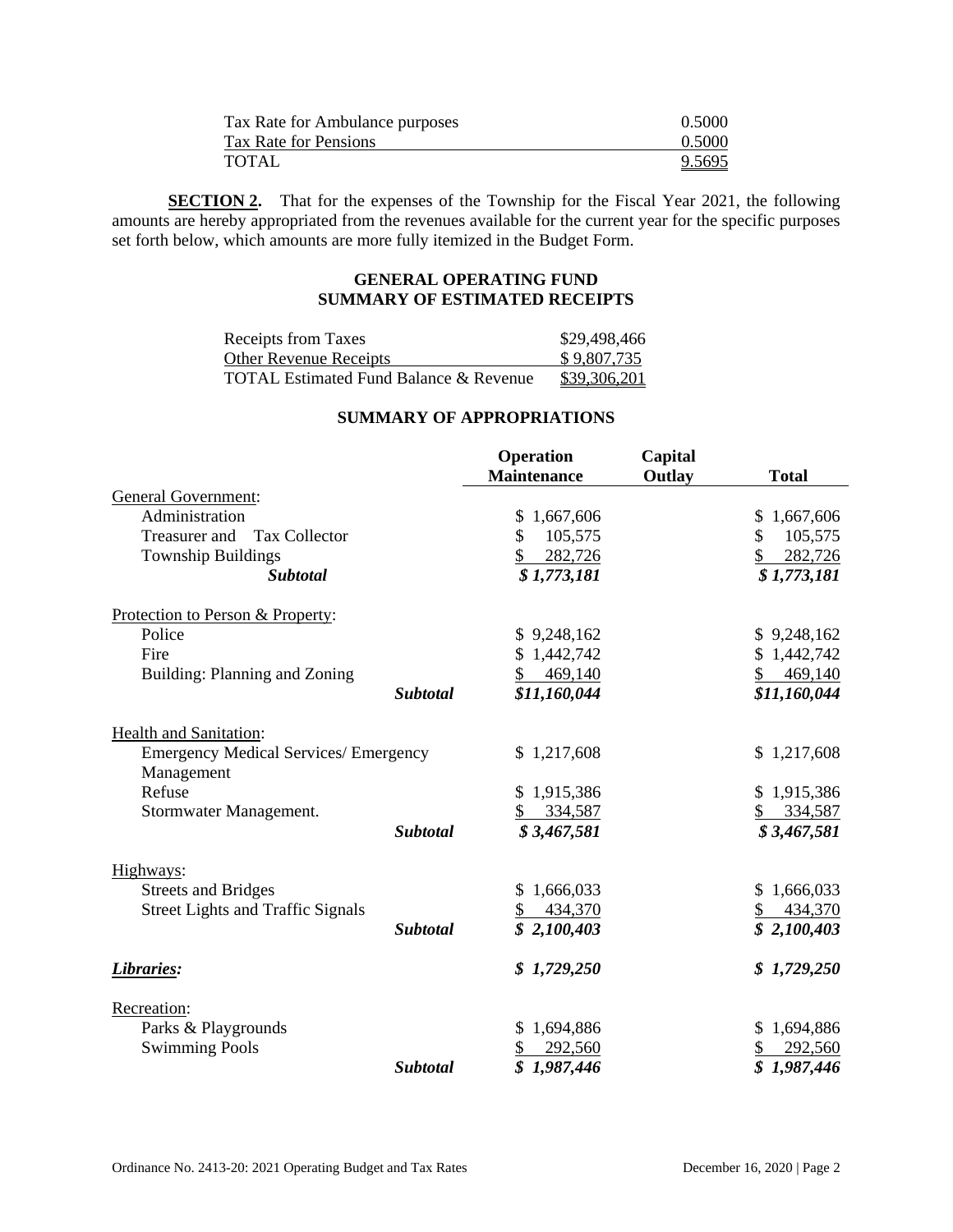| <b>TOTAL for Operations, Maintenance, Interest</b><br>& Capital Outlay | <u>\$39,306,201</u> | <u>\$39.306.201</u> |
|------------------------------------------------------------------------|---------------------|---------------------|
| <b>TOTAL All Functions</b>                                             | \$39,306,201        | \$39,306,201        |
| <b>Subtotal</b>                                                        | \$16,805,570        | \$16,805,570        |
| <b>Transfer to Capital</b>                                             | 2,782,699           | \$2,782,699         |
| Military and Civil Celebrations                                        | \$<br>$\theta$      | \$<br>0             |
| Unappropriated/Reserves                                                | \$<br>62,500        | \$<br>62,500        |
| Hourly Legal Fund                                                      | 21,000              | \$<br>21,000        |
| <b>Unemployment Compensation</b>                                       | 20,000              | \$<br>20,000        |
| Transfers to Sinking Fund                                              | S<br>689,526        | S<br>689,526        |
| General Liability                                                      | 1,295,689<br>S      | 1,295,689           |
| Fire Insurance, Workers' Compensation and                              |                     |                     |
|                                                                        | \$11,928,281        | \$11,928,281        |
| Health Insurance, Pensions& Social Security                            |                     |                     |
| Bank-Bond Issue Pay Agent Fees                                         | \$<br>5,875         | \$<br>5,875         |
| Miscellaneous Administration:                                          |                     |                     |

**SECTION 3.** An estimate of the specific items making up the amounts appropriated to the respective departments is on file at the offices of the Township Manager, 8230 Old York Road, Elkins Park, Pennsylvania.

**SECTION 4.** That any Ordinance, or part of Ordinance, conflicting with this Ordinance is hereby repealed insofar as the same affects this Ordinance.

**DULY ORDAINED AND ENACTED** into an Ordinance this **16th day of December, 2020**, by the Board of Commissioners of Cheltenham Township, Montgomery County, Pennsylvania, in lawful session duly assembled**.**

 $\overline{\phantom{a}}$ 

**Robert A. Zienkowski Daniel B. Norris**, *President Township Manager and Secretary* 

 $By:$  Daniel B Roins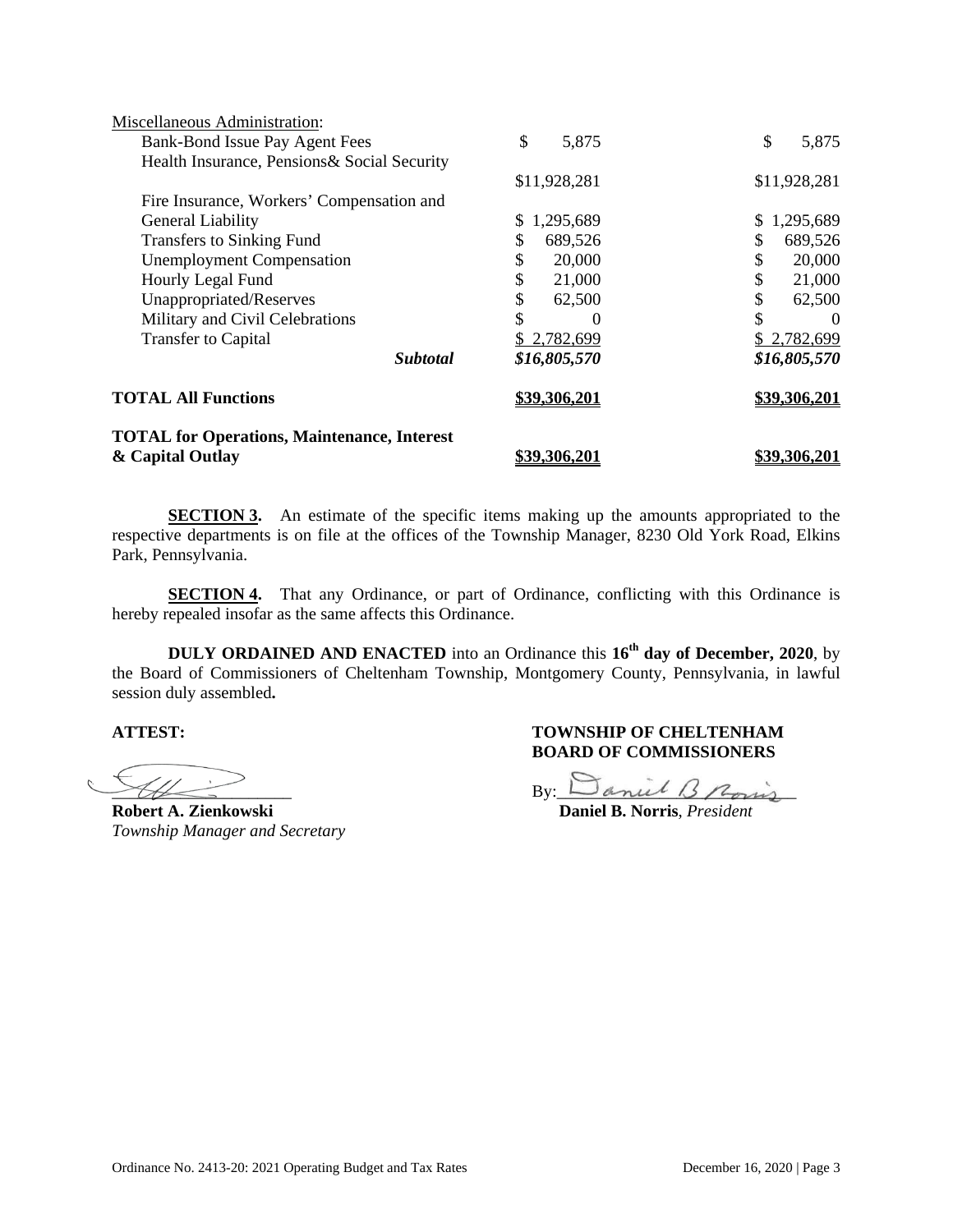

# **CHELTENHAM TOWNSHIP BOARD OF COMMISSIONERS**

### **ORDINANCE NO. 2414-20**

# **AN ORDINANCE OF THE BOARD OF COMMISSIONERS OF CHELTENHAM TOWNSHIP, MONTGOMERY COUNTY, PENNSYLVANIA, APPROVING AND ADOPTING THE CAPITAL BUDGET FOR 2021, PURSUANT TO SECTION 1205 OF THE HOME RULE CHARTER**

The Board of Commissioners of Cheltenham Township hereby ordains:

**SECTION 1.** A Summary of the Capital Budget as follows:

| INCOME:                                            |                  |
|----------------------------------------------------|------------------|
| Estimated Cash and Investments for January 1, 2021 | \$.<br>2,132,676 |
| Anticipated Income:                                |                  |
| Amounts Provided by Others                         | \$<br>5,509,725  |
| <b>Amounts Provided by Borrowings</b>              | 10,000,000<br>S  |
| <b>Amounts Provided by Assessments</b>             | \$               |
| Amount Transferred to/from General Fund Budget     | 2,782,699        |
| <b>TOTAL Anticipated Cash and Receipts</b>         | 20,425,100       |
| <b>EXPENSES:</b>                                   |                  |
| 2021 Project Costs                                 | 12,482,183       |
|                                                    |                  |
| Estimated Cash Balance at Year Ending 12/31/21     | \$<br>7,942,917  |

**SECTION 2.** That any Ordinance, or part of Ordinance, conflicting with this Ordinance is hereby repealed insofar as the same affects this Ordinance.

**DULY ORDAINED AND ENACTED** into an Ordinance this **16th day of December, 2020**, by the Board of Commissioners of Cheltenham Township, Montgomery County, Pennsylvania, in lawful session duly assembled**.**

 $\overline{\phantom{a}}$ 

**Robert A. Zienkowski Daniel B. Norris**, *President Township Manager and Secretary* 

 $By:  $\Box$  and  $\Box$  from  $\Box$$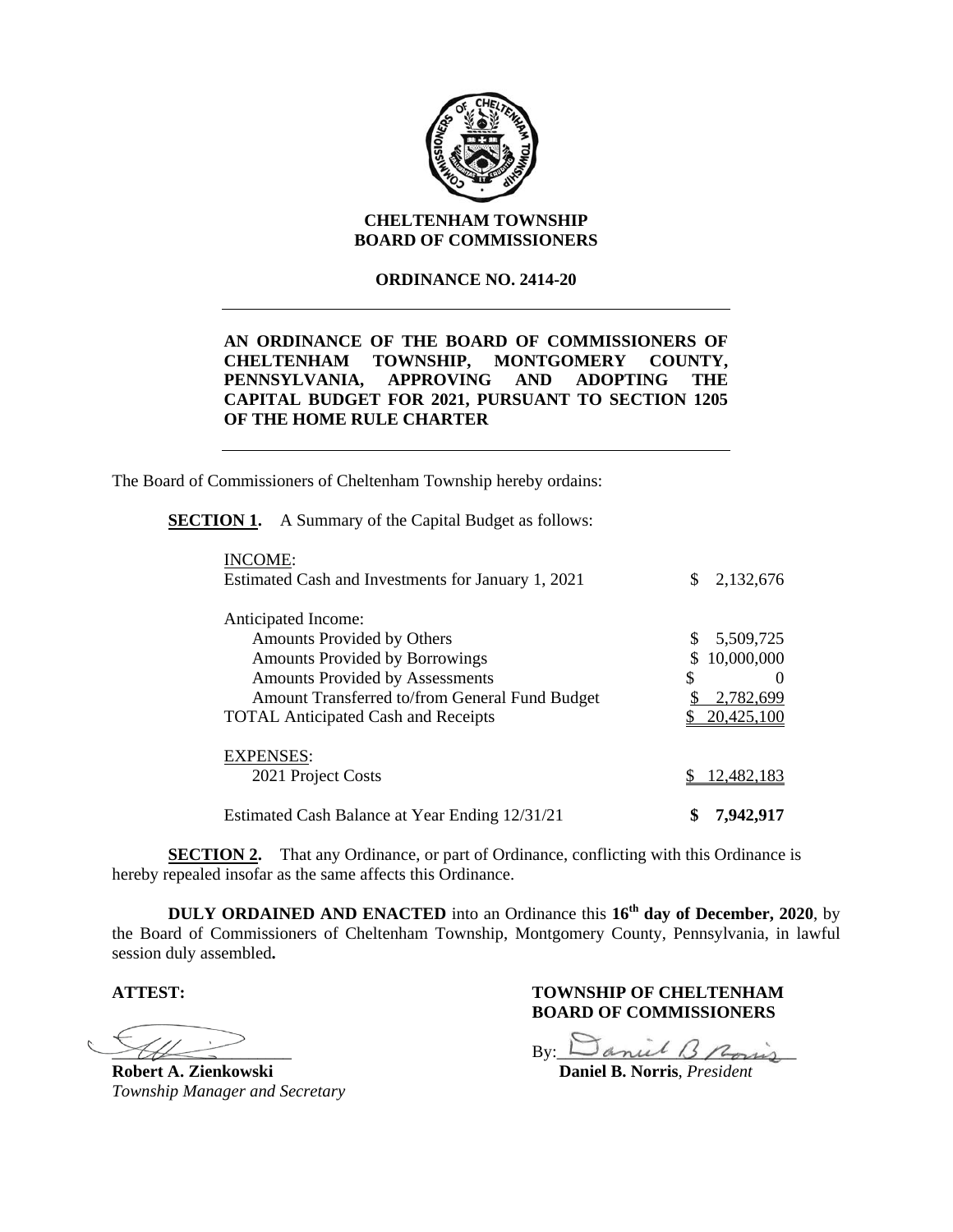

# **CHELTENHAM TOWNSHIP BOARD OF COMMISSIONERS**

# **RESOLUTION NO. 32-20**

# **A RESOLUTION OF THE BOARD OF COMMISSIONERS OF CHELTENHAM TOWNSHIP, MONTGOMERY COUNTY, PENNSYLVANIA, APPROVING AND ADOPTING THE FINAL STATE LIQUID FUELS BUDGET FOR 2021, PURSUANT TO SECTION 1205 OF THE HOME RULE CHARTER**

**WHEREAS**, the Board of Commissioners of Cheltenham, Township Montgomery County Pennsylvania hereby determines the following funding earmarked by the Commonwealth of Pennsylvania will be used for its State Liquid Fuels program for maintenance of streets, snow removal and the construction and reconstruction of streets, and

**SECTION 1.** A Summary of Appropriations as follows:

DEPARTMENT: AMOUNT

State Liquid Fuels **\$928.591** 

**I HEREBY CERTIFY** that the foregoing Resolution by the Board of Commissioners of the Township of Cheltenham, County of Montgomery, Commonwealth of Pennsylvania., was adopted at its meeting held at Curtis Hall 1250 West Church Road, Wyncote, Pennsylvania 19095 on this **16th day of December, A.D. 2020**, in the year of the Township of Cheltenham the one hundred and twenty-first.

 $\overline{\phantom{a}}$ 

**Robert A. Zienkowski Daniel B. Norris**, *President Township Manager and Secretary* 

 $By:$  Saniel B Pois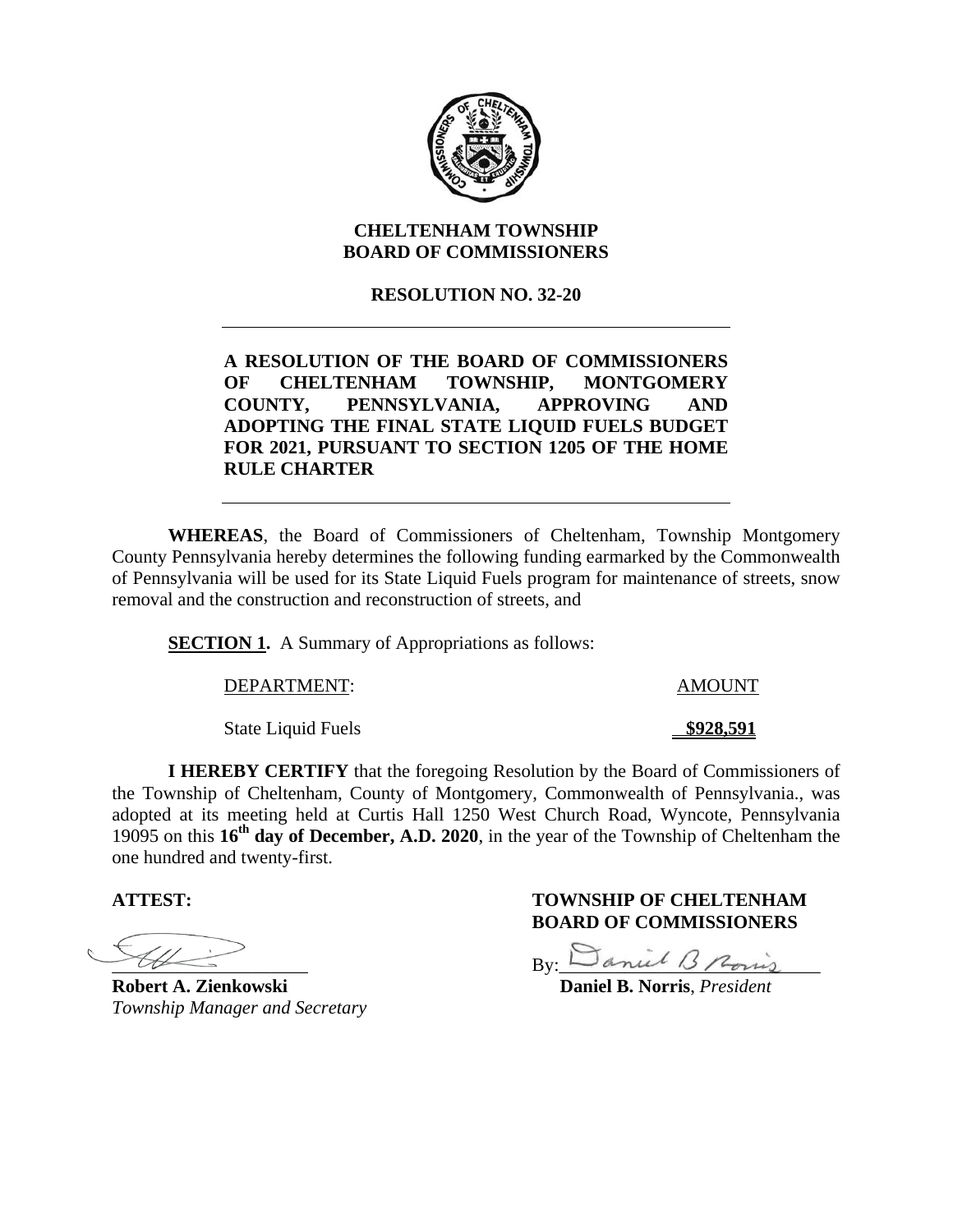

# **CHELTENHAM TOWNSHIP MONTGOMERY COUNTY, PENNSYLVANIA**

# **ORDINANCE NO. 2415-20**

**AN ORDINANCE OF THE BOARD OF COMMISSIONERS OF THE TOWNSHIP OF CHELTENHAM AMENDING SECTIONS 260-103, "PURPOSES", 260-201, "DEFINITION OF TERMS', 260- 304, "PRELIMINARY PLAN REQUIREMENTS", 260-409, "PRESERVATION AND PROTECTION OF EXISTING VEGETATION", OF THE 2020 SUBDIVISION AND LAND DEVELOPMENT ORDINANCE/CODE TO ADD NEW PROVISIONS INCLUDING NEW TREE REPLACMENT PLANTING REQUIREMENTS** 

**WHEREAS**, the Board of Commissioners of the Township of Cheltenham have repealed the existing Subdivision and Land Development Ordinance and adopted a new Subdivision and Land Development Ordinance on February 19, 2020; and

**WHEREAS,** the Cheltenham Township Shade Tree Advisory Committee ("STAC") has recently made certain recommendations with regard to the provisions on preservation and protection of existing vegetation; and

**WHEREAS,** the Board of Commissioners recognizes and values the recommendations of the STAC on this particular area within their proficiency; and

**WHEREAS,** the proposed amendments have been reviewed by the Township Planning Commission and the Montgomery County Planning Commission, both of whom have noted their recommended approval.

**NOW, THEREFORE,** the Board of Commissioners of the Township of Cheltenham hereby ordains and enacts as follows (matter to be omitted in strike-out type and new matter underscored):

### **SECTION I. Amendment to the Code.**

The 2020 Subdivision and Land Development Ordinance enacted February 19, 2020, is hereby amended as follows:

…

# **SECTION 260-103. PURPOSES.**

…

R. To preserve the existing trees and vegetation; and where land development requires the removal, to encourage and require replacements, so that present and future generations may enjoy the benefits of an attractive, healthy and green environment.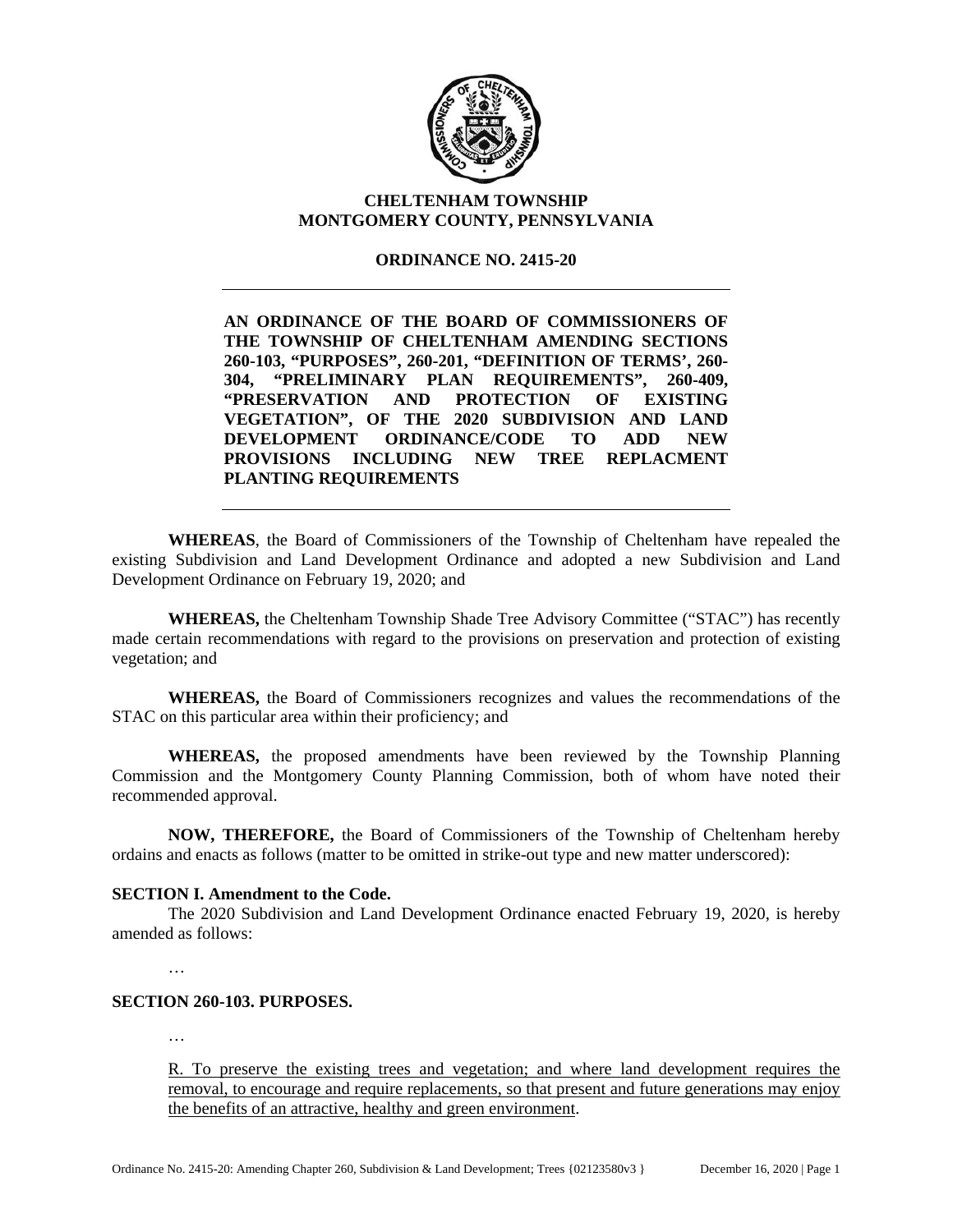…

#### **SECTION 260-201. DEFINITION OF TERMS.**

…

**Arborist.** ISA Certified arborist.

…

**Limit of Disturbance.** The boundary within which it is anticipated that earth disturbance activities will take place.

…

**Mature Tree.** Any tree three (3") inches DBH or greater, whether standing alone or in a tree mass or woodlands. See also diameter at breast height (DBH).

**Mature Tree.** Any tree six (6") inches or more in diameter, measured at breast height, whether standing alone or in a tree mass or woods.

…

**Street Tree.** A tree whose trunk is in the street right-of-way, or in the verge or within ten (10') feet of the curbline.

**Tree.** Any tree three (3") inches DBH or greater, whether standing alone or in a tree mass or woodlands. See also diameter at breast height (DBH).

…

### **SECTION 260-304. PRELIMINARY PLAN REQUIREMENTS.**

C. Existing Features Plan.

…

7. Existing Vegetation. Only vegetation within the tract boundaries need be shown on the plan. This includes over-hanging branches from neighboring tracts. The following information shall be gathered required, the preparation of which shall be carried out by and attested to by an Arborist, or other professional who is certified.

- a. Information about the location, size, species, condition and possible remediation of all trees three (3") inches DBH or greater. Trees shall be given an identification number and located on the Existing Features Plan with the identification number and a symbol that represents the canopy of the tree. This symbol can be based on a standard-sized tree of similar DBH, or preferred, on the actual dripline. This symbol shall also indicate whether the tree is to remain (to be preserved) or to be removed. Tree size (DBH), species, condition and possible remediation shall be entered on the plan in table form, similar to **Fig. 3.1-Tree Inventory**. Existing trees and vegetation proposed to comply with any landscaping requirements of this Chapter shall be indicated as such on the plan.
- a. Location, size, species, condition and health of all trees three (3") inches in diameter at breast height (DBH) or greater, and indicating all trees "TO REMAIN" or "TO BE REMOVED". Existing trees or other vegetation proposed to be used to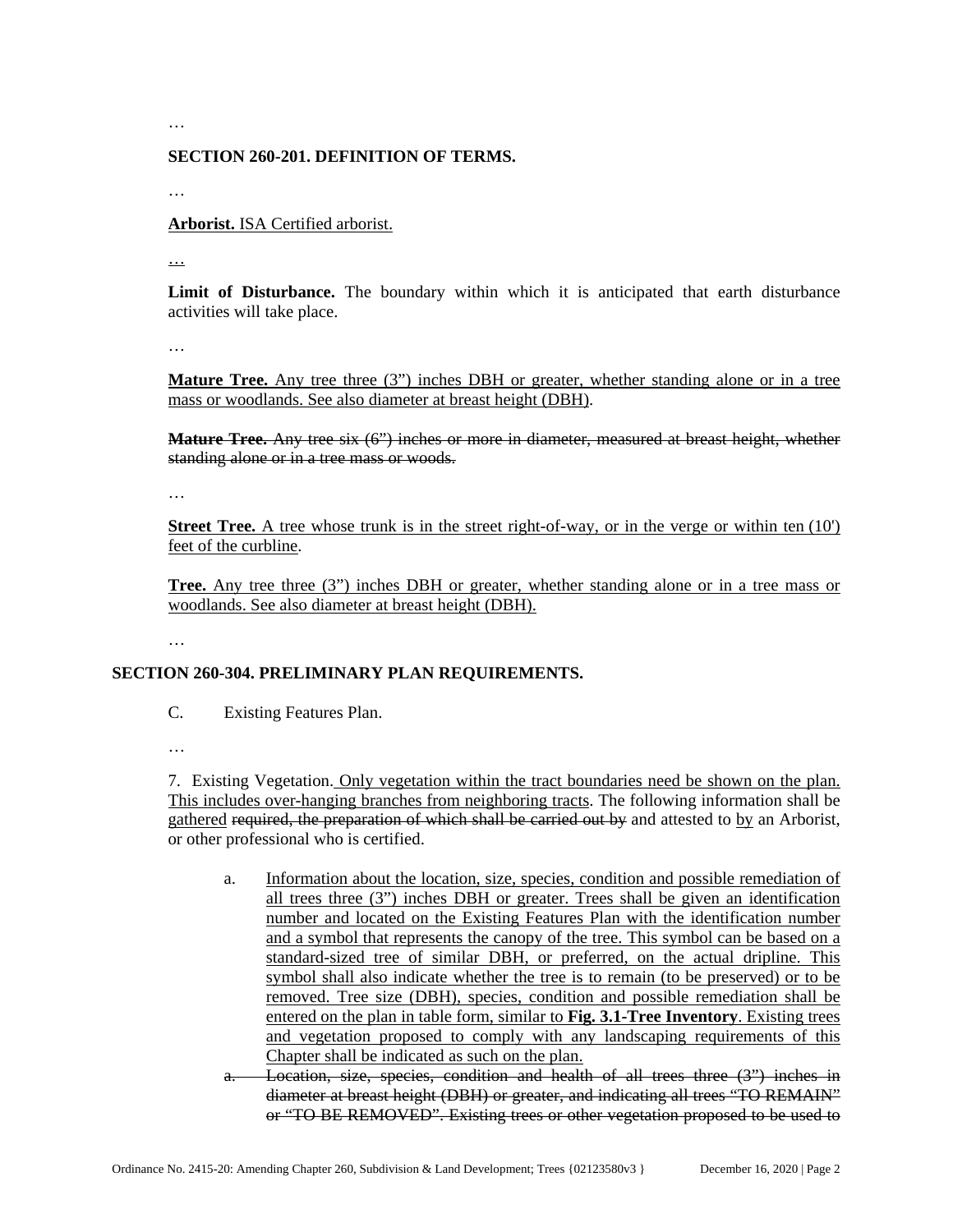comply with any landscaping requirements of this Chapter shall be indicated as such on the plan. The information required by this subsection shall be prepared by an ISA Certified Arborist, or other professional who is certified in their field to perform such work.

### **Figure 3.1. Tree Inventory**

#### **Tree Inventory**

|      |                |                    | DBH (inches)   |             |            |                 |             |               |  |
|------|----------------|--------------------|----------------|-------------|------------|-----------------|-------------|---------------|--|
|      |                |                    |                | TO BE       |            | TO BE PRESERVED |             |               |  |
|      |                |                    | <b>REMOVED</b> |             |            |                 | (TO REMAIN) |               |  |
| Tree | <b>SPECIES</b> | <b>CONDITION</b>   | 100%           | <b>LIVE</b> | $8" - 11"$ | $12" - 17"$     | $18"$ &     | <b>STREET</b> |  |
| ID#  | <b>NAME</b>    | <b>POSSIBLE</b>    | <b>DEAD</b>    |             |            |                 | <b>UP</b>   | <b>TREE</b>   |  |
|      |                | <b>REMEDIATION</b> |                |             |            |                 |             |               |  |
|      |                |                    |                |             |            |                 |             |               |  |
|      |                |                    |                |             |            |                 |             |               |  |
|      |                |                    |                |             |            |                 |             |               |  |
|      |                |                    |                |             |            |                 |             |               |  |
|      |                |                    |                |             |            |                 |             |               |  |
|      |                |                    |                |             |            |                 |             |               |  |
|      |                |                    |                |             |            |                 |             |               |  |
|      |                |                    |                |             |            |                 |             |               |  |
|      |                |                    |                |             |            |                 |             |               |  |

Existing 3" DBH or greater, including 2 prior years

[Fig. 3.1 not underscored for clarity]

- …
- d. Notwithstanding **§260-304.C**, only vegetation within the tract boundaries need be shown on the plan. This includes any vegetation on adjacent tracts whose canopy overhangs the tract boundaries.

## **Section 260-409. PRESERVATION AND PROTECTION OF EXISTING VEGETATION.**

- A. Preservation of Existing Vegetation.
- …
- 4. Each freestanding mature tree, tree mass, or woodland on the site shall be designated "TO REMAIN" or "TO BE REMOVED" on the Existing Features Plan, pursuant to **§260-304.C.7** above and in accordance with the following criteria:
	- a. Trees one hundred (100%) percent dead shall be designated "TO BE REMOVED".
	- a. A mature tree mass or woodland may be designated "TO BE REMOVED" only if it meets all of the following criteria: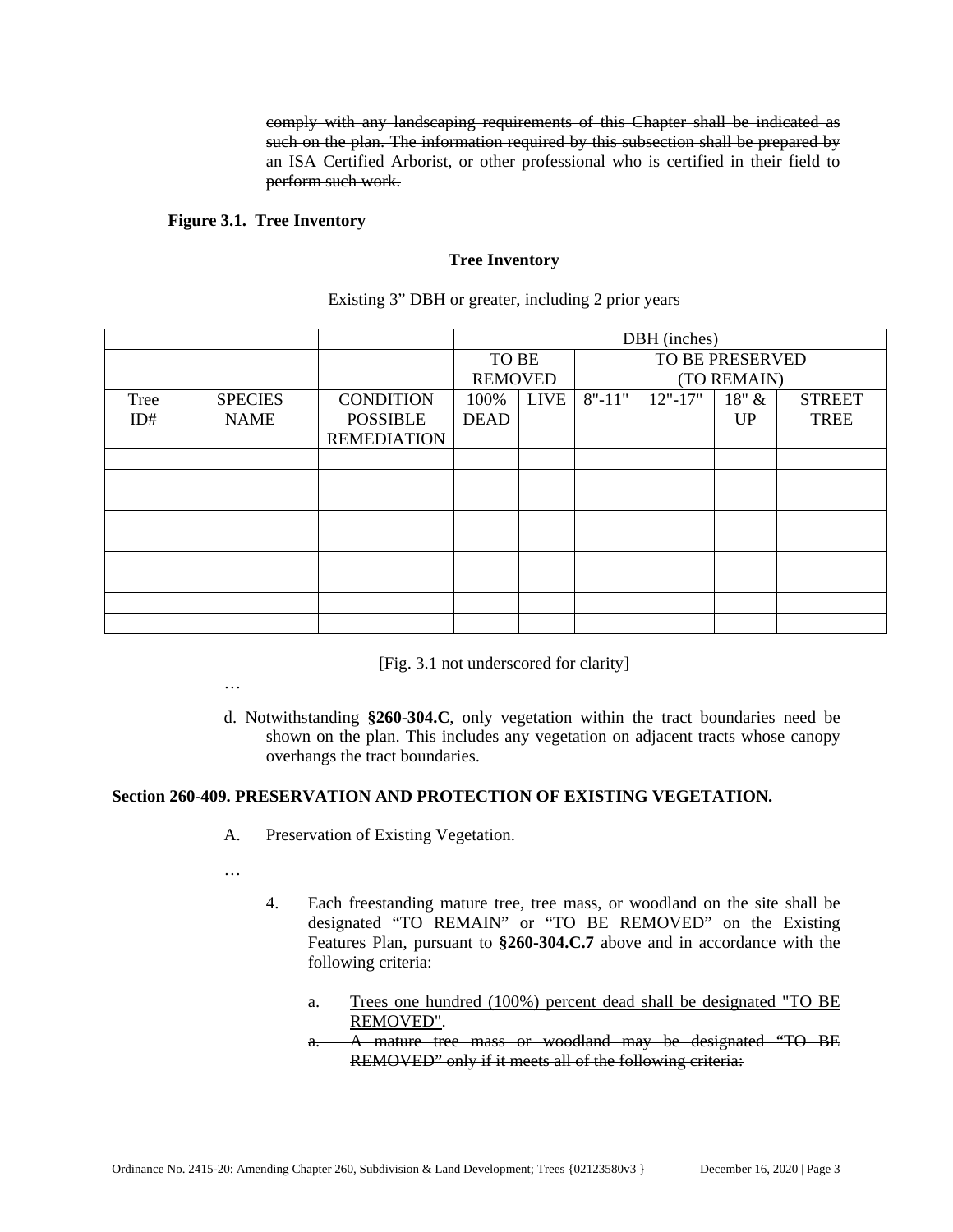- b. Measures shall be taken to preserve live trees, especially unique or specimen trees, as well as trees 24" DBH or greater. Examples of such measures are:
	- 1. Rerouting proposed overhead utilities for less branch interference and underground utilities for less root disturbance.
	- 2. Determining that, in certain cases, the proposed excavation or grade change will have minimal impact on tree health per an Arborist.
	- 3. Trimming of branches to clear proposed buildings, parking lots, overhead utilities, site triangles, solar access, etc. An Arborist shall determine if the trees will be viable after such trimming.
	- 4. Routine tree maintenance (pruning, dead wood removal, cabling) to remediate an unsafe or unhealthy tree.
- c. If the above preservation measures are not appropriate in a given case, then a mature tree, tree mass or woodland may be designated "TO BE REMOVED" based upon any of the following criteria, but in no case (especially for undesirable trees) shall the live tree count be reduced for their removal:
	- 1. The outermost branches of the tree(s) are within five  $(5')$  feet of, or the trunk of the tree is within twenty (20') feet from any proposed building, structure, paving, parking or utilities (overhead or underground).
	- 2. The outermost branches of the tree(s) are within five  $(5')$  feet of, or the trunk of the tree is within twenty (20') feet from any proposed changes in grade or drainage such as excavations, mounding, impoundments, or any utility installations or easements.
	- 3. The tree(s) interfere with traffic safety or are located within proposed sight triangles.
	- 4. The tree(s), by its location or apparent health, poses any undue threat to the health, safety and welfare of the community.
	- 5. The tree blocks required solar access.
	- 6. Undesirable or nuisance trees, either individual or species; for example, diseased or insect infested, messy fruiting trees, nonnative, or invasive.
- bd. Mature trees, tree masses, or woodlands that do not fit the above criteria shall be designated "TO REMAIN" or "TO BE PRESERVED".

c. Notwithstanding **§260-409.A.4.a** above, Unique or Specimen Trees, as well as any trees measuring at least 24" DBH, shall be preserved and not destroyed.

C. Credit for Preserved Trees. Tree plantings as required by this Chapter are permitted to be satisfied, whenever possible, by utilizing or preserving the existing non-invasive, healthy trees. To receive credit, an Applicant must demonstrate that the trees intended to be preserved are located in areas of the site suitable to otherwise satisfy the replacement respective landscape requirement; and Applicant must stipulate exactly what replacement respective landscape requirement is proposed to be credited. Credit for existing trees which

…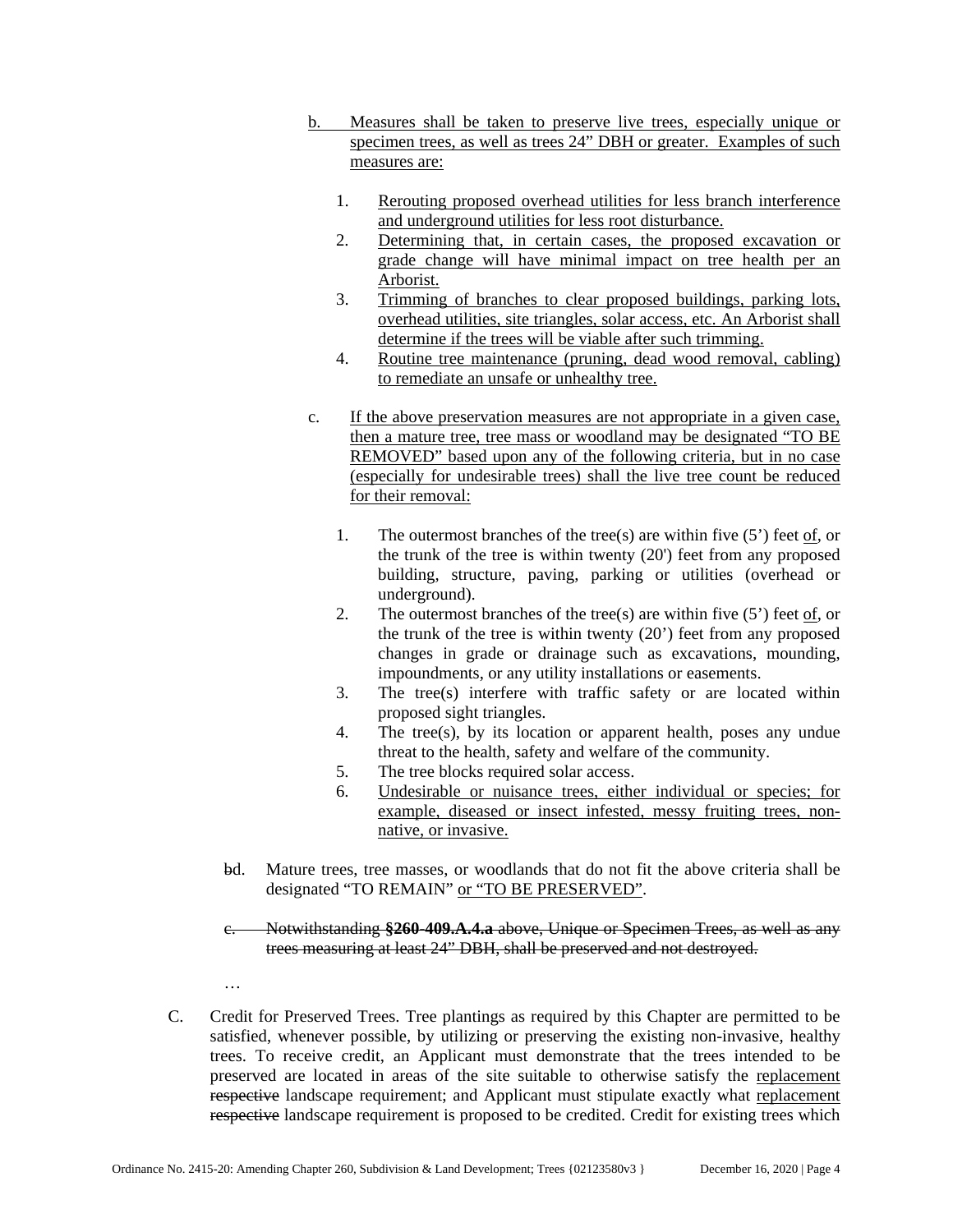are "TO REMAIN" or "TO BE PRESERVED", as determined in **§260-409.A.4** above, to offset the replacement respective tree requirement shall be calculated as follows:

| <b>Preserved Tree</b>      | <b>Number of Trees Credited</b> |
|----------------------------|---------------------------------|
| (DBH)                      | $(321/2"$ caliper)              |
| $18"$ and greater $18-24"$ | 4 trees*                        |
| $12 - 17"$                 | 2 trees*                        |
| $8 - 11"$                  | 1 tree*                         |

\* Only one tree shall be credited for each preserved street tree.

- D. Tree Replacement Planting Requirements.
	- 1. Any subdivision or land development proposal which will result in the destruction of any trees (dead or alive) three inches (3") dbh or greater that would result in the reduction of  $25$ -ten percent (10%) or more of the total tree DBH in the limit of disturbance (LOD) area shall replace all of the tree DBH removed in excess of 10% as reduced by the appropriate credit for preserved trees in the LOD area. If the LOD area does not reasonably contain enough space for the required replacement trees, they may be planted elsewhere on the subdivision or land development tract. "Existing trees" shall also include all trees which existed on the site two (2) years prior to the submission of the application for subdivision or land development approval. The total tree removal impact of woodland areas designated "TO BE REMOVED" shall be measured by a forest density survey that calculates the approximate quantity of trees (3" DBH or greater) (with  $3"$  or greater DBH) per square foot area. Calculated woodland tree removals and individual mature tree removal shall be listed on the plan. Required tree replacements shall be calculated by the following formula: Tree replacement shall occur in the following manner:
		- a. Each tree three (3") inches DBH or greater that is destroyed shall be replaced with a sufficient number of trees whose total caliper measurement equals the DBH measurement of the tree which is destroyed or removed minus the credit for preserved trees pursuant to **§260-409.C Credit for Preserved Trees**. Each individual replacement tree intended to satisfy this requirement shall have a minimum two-and-a-half inch  $(2 \frac{1}{2})$  caliper.

#### **Figure 4.1. Calculation of Required Replacement Trees**

Total DBH of Existing, Live Trees, 6" DBH or greater, TO BE REMOVED

#### MINUS CREDIT FOR PRESERVED TREES

…

| [No. of Live, Preserved Trees, 8" - 11" DBH  | $\equiv$ $\equiv$ | $\vert x \vert$ [1] $x \vert 2.5$ ] = (minus) -                                      |
|----------------------------------------------|-------------------|--------------------------------------------------------------------------------------|
| [No. of Live, Preserved Trees, 12" - 17" DBH | $\equiv$ $\equiv$ | $\lfloor x \rfloor$ x $\lfloor 2.5 \rfloor$ = (minus) -                              |
| [No. of Live, Preserved Trees, 18" & up" DBH | $\equiv$ $\equiv$ | $\vert x \vert$ [1] $x \vert 2.5$ ] = (minus) -                                      |
| [No. of Live, Preserved Street Trees]        | $=$ $-$           | $\left[ \begin{array}{c} 2.5 \end{array} \right]$ x $\left[ 2.5 \right]$ = (minus) - |
| REQUIRED REPLACEMENT TOTAL DBH               |                   | (sum)                                                                                |
|                                              |                   |                                                                                      |

 PROPOSED REPLACEMENT TOTAL DBH [Fig. 4.1 not underscored for clarity]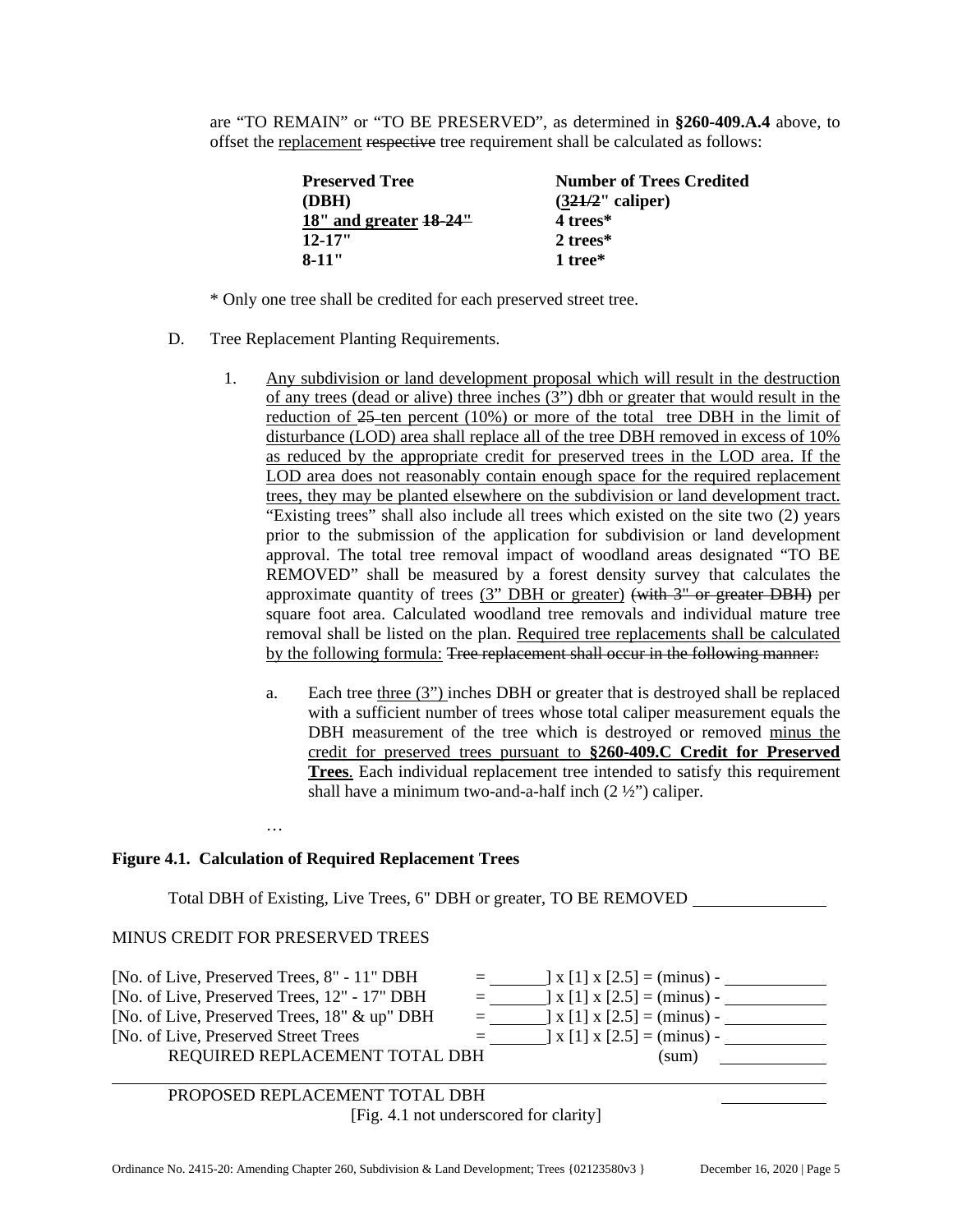**SECTION II. Disclaimer.** Nothing in this Ordinance shall limit, in any manner whatsoever, the Township's right to enforce any ordinance or law of Cheltenham Township, Montgomery County or Commonwealth of Pennsylvania. Nothing in this Ordinance shall be a defense of any citation issued by any municipal corporation or the Commonwealth pursuant to any other law or ordinance.

**SECTION III. Severability.** The provisions of this Ordinance are severable, and if any section, sentence, clause, part or provision hereof shall be held illegal, invalid or unconstitutional by any court of competent jurisdiction, such decision of the court shall not affect or impair the remaining sections, sentences, clauses, parts or provisions of this Ordinance. It is hereby declared to be the intent of the Board that this Ordinance would have been adopted even if such illegal, invalid or unconstitutional section, sentence, clause, part or provision had not been included herein.

**SECTION IV. Failure to Enforce Not a Waiver. The failure of the Township to enforce any provision** of this Ordinance shall not constitute a waiver by the Township of its rights of future enforcement hereunder.

**SECTION V. Repealer.** All other ordinances and resolutions or parts thereof insofar as they are inconsistent with this Ordinance are hereby repealed.

**SECTION VI. Effective Date.** This Ordinance shall take effect and be in force from and after its approval as required by the law.

**ENACTED** and **ORDAINED** this  $16^{th}$  day of **December, 2020**.

**ATTEST T:** 

ł.  $\mathscr{H}$  $\leq$   $\overline{\phantom{a}}$ 

**Robert A A. Zienkowsk ki**  *Township Manager and Secretary* 

# **TOWNSHIP OF CHELTENHAM BOARD OF COMMISSIONERS**

 $Bv: L$ By:  $\Box$  anul 13 Rovis

 **Daniel B . Norris**, *Pre esident*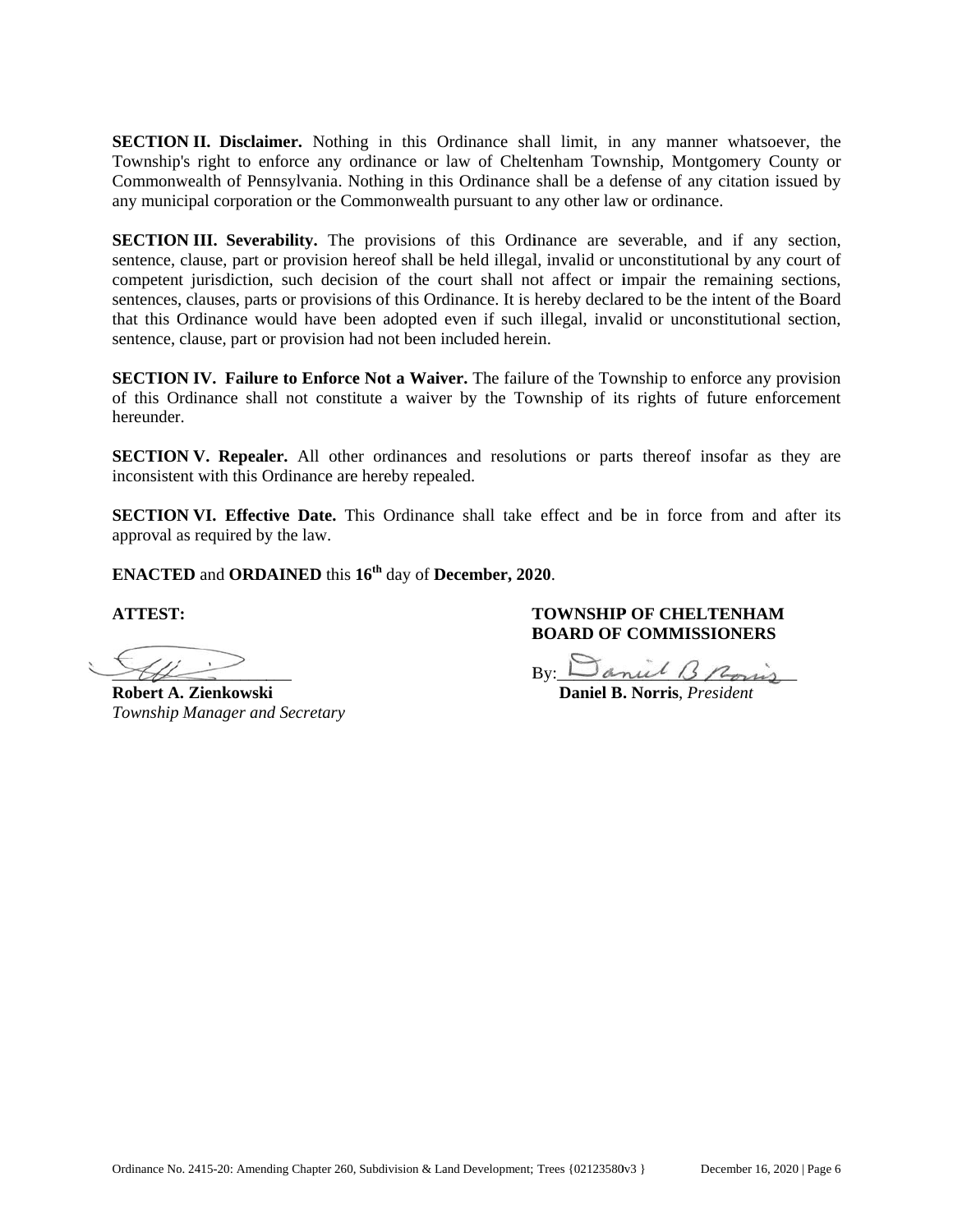

# **CHELTENHAM TOWNSHIP MONTGOMERY COUNTY, PENNSYLVANIA**

# **ORDINANCE NO. 2416-20**

**AN ORDINANCE OF THE BOARD OF COMMISSIONERS OF CHELTENHAM TOWNSHIP, MONTGOMERY COUNTY, PENNSYLVANIA AMENDING CHAPTER 295, ZONING, TO CLARIFY AND MODIFY THE DEFINITIONS OF "DWELLING," "FAMILY," "HOTEL," AND "MOTEL" AND TO ENACT DEFINITIONS OF "SHORT-TERM," "SHORT-TERM TRANSIENT LODGING" AND "VACATION RENTAL"; TO REGULATE THE USES OF SHORT-TERM TRANSIENT LODGING AND VACATION RENTAL; AND TO MODIFY THE USE REGULATIONS FOR A BED AND BREAKFAST** 

**WHEREAS,** Cheltenham Township adopted a comprehensive Zoning Ordinance in November 2017 which sought, among other declared purposes, to promote a comprehensive land-use pattern which recognizes the unique cultural, historical, and natural features of Cheltenham Township and provides for the preservation of such features, and to encourage the most appropriate uses of land throughout the Township and community development objectives including, but are not limited to, maintaining and enhancing the Township's diverse residential neighborhoods and housing stock; and

**WHEREAS,** Cheltenham Township, as have other communities in Pennsylvania, has encountered a number of nuisance situations involving the short-term rental of individual dwellings by owners causing public disturbances, overcrowded parking, disturbance of the peace, the assembly of large numbers of people in confined residential neighborhoods and on individual residential properties, and the summoning of police from other duties to disperse such crowds and return neighborhoods to normalcy; and

**WHEREAS,** such situations have included renters who charge fees for the admission of partygoers to residential properties; and

**WHEREAS,** such situations have even included advertising parties on social media with admission fees to residential properties; and

**WHEREAS,** such situations have caused, among other things, disturbances in otherwise peaceful neighborhoods, overburdening of police resources, unnecessary use of the Township Planning and Zoning Department resources, encroachment upon the Township's residential neighborhoods and the transformation of individual residential properties into *de facto* event facilities, open-air bars, discotheques, motels and parking lots within residential neighborhoods thereby converting residential properties into commercial properties in violation of Chapter 295 "Zoning"; and

**WHEREAS,** the Pennsylvania Municipalities Planning Code ("MPC") authorizes zoning ordinances to permit, prohibit, regulate, restrict and determine, among other things, the uses of structures and land, and the intensity of uses; and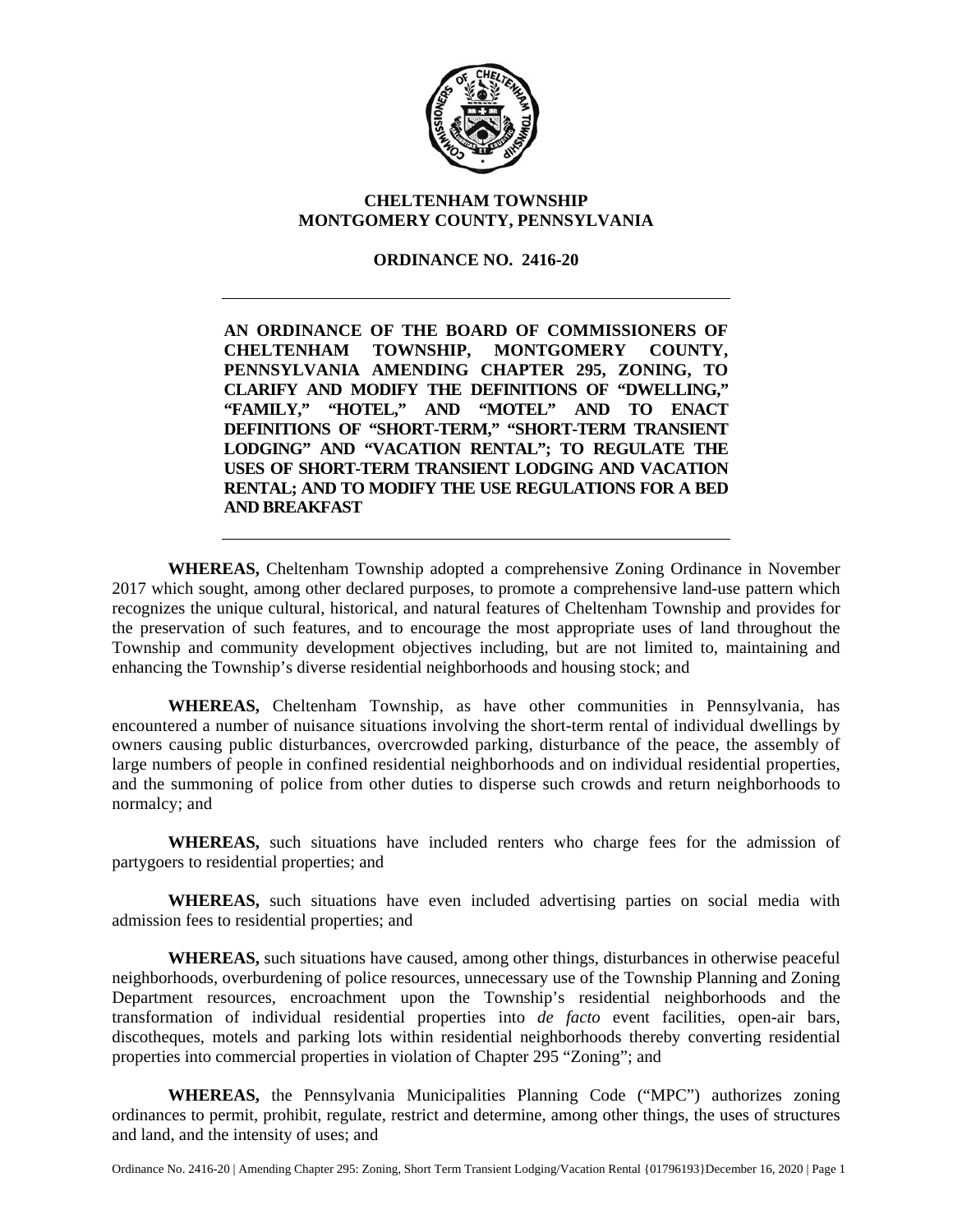**WHEREAS,** the MPC authorizes zoning ordinances to be designed to prevent overcrowding of land and to promote the public health, safety, morals and general welfare, to coordinate community development and proper density of population, and to provide for adequate vehicle parking; and

**WHEREAS**, bed and breakfast as a use is expressly permitted in the Township in conformance with certain requirements in the Zoning Code; and

**WHEREAS,** the uses of short-term transient lodging and vacation rental are commercial in nature; and

**WHEREAS,** contemporaneously with the adoption of this Ordinance, the Board of Commissioners shall be implementing an amendment of the Taxation Code, Chapter 270, Article III entitled "Business Privilege Tax" to clarify that vacation rental and short-term transient housing are part of the definition of "business, trade, occupation and profession".

**NOW THEREFORE, BE IT ORDAINED** by the Board of Commissioners of Cheltenham Township, duly assembled, as follows (new text underlined):

# **SECTION I. - Amendment to the Code**

Chapter 295 entitled "Zoning", of the Cheltenham Township Code, Article III entitled "Definitions", Section 295-301 entitled "Definitions" is hereby amended as follows:

**DWELLING:** A building or structure designed, arranged, intended to and used as the living quarters for one or more families living independently of each upon the premises, as applicable by individual dwelling arrangement further defined below. The term "DWELLING" shall not be construed to include short-term transient lodging, vacation rental, hotel/inn, motel, or bed and breakfast (the last except as expressly permitted in conformance with Section 295- 405.B.4). Individual dwelling arrangements are further defined below:

#### **A**. **Single-Family Detached Dwelling**

 A dwelling designed for and occupied exclusively as a residence for one family and not attached to any other building or dwelling units, including trailers or mobile homes.

### **B**. **Two-Family Building**

 A residential building containing two dwelling units and which is not attached to any other building. A two-family building counts as two dwelling units for density purposes.

# **C**. **Twin (Single-Family Semi-Detached)**

 A two-family building with dwelling units placed side-by-side, and joined to each other by a vertical, common wall, but otherwise surrounded by yard areas. When lotted, each dwelling unit shall be on a separate lot, with the common boundary between the two lots running along the common wall. Each unit shall have individual outside access.

### **D**. **Duplex (Two-Family Semi-Detached)**

A two-family building with one dwelling unit placed above the other so that they share a common horizontal partition. When lotted, a duplex shall be entirely on one lot. Each unit shall have individual outside access.

### **E**. **Single-Family Attached Dwelling Unit**

 A dwelling unit having its own independent outside access, with no other dwelling units located directly and totally above or below it, and having vertical common walls with adjacent similar dwelling units, and located in a building comprised of at least three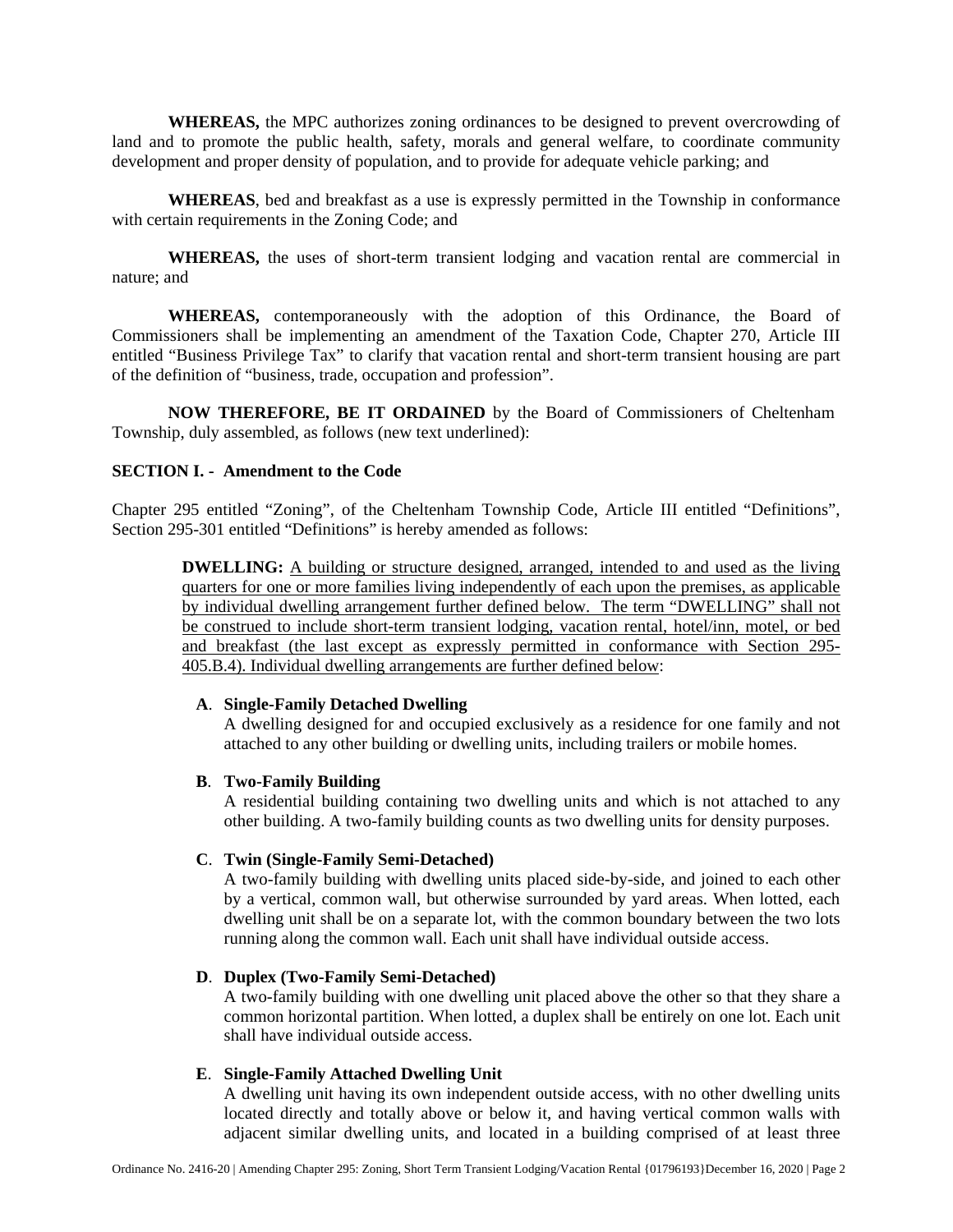dwelling units. Each include, but not limited to, dwelling units commonly known as townhouses or rowhouses.

## **F**. **Townhouse (Rowhouse)**

 A single-family attached dwelling in a row of at least three but not more than six units, with one dwelling unit from ground to roof, each with individual outside access.

# **G**. **Multiplex**

An attached dwelling arranged in a variety of configurations: side by side, back to back, or vertically. Because of the variety of configurations, a multiplex can be designed to look like a large, single-family detached house.

# **H**. **Multifamily Building (Multiple Dwelling)**

A detached residential building containing three or more dwelling units. Units are not arranged entirely in horizontal rows (like townhouses), and are generally located entirely above or below one another. Units may share outside access and/or internal hallways, lobbies, and similar facilities. The dwelling units cannot be individually lotted, but instead share the lot or tract on which the building containing them is located. The development is usually under one operating unit, as a rental or condominium development. This dwelling type includes, but it is not limited to, garden apartments, apartment houses, and multifamily conversions defined below.

# **I**. **Multifamily Conversion**

A multifamily dwelling that results from the conversion of a single-family or two-family dwelling or the adaptive reuse of a nonresidential building.

...

FAMILY: Any number of individuals living and cooking together as a single housekeeping unit, provided that not more than one is unrelated to all of the others by blood, marriage or legal adoption. As a special exception, the Township Zoning Hearing Board may interpret the term "family" to apply to a group of individuals, not exceeding three, not related to each other by blood, marriage or legal adoption, living and cooking together as a single housekeeping unit; provided, however, that the applicant for the special exception shall dedicate one off-street parking space (See Section 295-2401.D.2.a) for each adult (18 or over) proposed as part of the group of individuals, while complying with all other dimensional criteria of the applicable district as a reasonable accommodation as set forth in the Federal Fair Housing Amendments Act, 42 U.S.C.A. § 3601 at seq., and in order to enable persons with handicaps equal access to housing in residential districts, the Township Zoning Hearing Board may interpret the term "family" to apply to a group of more than one individual, not related to each other by blood, marriage or legal adoption, qualified by their handicap as defined herein. Domestic workers shall not be included in the number of individuals counted in the term "family."

The term "Family" shall not include any renter or occupant who rents or occupies a dwelling or property on a short-term transient lodging basis or who rents or occupies as a vacation rental. The term "Family" shall also not include anyone who claims the right to visit or occupy a dwelling or property through or by one who rents on a short-term transient lodging basis or who rents as a vacation rental.

…

**HOTEL:** A series of three or more dwelling units devoted mainly to the housing of transients and having on-site parking space and commercial facilities for the use of its occupants. Access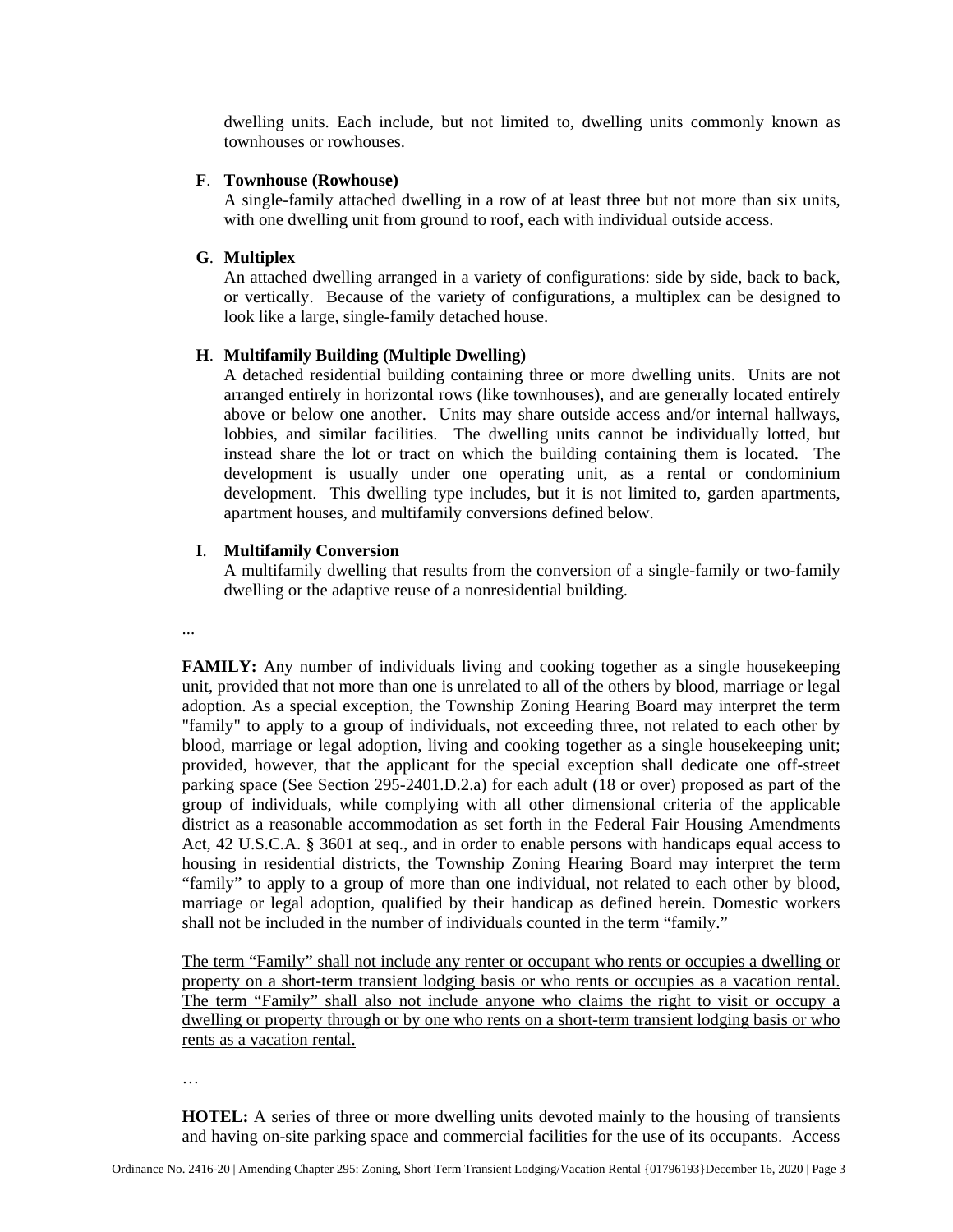to rooms shall be through a central lobby only and not directly to the parking facilities. "Hotels" shall include apartment hotels and boutique hotels, but not motels, motor inns or motor lodges. None of the following shall constitute a Hotel: single-family detached dwelling; two-family building; twin; duplex; single-family attached dwelling unit; townhouse; multiplex; multifamily building; multifamily conversion; or village dwelling unit.

…

**MOTEL:** A series of attached, semidetached or detached fixed dwelling units containing bedroom, bathroom and closet space where each unit has convenient access to on-site parking space for the use of the unit's occupants by way of separate, exterior entrances to each unit. The units, with the exception of the apartment of the manager or caretaker, are devoted to the use of automobile transients, shall not offer cooking facilities and shall not offer long-term residency to transients (more than 30 days occupancy). Motor courts, motor inns and motor lodges are included in this definition of a "motel." None of the following shall constitute a Motel: Single-family detached dwelling; two-family building; twin; duplex; single-family attached dwelling unit; townhouse; multiplex; multifamily building; multifamily conversion; or village dwelling unit.

…

**SHORT-TERM:** The rental or exchange of any dwelling or dwelling unit for a duration of six (6) months or less.

**SHORT-TERM TRANSIENT LODGING:** Any use of a dwelling or dwelling unit rented or exchanged as a short-term transient or recurrent lodging, regardless of whether there is concurrent or partial occupancy or full occupancy by the owner or another when not in use as a short-term transient lodging.

…

**VACATION RENTAL:** Any use of a dwelling or dwelling unit rented or exchanged as a short-term transient or recurrent lodging, regardless of whether there is concurrent or partial occupancy or full occupancy by the owner or another when not in use as a short-term transient lodging.

# **SECTION II. - Amendment to the Code.**

Chapter 295 entitled "Zoning" of the Cheltenham Township Code, Article IV entitled "Use Regulations", Section 295-405 entitled "Categories of Permitted Uses" is hereby amended as follows (new text underlined, deleted text by strike-out type):

…

B. Commercial Uses.

…

(4) Use B-4: Bed and Breakfast:An owner-occupied single-family dwelling where limited lodging is offered for compensation, having no more than seven (7) sleeping rooms for this purpose. A bed and breakfast operation may shall offer a morning meal for overnight guests only. All of the following conditions shall be met. :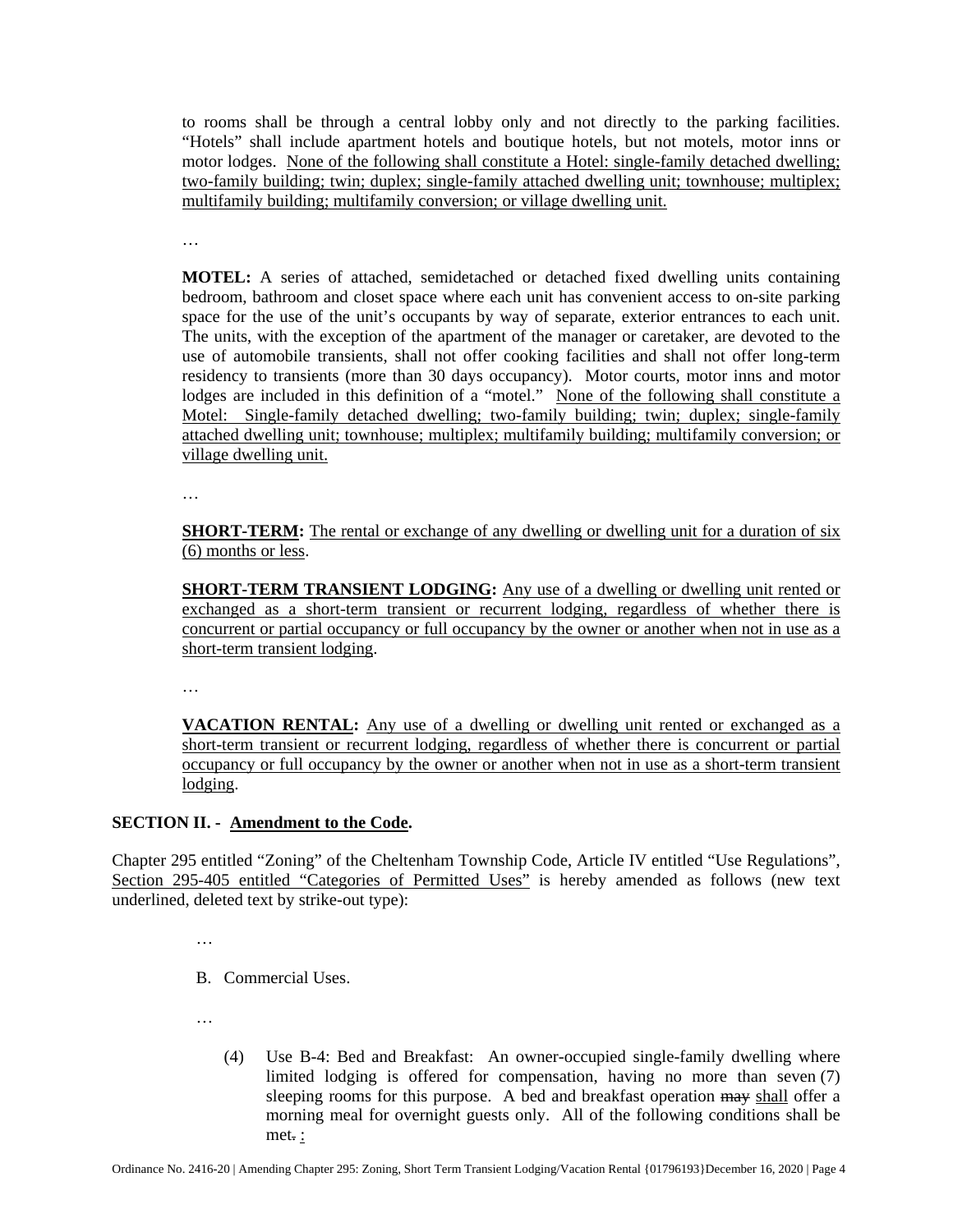(40) Use B-40: Short-term Transient Lodging or Vacation Rental. Any use of a dwelling or dwelling unit rented or exchanged as a short-term transient lodging or vacation rental, regardless of whether there is concurrent or partial occupancy or full occupancy by the owner or another when not in use as a short-term transient lodging or vacation rental.

### **SECTION III. - Amendment to the Code.**

…

Chapter 295 entitled "Zoning" of the Cheltenham Township Code, Article XI entitled "C1 Commercial Districts", Section 295-1101 entitled "Permitted Uses" is hereby amended as follows (new text underlined):

Section 295-1101. Permitted Uses.

A. A building may be erected or used and a lot may be used or occupied for any of the following purposes and no other, subject to the guidelines herein:

…

# (33)Use B-40: Short-term Transient Lodging or Vacation Rental.

### **SECTION IV. - Amendment to the Code.**

Chapter 295 entitled "Zoning" of the Cheltenham Township Code, Article XII entitled "C2 Commercial Districts", Section 295-1201 entitled "Permitted Uses" is hereby amended as follows (new text underlined):

Section 295-1201. Permitted Uses.

A. A building may be erected or used and a lot may be used or occupied for any of the following purposes and no other, subject to the guidelines herein:

(1) Class 1 uses permitted by right. The following uses are permitted by right, and shall not include A-12: Drive-Through Facility as an accessory use:

…

(aa) Use B-40: Short-term Transient Lodging or Vacation Rental.

### **SECTION V. - Severability.**

The provisions of this Ordinance are severable, and if any section, sentence, clause, part or provision hereof shall be held illegal, invalid or unconstitutional by any court of competent jurisdiction, such decision of the court shall not affect or impair the remaining sections, sentences, clauses, parts or provisions of this Ordinance. It is hereby declared to be the intent of the Board that this Ordinance would have been adopted even if such illegal, invalid or unconstitutional section, sentence, clause, part or provision had not been included herein.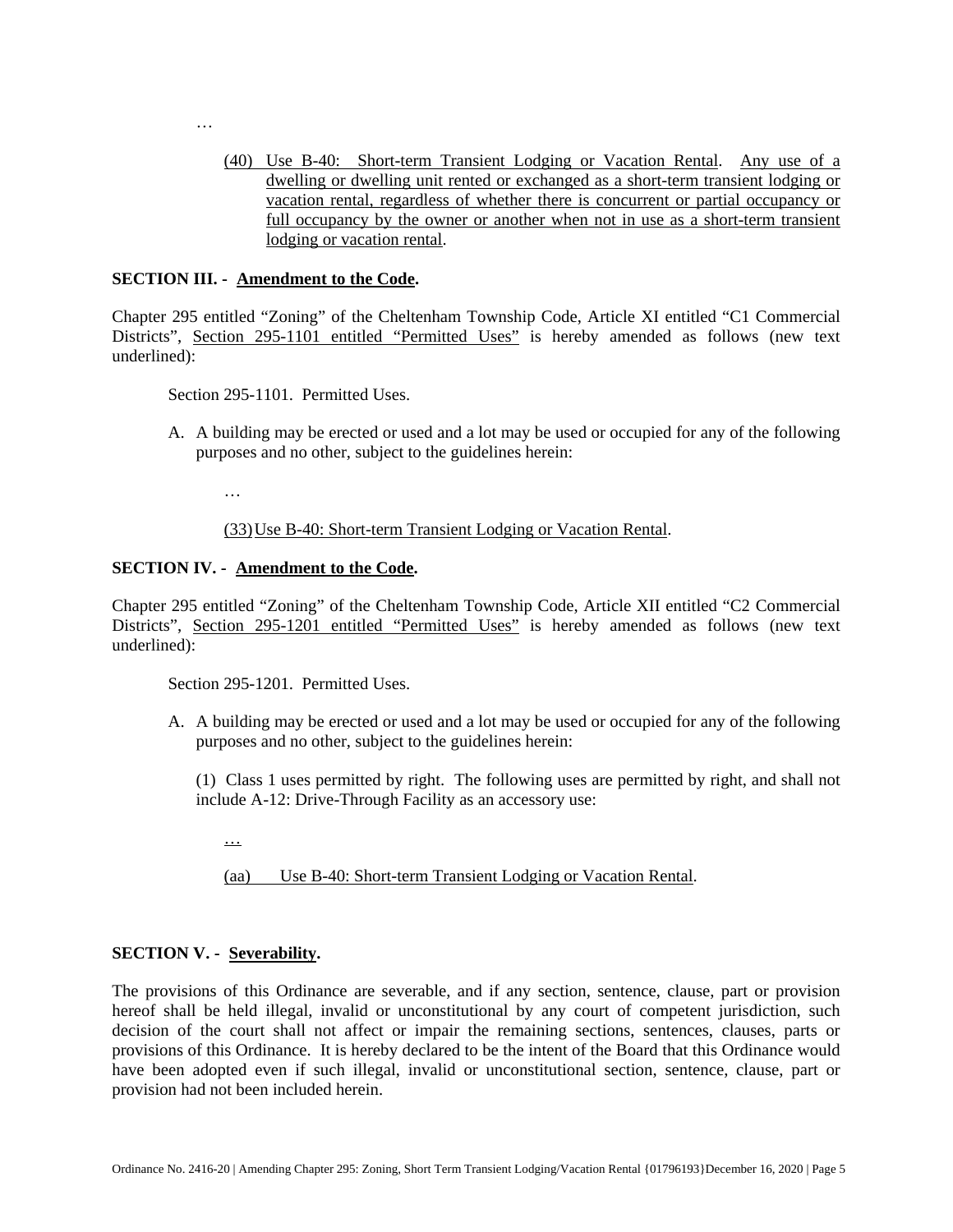# **SECTION VI. - Failure to Enforce Not a Waiver.**

The failure of the Township to enforce any provision of this Ordinance shall not constitute a waiver by the Township of its rights of future enforcement hereunder.

## **SECTION VII. - Effective Date.**

This Ordinance shall take effect and be in force from and after its approval as required by the law.

### **SECTION VIII. - Repealer.**

All other ordinances and resolutions or parts thereof insofar as they are inconsistent with this Ordinance are hereby repealed.

**ORDAINED** and **ENACTED** by the Board of Commissioners of Cheltenham Township, Montgomery County, Pennsylvania, in lawful session duly assembled this 16<sup>th</sup> day of December, 2020.

**ATTEST T:** 

i.  $\mathscr{H}$  $\leq$   $-$ 

**Robert A A. Zienkowsk ki**  *Township Manager and Secretary* 

 $\overline{\phantom{a}}$ 

# **TOWNSHIP OF CHELTENHAM BOARD OF COMMISSIONERS**

By:  $\Box$  anul 13 Poris

 **Daniel B . Norris**, *Pre esident*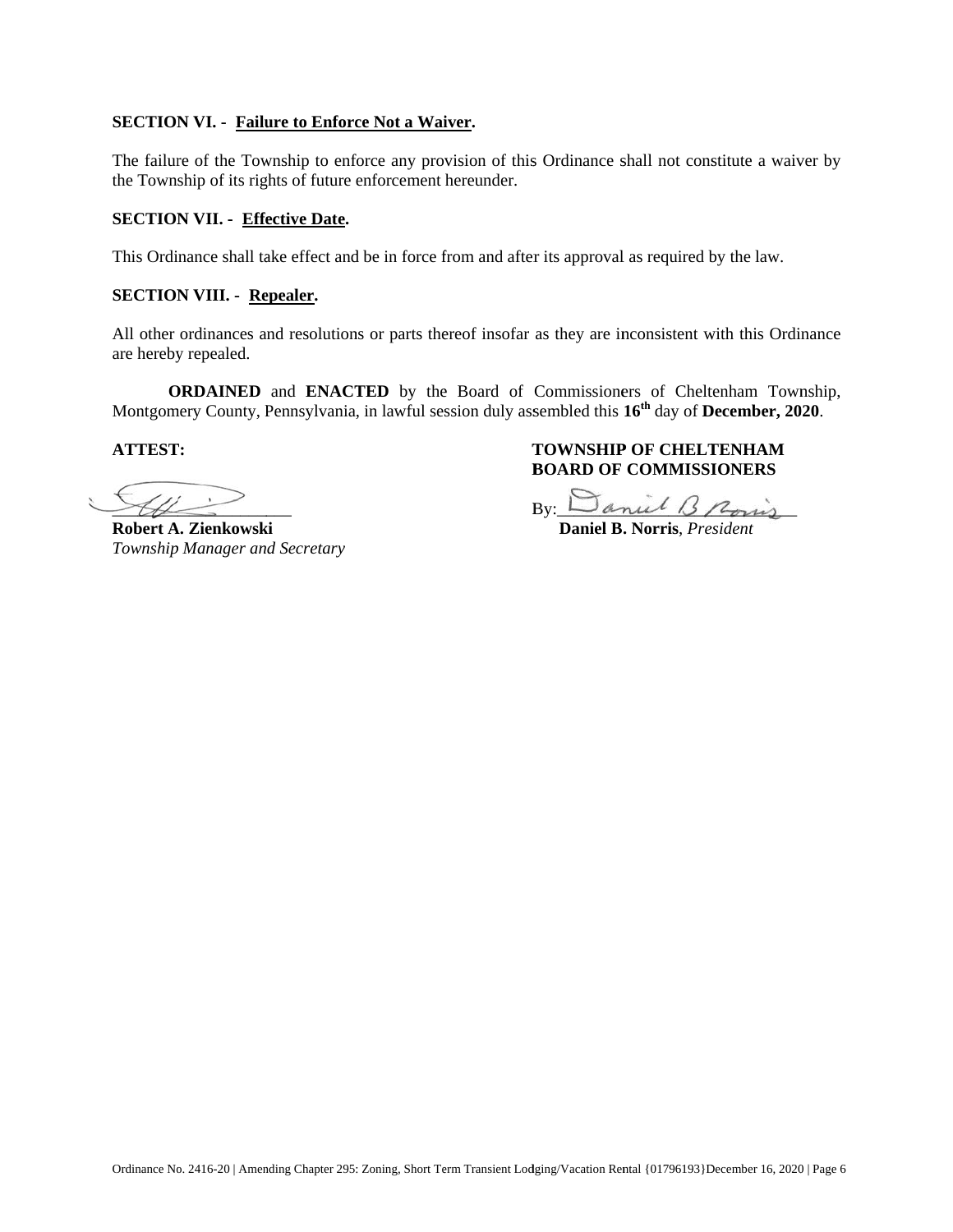3850-FM-BCW0356 Rev. 5/2016 pennsylvania DEPARTMENT OF ENVIRONMENTAL **PROTECTION** 

**COMMONWEALTH OF PENNSYLVANIA** DEPARTMENT OF ENVIRONMENTAL PROTECTION **BUREAU OF CLEAN WATER** 

DEP Code No. 1-46003-212-3J

# **RESOLUTION FOR PLAN REVISION** FOR NEW LAND DEVELOPMENT

RESOLUTION OF THE (SUPERVISORS) (COMMISSIONERS) (COUNCILMEN) of CHELTENHAM (TOWNSHIP) (BOROUCH) (CITY), MONTGOMERY COUNTY, PENNSYLVANIA (hereinafter "the municipality").

WHEREAS Section 5 of the Act of January 24, 1966, P.L. 1535, No. 537, known as the Pennsylvania Sewage Facilities Act, as Amended, and the rules and Regulations of the Pennsylvania Department of Environmental Protection (DEP) adopted thereunder, Chapter 71 of Title 25 of the Pennsylvania Code, require the municipality to adopt an Official Sewage Facilities Plan providing for sewage services adequate to prevent contamination of waters of the Commonwealth and/or environmental health hazards from sewage wastes, and to revise said plan whenever it is necessary to determine whether a proposed method of sewage disposal for a new land development conforms to a comprehensive program of pollution control and water quality management, and

**WHEREAS KIM HOUT NGOV** has proposed the development of a parcel of land identified as land developer 140 S Easton Road , and described in the attached Sewage Facilities Planning Module, and

name of subdivision

|                          |  | proposes that such subdivision be served by: (check all that apply), $\Box$ sewer tap-ins, $\boxtimes$ sewer extension, $\Box$ new           |  |  |  |  |  |  |
|--------------------------|--|----------------------------------------------------------------------------------------------------------------------------------------------|--|--|--|--|--|--|
|                          |  | treatment facility, $\Box$ individual onlot systems, $\Box$ community onlot systems, $\Box$ spray irrigation, $\Box$ retaining tanks, $\Box$ |  |  |  |  |  |  |
| other, (please specify). |  |                                                                                                                                              |  |  |  |  |  |  |

**WHEREAS, Cheltenham Township** finds that the subdivision described in the attached municipality

Sewage Facilities Planning Module conforms to applicable sewage related zoning and other sewage related municipal ordinances and plans, and to a comprehensive program of pollution control and water quality management.

NOW, THEREFORE, BE IT RESOLVED that the (Supervisore) (Commissioners) (Councilmen) of the (Township)

(Borough) (Gity) of Cheltenham hereby adopt and submit to DEP for its approval as a revision to the "Official Sewage Facilities Plan" of the municipality the above referenced Sewage Facilities Planning Module which is attached hereto.

|                                                                                                                                                                                          | Robert A. Zienkowski ________, Secretary, ___Cheltenham |           |
|------------------------------------------------------------------------------------------------------------------------------------------------------------------------------------------|---------------------------------------------------------|-----------|
| (Signature)<br><sup>(Signature)</sup> Commissioners<br>Township Board of <del>Supervisers (Bereugh Ceuneil) (City Ceuneilmen),</del> hereby certify that the foregoing is a true copy of |                                                         |           |
| the Township (Borough) (City) Resolution $\#$ $33-20$                                                                                                                                    | $adopted$ , $December 16$                               | $20^{20}$ |
| <b>Municipal Address:</b>                                                                                                                                                                |                                                         |           |
| Township of Cheltenham                                                                                                                                                                   | Seal of                                                 |           |
| 8230 Old York Road                                                                                                                                                                       | Governing Body                                          |           |
| Elkins Park, PA 19027                                                                                                                                                                    |                                                         |           |
| Telephone (215) 887-1000                                                                                                                                                                 |                                                         |           |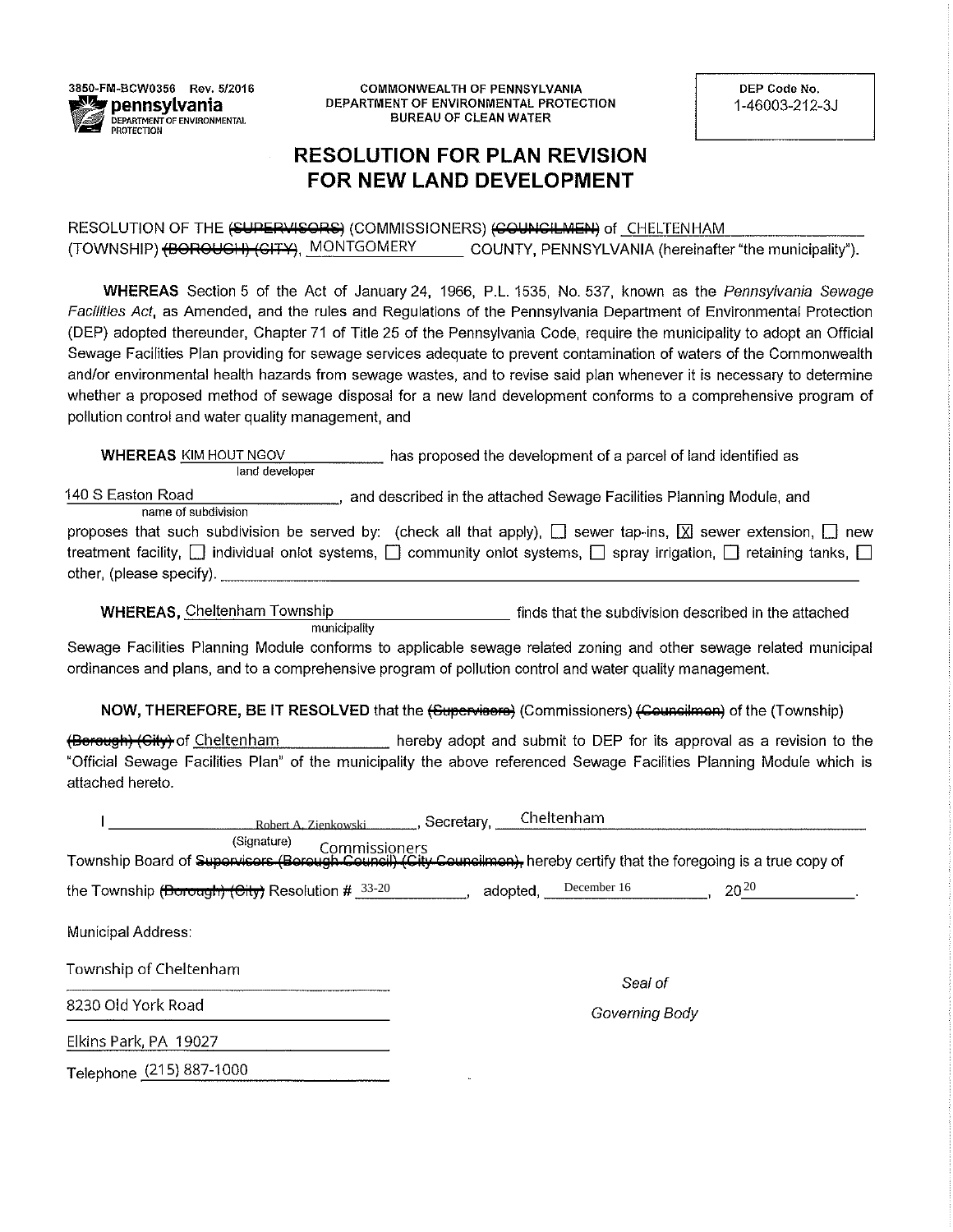

**COMMONWEALTH OF PENNSYLVANIA** DEPARTMENT OF ENVIRONMENTAL PROTECTION **BUREAU OF CLEAN WATER** 

DEP Code No. 1-46003-222-3J

# **RESOLUTION FOR PLAN REVISION** FOR NEW LAND DEVELOPMENT

RESOLUTION OF THE <del>(GUPERVIGORG</del>) (COMMISSIONERS) <del>(GOUNGILMEN)</del> of CHELTENHAM (TOWNSHIP) (BOROUCH) (CITY), MONTGOMERY COUNTY, PENNSYLVANIA (hereinafter "the municipality").

WHEREAS Section 5 of the Act of January 24, 1966, P.L. 1535, No. 537, known as the Pennsylvania Sewage Facilities Act, as Amended, and the rules and Regulations of the Pennsylvania Department of Environmental Protection (DEP) adopted thereunder, Chapter 71 of Title 25 of the Pennsylvania Code, require the municipality to adopt an Official Sewage Facilities Plan providing for sewage services adequate to prevent contamination of waters of the Commonwealth and/or environmental health hazards from sewage wastes, and to revise said plan whenever it is necessary to determine whether a proposed method of sewage disposal for a new land development conforms to a comprehensive program of pollution control and water quality management, and

has proposed the development of a parcel of land identified as **WHEREAS YONG CHOI** land developer

More Shopping Center , and described in the attached Sewage Facilities Planning Module, and name of subdivision

| proposes that such subdivision be served by: (check all that apply), $\Box$ sewer tap-ins, $\boxtimes$ sewer extension, $\Box$ new           |  |
|----------------------------------------------------------------------------------------------------------------------------------------------|--|
| treatment facility, $\Box$ individual onlot systems, $\Box$ community onlot systems, $\Box$ spray irrigation, $\Box$ retaining tanks, $\Box$ |  |
| other, (please specify). _                                                                                                                   |  |

**WHEREAS, Cheltenham Township** finds that the subdivision described in the attached municipality

Sewage Facilities Planning Module conforms to applicable sewage related zoning and other sewage related municipal ordinances and plans, and to a comprehensive program of pollution control and water quality management.

NOW, THEREFORE, BE IT RESOLVED that the (Supervisors) (Commissioners) (Councilmen) of the (Township)

hereby adopt and submit to DEP for its approval as a revision to the <del>(Borough) (City)</del> of Cheltenham "Official Sewage Facilities Plan" of the municipality the above referenced Sewage Facilities Planning Module which is attached hereto.

| Robert A. Zienkowski                                  | Secretary, Cheltenham                                                                                              |           |
|-------------------------------------------------------|--------------------------------------------------------------------------------------------------------------------|-----------|
| (Signature)<br>Township Board of Supervisors (Borough | COMMISSIONERS<br><del>rough Gouncil) (City Councilmen)</del> , hereby certify that the foregoing is a true copy of |           |
| the Township (Berough) (Gity) Resolution # $34-20$    | adopted, December 16                                                                                               | $20^{20}$ |
| <b>Municipal Address:</b>                             |                                                                                                                    |           |
| Township of Cheltenham                                | Seal of                                                                                                            |           |
| 8230 Old York Road                                    | Governing Body                                                                                                     |           |
| Elkins Park, PA 19027                                 |                                                                                                                    |           |
| Telephone (215) 887-1000                              |                                                                                                                    |           |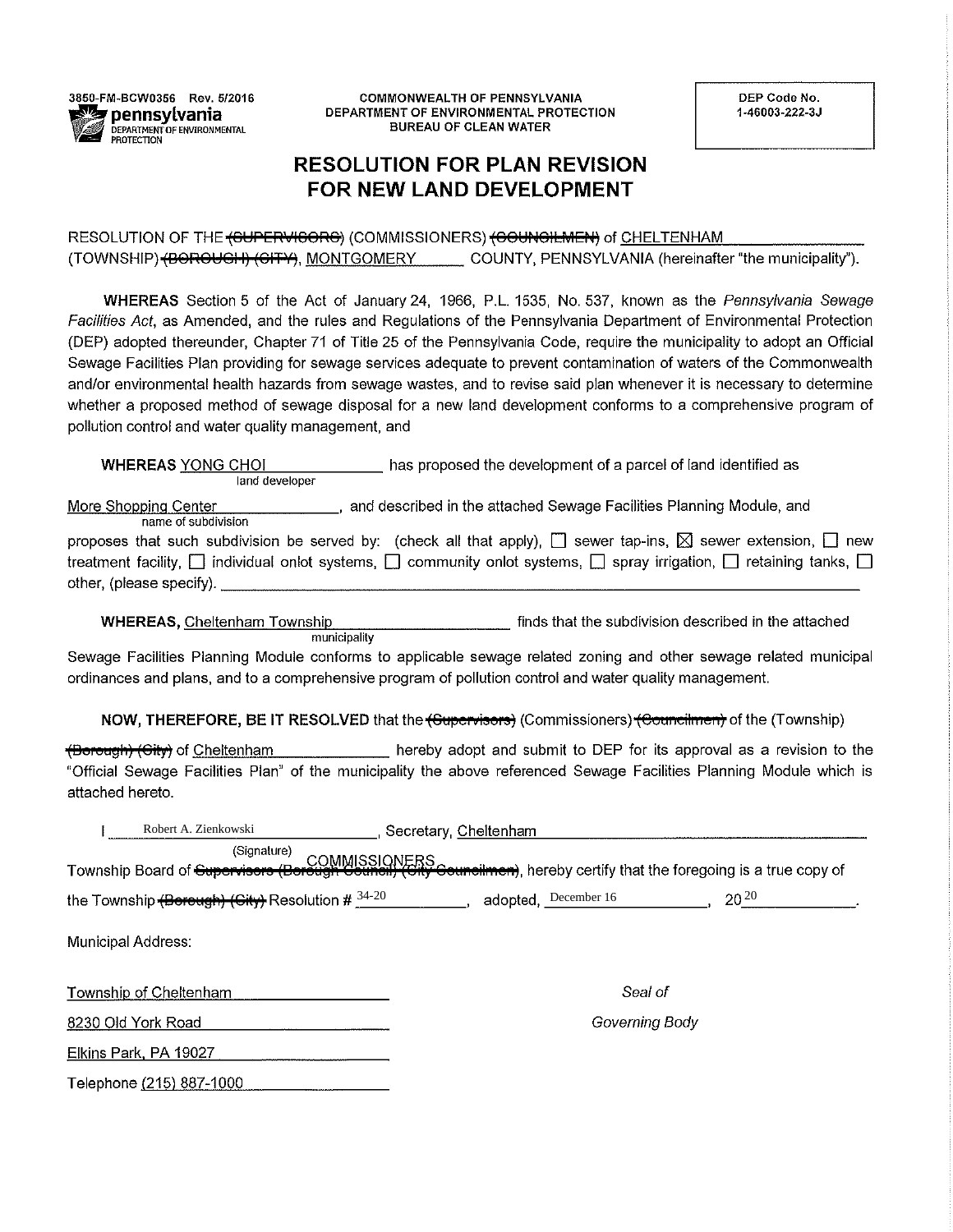

# **CHELTENHAM TOWNSHIP MONTGOMERY COUNTY, PENNSYLVANIA**

# **ORDINANCE NO. 2417-20**

**AN ORDINANCE OF THE BOARD OF COMMISSIONERS OF CHELTENHAM TOWNSHIP, MONTGOMERY COUNTY, PENNSYLVANIA, TO AMEND THE CODE OF THE TOWNSHIP OF CHELTENHAM, CHAPTER 285 THEREOF, ENTITLED VEHICLES AND TRAFFIC, BY AMENDING CERTAIN STREET AND PARKING REGULATIONS** 

The Board of Commissioners of the Township of Cheltenham hereby ordains:

**SECTION 1.** The Code of the Township of Cheltenham, Chapter 285, entitled "Vehicles and traffic," Article IV, entitled "Schedule of traffic regulations," Section 285-43, entitled "Street and parking regulations" thereof is hereby amended by **ADDING** the following:

Valley Road (22) Handicapped Parking in front of 473 Valley Road

**SECTION 2.** That in all other respects Chapter 285 of the Code of the Township of Cheltenham is hereby approved and accepted as amended, and shall continue in full force and effect.

**SECTION 3**. This Ordinance shall take effect and be in force from and after its approval as required by law.

**ENACTED** into an Ordinance this **16th** day of **December 2020.**

 $\overline{a}$ 

**Robert A. Zienkowski** Daniel B. Norris. *President Township Manager and Secretary* 

 $By: \Delta$ anul B Rosis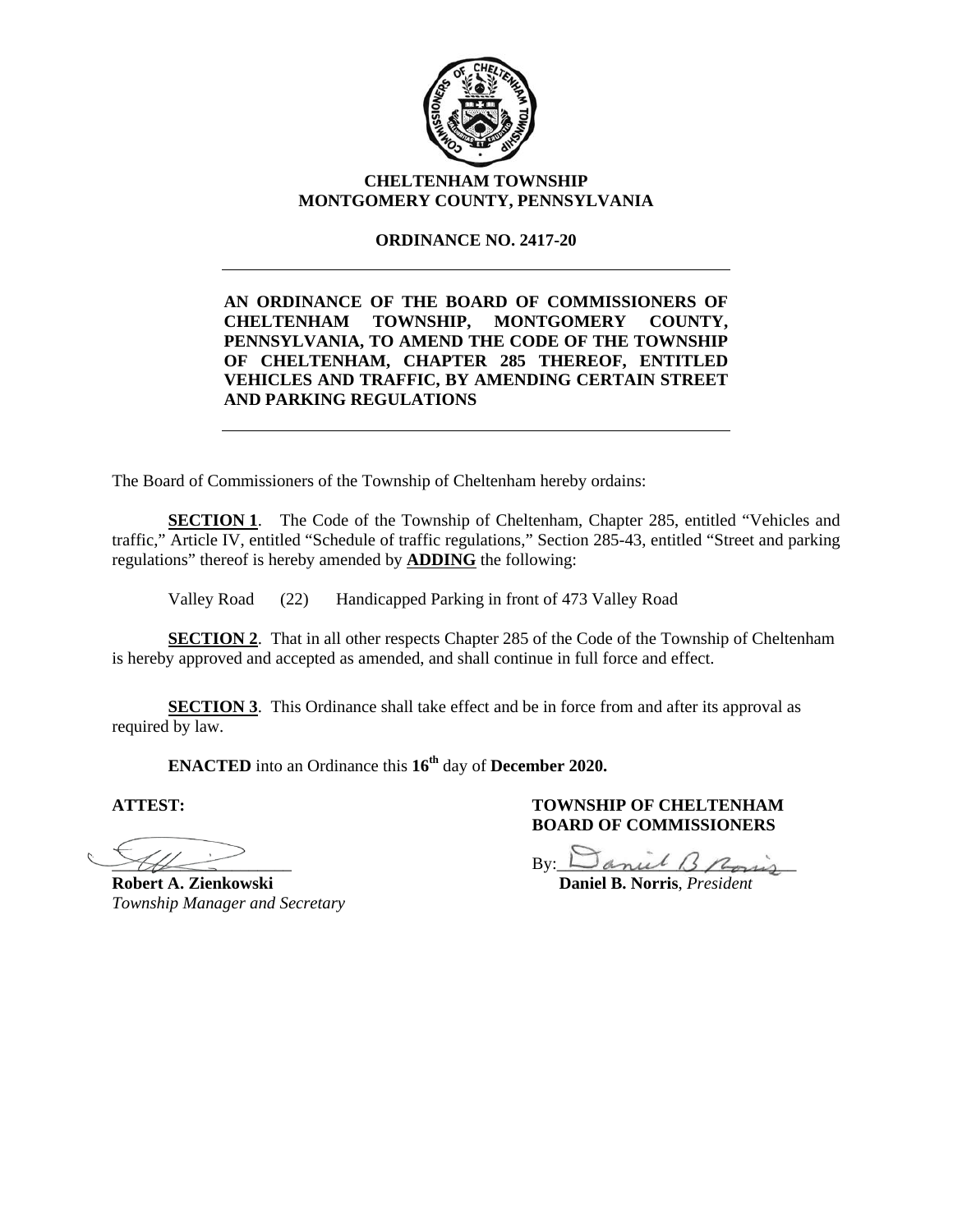

# **CHELTENHAM TOWNSHIP MONTGOMERY COUNTY, PENNSYLVANIA**

# **ORDINANCE NO. 2418-20**

**AN ORDINANCE OF THE BOARD OF COMMISSIONERS OF THE TOWNSHIP OF CHELTENHAM, MONTGOMERY COUNTY, PENNSYLVANIA PURSUANT TO ACT 76 OF 2020 TO AMEND CODE SECTION 270-52 OF THE TOWNSHIP CODE TO INCREASE THE EARNED INCOME TAX LEVIED BY THE TOWNSHIP BY ONE-HALF PERCENT (1/2%)** 

**WHEREAS**, Cheltenham Township adopted a Home Rule Charter in 1976 in order to exercise the right of self-government to the extent permitted by state law; and

**WHEREAS**, the Board of Commissioners of Cheltenham Township ("Board of Commissioners") and its staff and consultants have identified a compelling need to increase the earned income tax for residents and nonresidents by ½ percent to address serious financial shortfalls; and

**WHEREAS,** the Board of Commissioners has determined that it is in the best interests of the Township to moderately increase the earned income tax rather than increasing the millage for real estate taxes as an equitable and more substantial revenue source; and

**WHEREAS**, a home rule community is permitted to tax earned income at any rate, 53 Pa. C.S. §2962(b), and Act 76 of 2020 was recently enacted by the General Assembly authorizing an increase in the earned income tax if enacted by the Board of Commissioners.

**NOW, THEREFORE,** the Board of Commissioners of the Township of Cheltenham hereby ordains and enacts as follows:

**Section 1.** Cheltenham Township Ordinance No. 1740-91, Article III, codified at Section 270-52 of the Township Code, is hereby amended as follows:

- A. Residents. A tax at the rate of one-half of one percent  $(1/2 6i)$  is hereby imposed on each dollar of earned income received and net profits earned by residents of the Township.
- B. Nonresidents. A tax at the rate of one percent (11/2%) is hereby imposed on each dollar of earned income received and net profits earned by nonresidents of the Township for work done or services performed or rendered in the Township.

**Section 2**. **Notice.** A copy of this Ordinance shall be posted on the Township website promptly.

**Section 3. Disclaimer.** Nothing in this Ordinance shall limit, in any manner whatsoever, the Township's right to enforce any ordinance or law of Cheltenham Township, Montgomery County or Commonwealth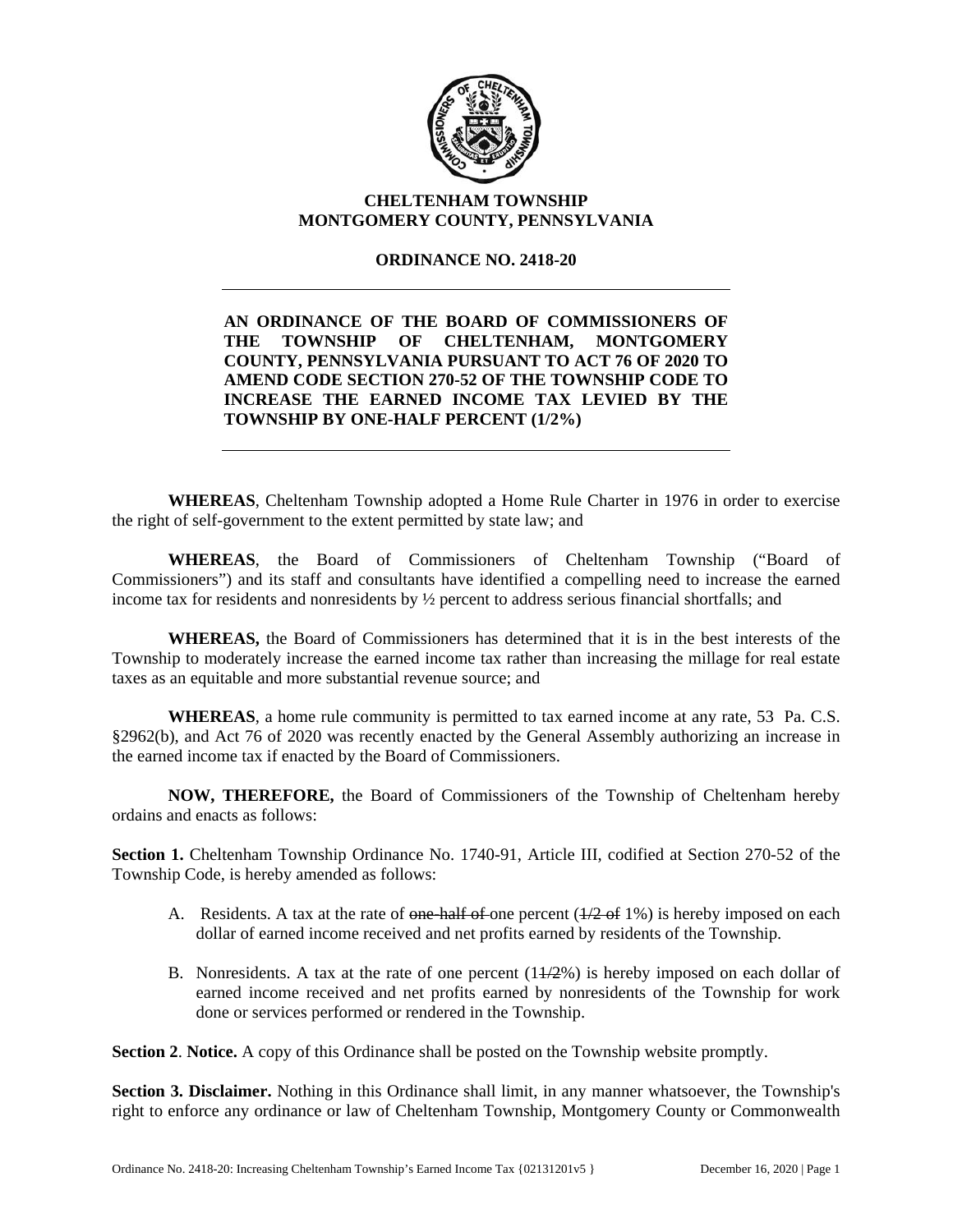of Pennsylvania. Nothing in this Ordinance shall be a defense of any citation issued by any municipal corporation or the Commonwealth pursuant to any other law or ordinance.

Section 4. Severability. The provisions of this Ordinance are intended to be severable, and if any section, sentence, clause, part or provision hereof shall be held illegal, invalid or unconstitutional by any court of competent jurisdiction, such decision of the court shall not affect or impair the remaining sections, sentences, clauses, parts or provisions of this Ordinance. It is hereby declared to be the intent of the Board that this Ordinance would have been adopted even if such illegal, invalid or unconstitutional section, sentence, clause, part or provision had not been included herein.

**Section 5. Failure to Enforce Not a Waiver.** The failure of the Township to enforce any provision of this Ordinance shall not constitute a waiver by the Township of its rights of future enforcement hereunder.

Section 6. Repealer. All Ordinances, or parts of Ordinances, of the Township which shall be inconsistent with this Ordinance shall be, and the same expressly are, repealed.

**Section 7. Effective Date**. This Ordinance shall become effective on January 1, 2021.

ADOPTED by the Board of Commissioners of Cheltenham Township, in lawful session duly assembled, this  $16<sup>th</sup>$  day of December, 2020.

**ATTEST T:** 

.  $\mathcal{H}$  $\overline{\phantom{a}}$  $\overline{\phantom{a}}$ 

**Robert A A. Zienkowsk ki**  *Township Manager and Secretary* 

**TOWNSHIP OF CHELTENHAM BOARD OF COMMISSIONERS** 

<u>By:  $\Box$ </u>  $mu$  13/ Roms

 **Daniel B . Norris**, *Pre esident*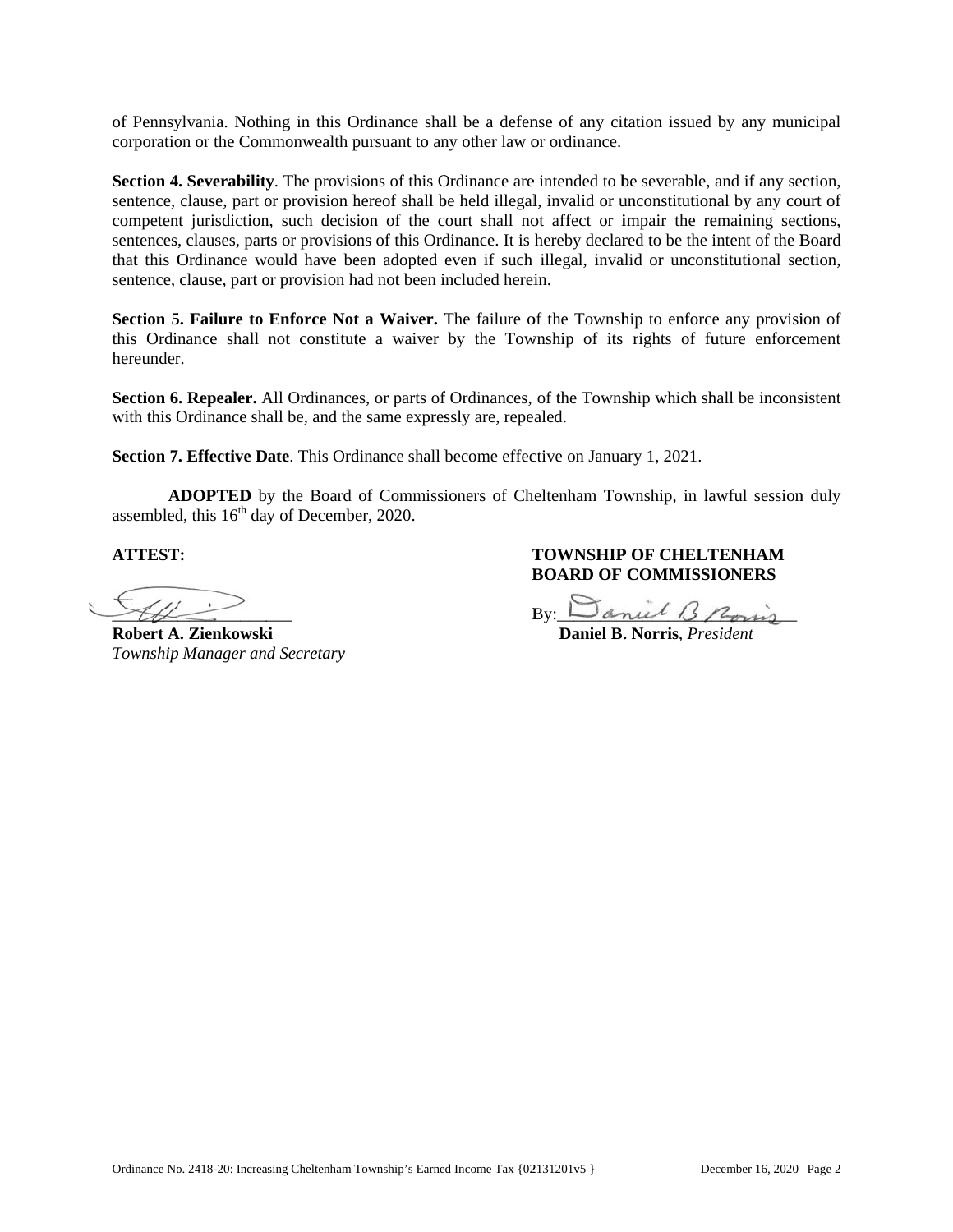

# **CHELTENHAM TOWNSHIP MONTGOMERY COUNTY, PENNSYLVANIA**

# **ORDINANCE NO. 2419-20**

# **AN ORDINANCE OF THE BOARD OF COMMISSIONERS OF CHELTENHAM TOWNSHIP, MONTGOMERY COUNTY, PENNSYLVANIA AMENDING THE CHELTENHAM TOWNSHIP CODE TO MODIFY THE COMPENSATION OF THE TOWNSHIP ELECTED FINANCE OFFICER**

**WHEREAS,** the Board of Commissioners of Cheltenham Township ("Board of Commissioners") wishes to modify the compensation of the elected Finance Officer.

**NOW, THEREFORE,** it is hereby **ADOPTED** and **ENACTED** as follows:

# **SECTION I. - Amendment to the Code**

Section 5-19.B. in Chapter 5, "Administration of Government," Article III. "Township Officials," Section 5-19, "Elected Finance Officer," of the Cheltenham Township Code is amended to read as follows (deleted words in cross out, added words underlined):

§5-19.B. Compensation.

- (1) The annual compensation of the Finance Officer for the collection of Township taxes (the real estate tax, the mercantile tax and the business privilege tax) and the oversight of third party agencies retained by the Township Board of Commissioners to administer the collection of the earned income tax shall be \$33,500\$20,000.
- (2) The annual compensation of the Finance Officer for performing the duties of the Controller at the request of the Board of Commissioners shall be \$5,000\$3000.

# **SECTION II. - Disclaimer**

Nothing in this Ordinance shall limit, in any manner whatsoever, the Township's right to enforce any ordinance or law of Cheltenham Township, Montgomery County, Pennsylvania.

# **SECTION III. - Severability**

The provisions of this Ordinance are severable, and if any Section, sentence, clause or phrase shall be held by a court of competent jurisdiction to be illegal, invalid, or unconstitutional, the remaining portions of this Ordinance shall not be affected or impaired thereby.

# **SECTION IV. - Repealer**

Any ordinance or part of any Ordinance conflicting with the provisions of this Ordinance shall be deemed and the same are hereby repealed to the extent of such conflict.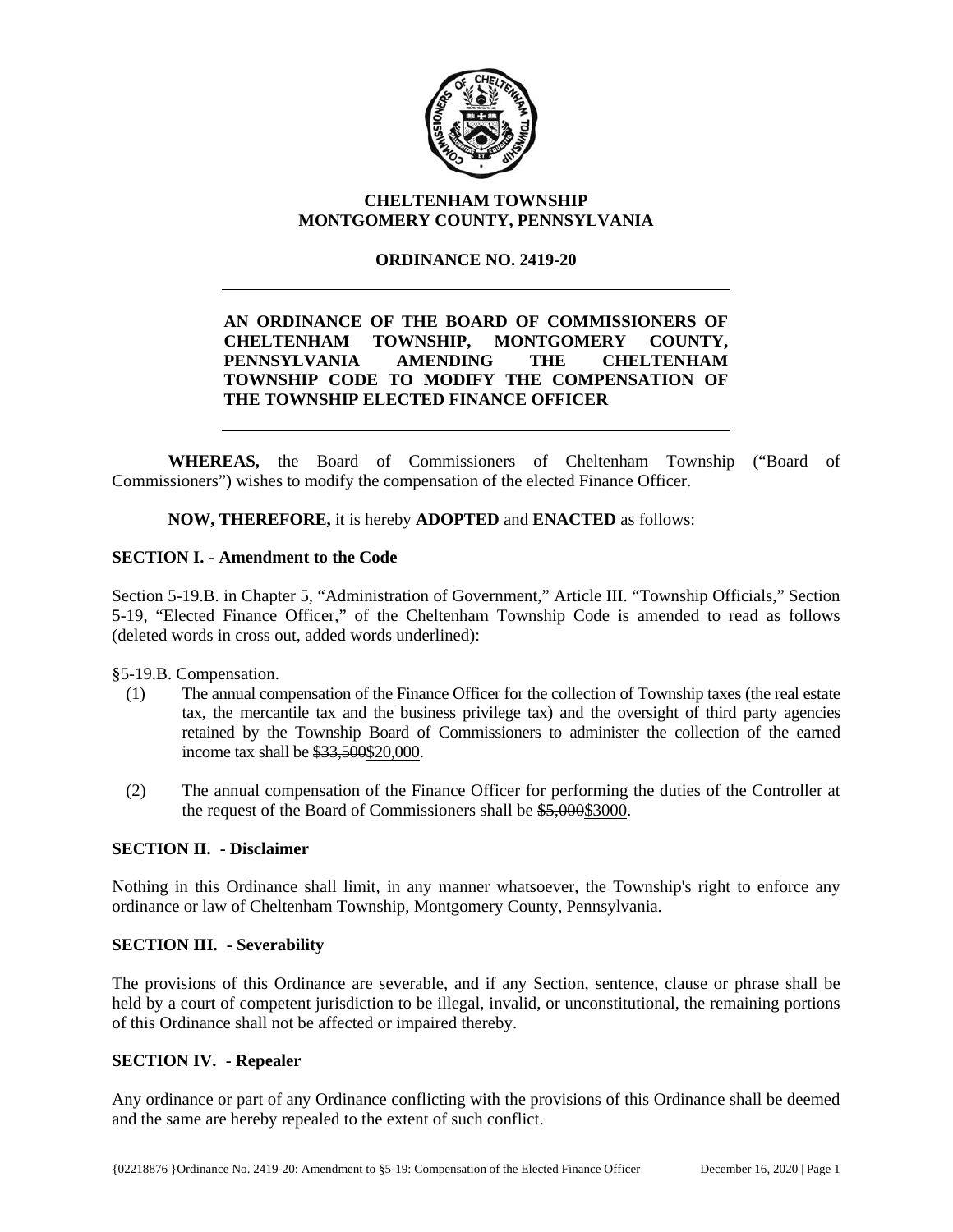### **SECTION V.** - Failure to Enforce Not a Waiver

The failure of the Township to enforce any provision of this Ordinance shall not constitute a waiver by the Township of its rights of future enforcement hereunder.

# **SECTION VI. - Effective Date**

This Ordinance shall take effect and be in force as soon after adoption as is permitted by law.

**DULY ORDAINED AND ENACTED** this 16<sup>th</sup> day of December, 2020, by the Board of Commissioners of Cheltenham Township, Montgomery County, Pennsylvania, in lawful session duly assembled d.

**ATTEST T:** 

Ļ  $\frac{1}{2}$  $\leq$   $-$ 

**Robert A A. Zienkowsk ki**  *Township Manager and Secretary* 

 $\overline{\phantom{a}}$ 

**TOWNSHIP OF CHELTENHAM BOARD OF COMMISSIONERS** 

By:  $\Box$  anul 13 Rovis

**Daniel B. Norris**, *President*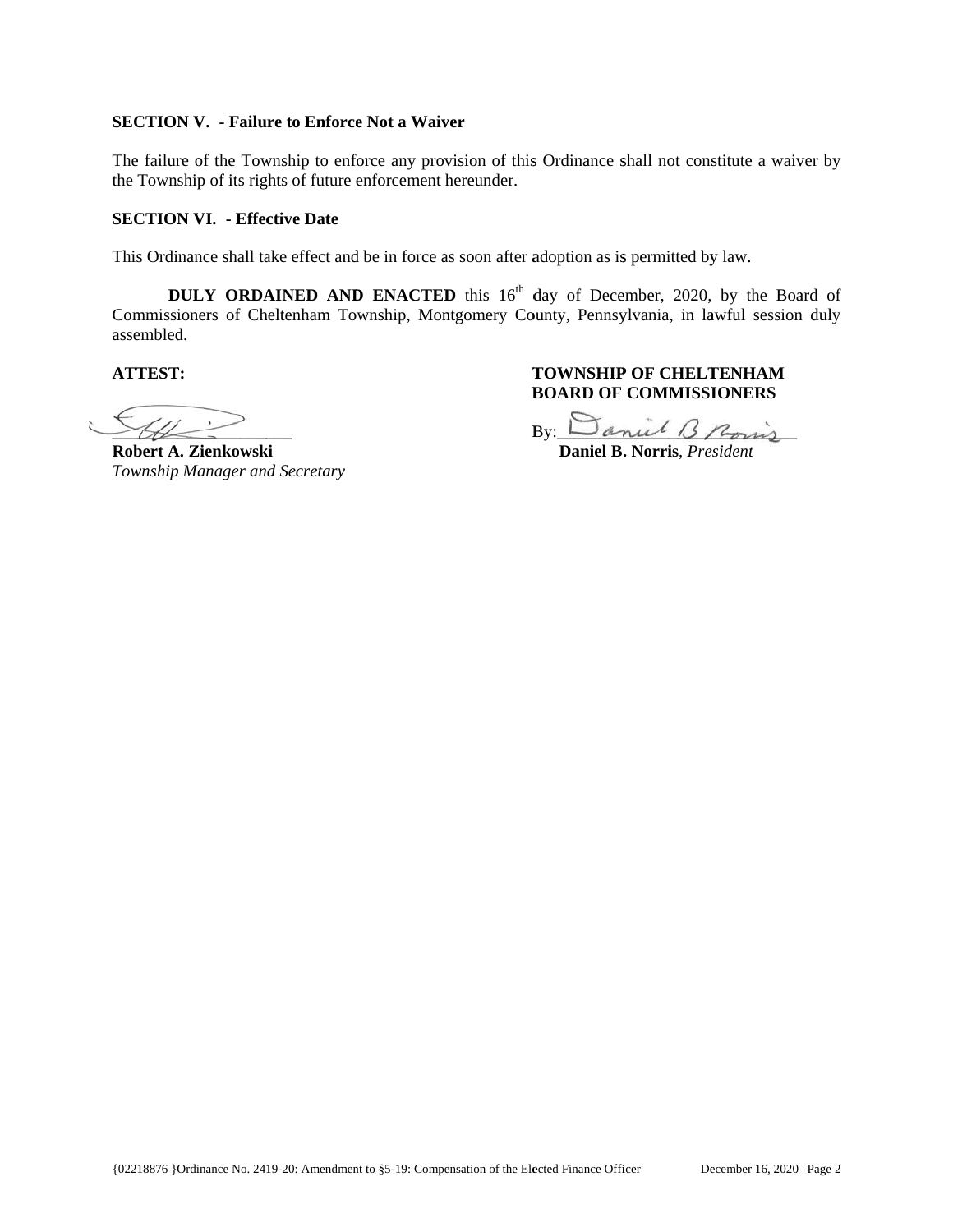# **CHELTENHAM TOWNSHIP MONTGOMERY COUNTY, PENNSYLVANIA**

# **RESOLUTION NO. 35-20**

# **RESOLUTION OF THE BOARD OF COMMISSIONERS OF CHELTENHAM TOWNSHIP, MONTGOMERY COUNTY, PENNSYLVANIA AMENDING, ESTABLISHING, AND RATIFYING CERTAIN FEES, DEPOSITS, AND ESCROW PAYABLE TO THE TOWNSHIP**

**BE IT RESOLVED,** and it is hereby resolved this  $16<sup>th</sup>$  day of December, A.D. 2020, by the Board of Commissioners of Cheltenham Township that:

**WHEREAS,** Cheltenham Township desires to hereby amend and establish all fees and escrows currently as set forth in Chapter A300 of the Code of Ordinances of the Township of Cheltenham as hereinafter referenced by this Resolution; and

**NOW THEREFORE, BE IT RESOLVED, by** the Board of Commissioners of the Township of Cheltenham that all fees and escrows set forth within the Township Code of Ordinances are repealed and replaced with the following fees *effective January 1, 2021*:

### **Chapter A300. Fees**

#### **§ A300-1. Alarms. [Amended 11-16-2011 by Res. No. 35-11]**

- A. Pursuant to Chapter 86, Alarms, Article II, False Alarm Notification Control, the following fees are hereby established:
	- (1) Permit fee for new alarm systems: \$50.
	- (2) Charge for alarm users who fail to obtain an alarm user's permit within 60 days of the activation of a new alarm system: \$35, in addition to permit fee.
	- (3) Annual renewal of alarm user's permit: \$35.
	- (4) Annual renewal of alarm user's permit for users 65 and older: \$30.
	- (5) Discount for renewal of alarm user's permit if paid before March 1 of each year: \$10.
	- (6) Late fee for users who fail to renew their annual alarm user's permit by March 31 of each year: \$35, in addition to permit fee.
	- (7) Fee for response to an alarm call to a location without a valid alarm user's permit: \$600.

# **§ A300-2. Amusements and amusement devices.**

- A. Pursuant to Chapter 94, Amusements and Amusement Devices, Article I, Carnivals, Circuses and Picnics, of the Code of the Township of Cheltenham, the following fees are hereby established:
	- (1) Any carnival or circus: \$1,000.
- B. Pursuant to Chapter 94, Amusements and Amusement Devices, Article II, Amusement Devices, of the Code of the Township of Cheltenham, the following fees are hereby established: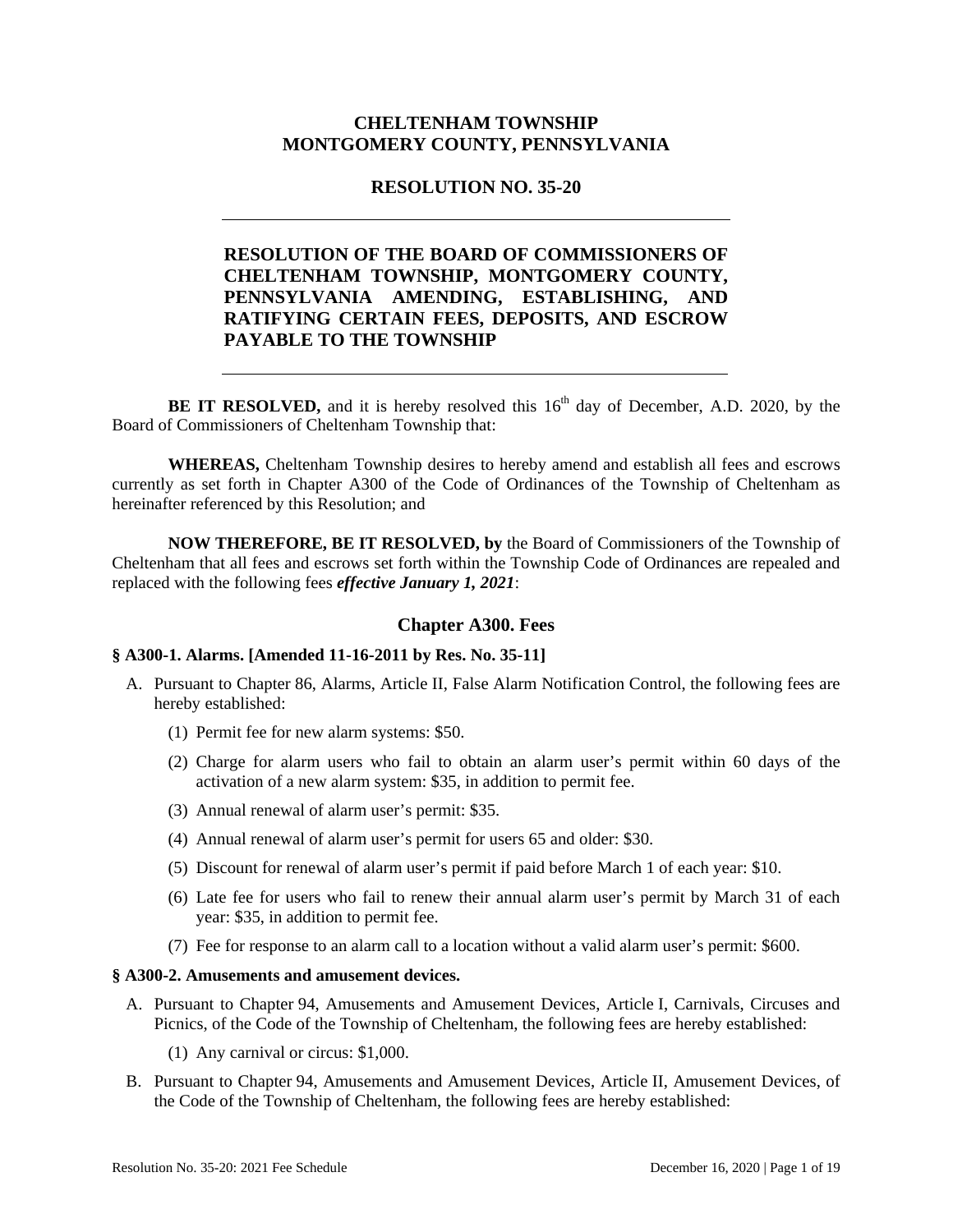- (1) Annual license fee for each amusement device: \$115.
- (2) The license fee for any license issued in any calendar year after July 1 shall be 1/2 of the annual license fee.
- (3) Entertainment license fee: \$10.

### **§ A300-3. Boxing.**

Pursuant to Chapter **105**, Boxing, of the Code of the Township of Cheltenham, the following fees are hereby established:

A. License for contest: \$500.

#### **§ A300-4. Building construction.**

- A. Pursuant to Chapter 110, Building Construction, of the Code of the Township of Cheltenham, the following fees are hereby established:
	- (1) Certificate of occupancy.
		- (a) Copy of certificate of occupancy: \$15 **[Amended 12-19-2018 by Res. No. 50-18]**.
		- (b) No fee shall be required for the issuance of an original certificate of occupancy.
	- (2) Permit fees.
		- (a) Permit fees for new residential, commercial, industrial and institutional construction shall be as follows:
			- [1] For the first \$1,000 of estimated cost or fraction thereof: \$45 **[Amended 12-19- 2018 by Res. No. 50-18]**.
			- [2] For each additional \$1,000 of estimated cost or fraction thereof: \$30 **[Amended 12-19-2018 by Res. No. 50-18]**.
		- (b) Permit fees for temporary tents.
			- [1] Temporary tents to be used for religious or charitable purposes: \$25 **[Amended 12-19-2018 by Res. No. 50-18]**.
			- [2] Temporary tents to be used for weddings and social functions: \$40 **[Amended 12-19-2018 by Res. No. 50-18]**.
			- [3] Temporary tents or structures to be used for commercial purposes in commercial areas not including those retail sales uses accessory to an existing permitted retail sales use in a permanent location in the Township **[Amended 9-16-2015 by Res. No. 26-15; Amended 3-28-2018 by Res. No. 15-18]**:
				- [a] Tents under 400 square feet: \$250 per tent, for a maximum of 20 consecutive days.
				- [b] Tents 400 square feet or more: \$400 per tent, for a maximum of 20 consecutive days.
				- [c] Permits for signs affixed to temporary tents or structures used for commercial purposes in commercial areas shall require a fee of \$40 per sign **[Amended 12-19-2018 by Res. No. 50-18]**.
			- [4] Tent rental charge for Curtis Hall: no charge. Fees are included with the rental agreement.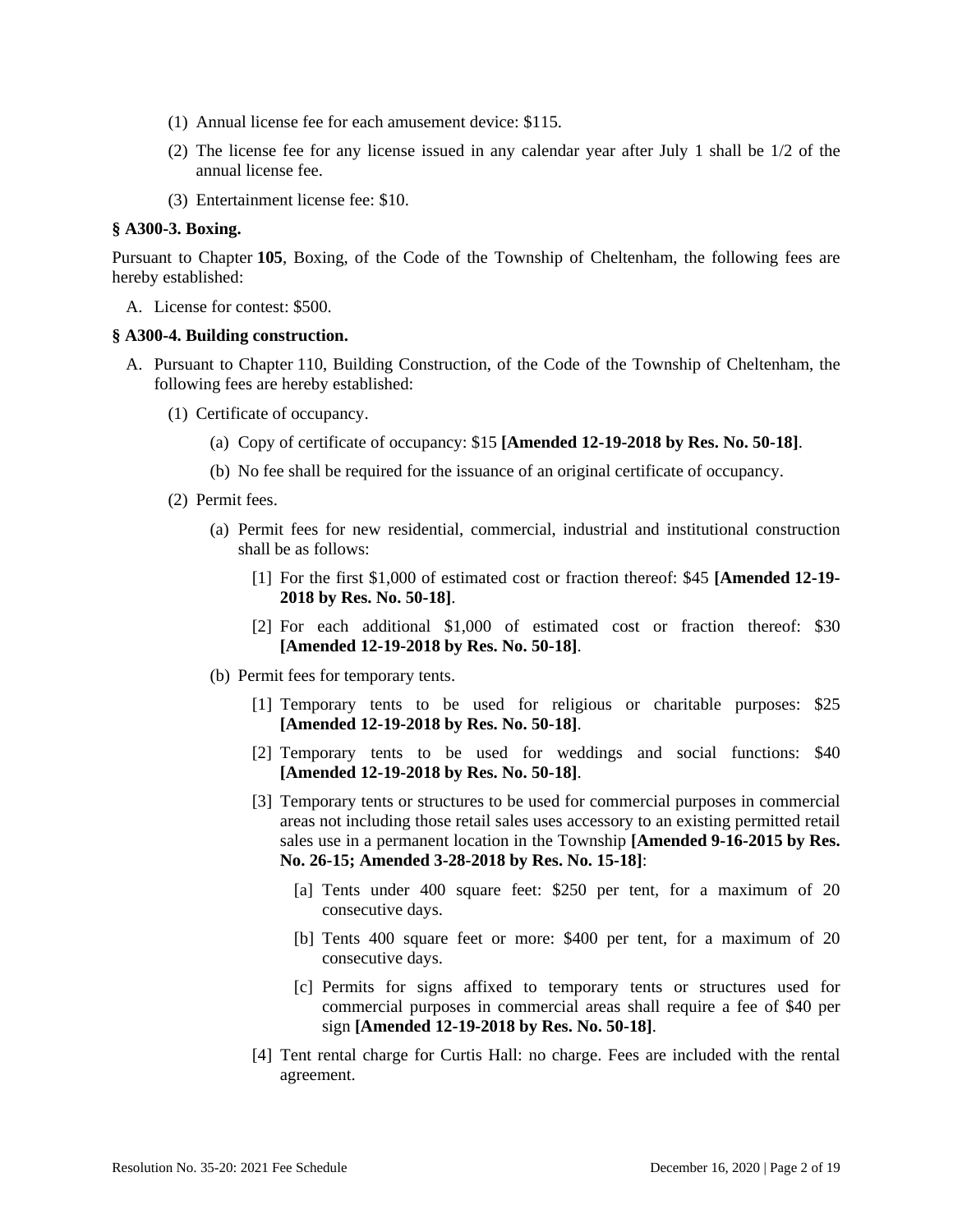- (c) Permit fees for the installation, conversion or replacement of heating and air conditioning. **[Amended 5-15-2017 by Res. No. 13-17]**
	- [1] For the first \$1,000 or fraction thereof of the estimated cost: \$45 **[Amended 12- 19-2018 by Res. No. 50-18]**.
	- [2] For each additional \$1,000 or fraction thereof of the estimated cost in excess of \$1,000: \$30 **[Amended 12-19-2018 by Res. No. 50-18]**.
- (d) Permit fee for the installation and removal of flammable liquid, combustible liquid or hazardous materials storage tanks; fuel dispensers; and flammable liquid, combustible liquid, or hazardous materials piping and equipment of every description. **[Amended 5- 15-2017 by Res. No. 13-17]**
	- [1] Installation of combustible or flammable liquid storage tanks of every description (residential and nonresidential): \$50 for the first 700 gallons of tank storage capacity, \$70 for tank capacities between 700 and 1,000 gallons and \$20 for each additional 1,000 gallons or fraction thereof.
	- [2] Installation of hazardous materials storage tanks with product other than flammable or combustible liquids:
		- [a] For the first \$1,000 of estimated cost or fraction thereof: \$45 **[Amended 12-19-2018 by Res. No. 50-18]**.
		- [b] For each additional \$1,000 of estimated cost or fraction thereof: \$30 **[Amended 12-19-2018 by Res. No. 50-18]**.
	- [3] For each fuel dispenser proposed to be installed: \$50.
	- [4] Installation or modification of all flammable liquid, combustible liquid or hazardous materials piping or systems.
		- [a] For the first \$1,000 of estimated cost or fraction thereof: \$45 **[Amended 12-19-2018 by Res. No. 50-18]**.
		- [b] For each additional \$1,000 of estimated cost or fraction thereof: \$30 **[Amended 12-19-2018 by Res. No. 50-18]**.
	- [5] Removal of flammable liquid, combustible liquid or hazardous materials storage tanks of every description (residential or nonresidential): \$50 for tanks 2,000 gallons or less in capacity and \$100 for tanks over 2,000 gallons in capacity.
- (3) Permit fees for the alteration, addition, repair or demolition, whether residential or nonresidential, of a building, and in the installation of permanent equipment therein, and the erection, construction or repair of miscellaneous structures shall be as follows:
	- (a) For the first \$1,000 of estimated cost or fraction thereof: \$45 **[Amended 12-19- 2018 by Res. No. 50-18]**.
	- (b) For each additional \$1,000 of estimated cost or fraction thereof: \$30 **[Amended 12-19- 2018 by Res. No. 50-18]**.
- (4) Temporary structures.
	- (a) Permit fees for temporary buildings (other than builders' shanties) shall be the same as prescribed for new buildings.
	- (b) Renewal fees **[Amended 12-19-2018 by Res. No. 50-18]**.
		- [1] Residential: \$30.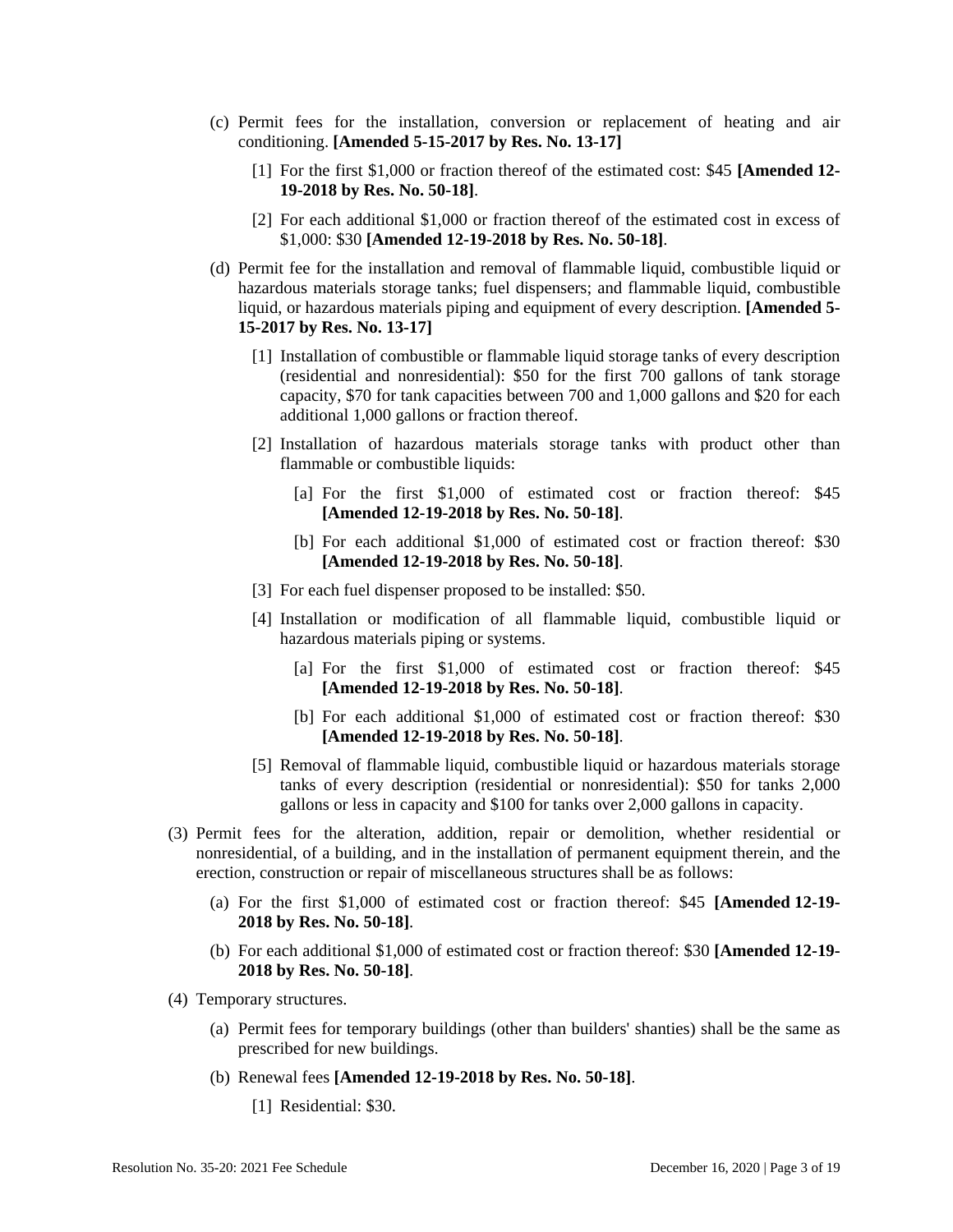[2] Commercial: \$75.

- (5) Building permit fee for fencing \$0.50 per linear foot of fence with a minimum fee of \$50. **[Added 12-17-2002 by Res. No. 31-02] [Amended 5-15-2017 by Res. No. 13-17] [Amended 12-19-2018 by Res. No. 50-18]**
- (6) The building permit fee for ADA accessibility and for commercial plan review and inspection shall be as follows: **[Added 11-17-2010 by Res. No. 44-10]** 
	- (a) Accessibility plan reviewer and inspector:
		- [1] Base fee of \$100 plus \$0.10 per square foot of floor area or each fraction of affected floor area **[Amended 12-19-2018 by Res. No. 50-18]**.
			- [a] Accessibility plan review is considered to be 20% of the above fee calculation with a minimum fee of \$20.
			- [b] Accessibility inspections are considered to be 80% of the above fee calculation with a minimum fee of \$75.
			- [c] Where floor area cannot be applied (door relocations, etc.), only the minimum fee shall be charged.
		- [2] This fee shall be in addition to all other applicable building permit fees.
	- (b) Commercial plan reviewer and inspector shall be based on an hourly fee.

NOTE: Third party review fees shall apply per the rate sheet on file in the Planning and Zoning Department. **[Added 12-20-2017 by Res. No. 66-17]** 

- (7) General Contractor Licensing Fee: \$85. **[Added 12-20-2017 by Res. No. 66-17] [Amended 12-19-2018 by Res. No. 50-18]**
- B. Pursuant Chapter 110, Building Construction, of the Code of the Township of Cheltenham, the applicable permit fee(s) for work commenced prior to obtaining approved permits required by Chapter 110, shall be tripled, as outlined in this fee schedule. **[Amended 5-15-2017 by Res. No. 13-17] [Amended 12-19-2018 by Res. No. 50-18]**
- C. Commonwealth of Pennsylvania Uniform Construction Code Administration Fee: A fee of \$4.50, or other amount, however denominated, imposed on the Township from time-to-time, will be assessed to all permits issued by the Township, which will be remitted to the Commonwealth of Pennsylvania for administration of the Pennsylvania Uniform Construction Code. **[Added 12-20- 2017 by Res. No. 66-17]**

### **§ A300-5. Electrical Standards.**

- A. Pursuant to Chapter **135**, Electrical Standards, of the Code of the Township of Cheltenham, the following fees are hereby established:
	- (1) Application for examination, license and annual renewal fees **[Amended 12-19-2018 by Res. No. 50-18]**:
		- (a) Master electrician contractor: \$85. **[Amended 12-17-2002 by Res. No. 29-02]**
		- (b) Chief plant electrician: \$60.
		- (c) Oil burner service dealer: \$60.
		- (d) Refrigeration service dealer: \$60.
		- (e) Journeyman electrician: \$45. **[Amended 12-17-2002 by Res. No. 29-02]**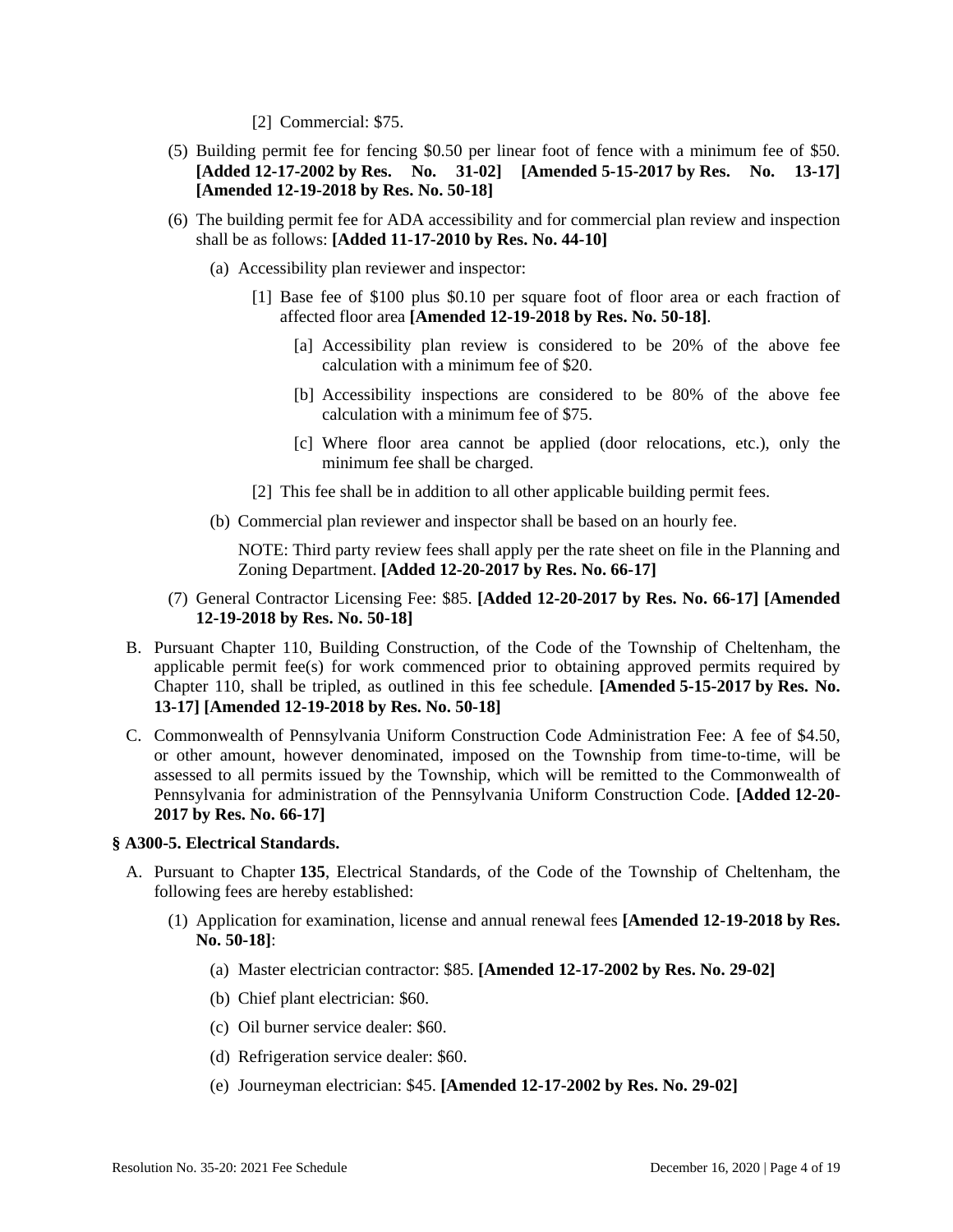- (f) Apprentice electrician: \$35. **[Amended 12-17-2002 by Res. No. 29-02]**
- (g) HVAC Contractor: \$85. **[Added 12-17-2002 by Res. No. 29-02]**

NOTE: Third party review fees may apply. **[Added 12-20-2017 by Res. No. 66-17]**

### **§ A300-6. Explosives.**

- A. Pursuant to Chapter 139, Explosives, of the Code of the Township of Cheltenham, the following fees are hereby established:
	- (1) Thirty-day permit: \$300.
	- (2) One-year permit: \$1,000.

### **§ A300-6.1. Fire insurance claims.**

- A. Pursuant to Chapter 147, Fire Insurance Claims, of the Code of the Township of Cheltenham, the following fee is hereby established for the issuance by the Director of Fiscal Affairs of a certificate indicating whether there are any delinquent taxes, assessments, penalties or user charges against real property damaged by fire. This fee is authorized by Pennsylvania State Act 98 of 1992.
	- (1) Certificate: \$75.

# **§ A300-7. Fire prevention.**

- A. Pursuant to Chapter 151, Fire Prevention, Article I, Fire Marshal, of the Code of the Township of Cheltenham, the following fees are hereby established **[Amended 12-19-2018 by Res. No. 50-18]**.
	- (1) Fire reports: \$20.
	- (2) Annual fire inspections.
		- (a) Apartments:
			- [1] Up to 9 sleeping units: \$50.
			- [2] 10 to 24 sleeping units: \$75.
			- [3] 25 to 49 sleeping units: \$100.
			- [4] 50 to 100 sleeping units: \$125.
			- [5] More than 100 sleeping units: \$175.
			- [6] Building six stories or higher: \$250.
		- (b) Assembly, educational and institutional, business, factory, high-hazard, manufacturing, mercantile and storage occupancies:
			- [1] Up to 3,500 square feet: \$50.
			- [2] 3,501 square feet to 12,000 square feet, \$90.
			- [3] 12,001 square feet to 36,000 square feet: \$125.
			- [4] 36,001 square feet to 50,000 square feet: \$150.
			- [5] 50,001 square feet to 100,000 square feet: \$250.
			- [6] Over 100,000 square feet: \$350.
		- (c) Second and subsequent re-inspections required for compliance: \$25.
		- (d) Installation and alteration of sprinkler systems: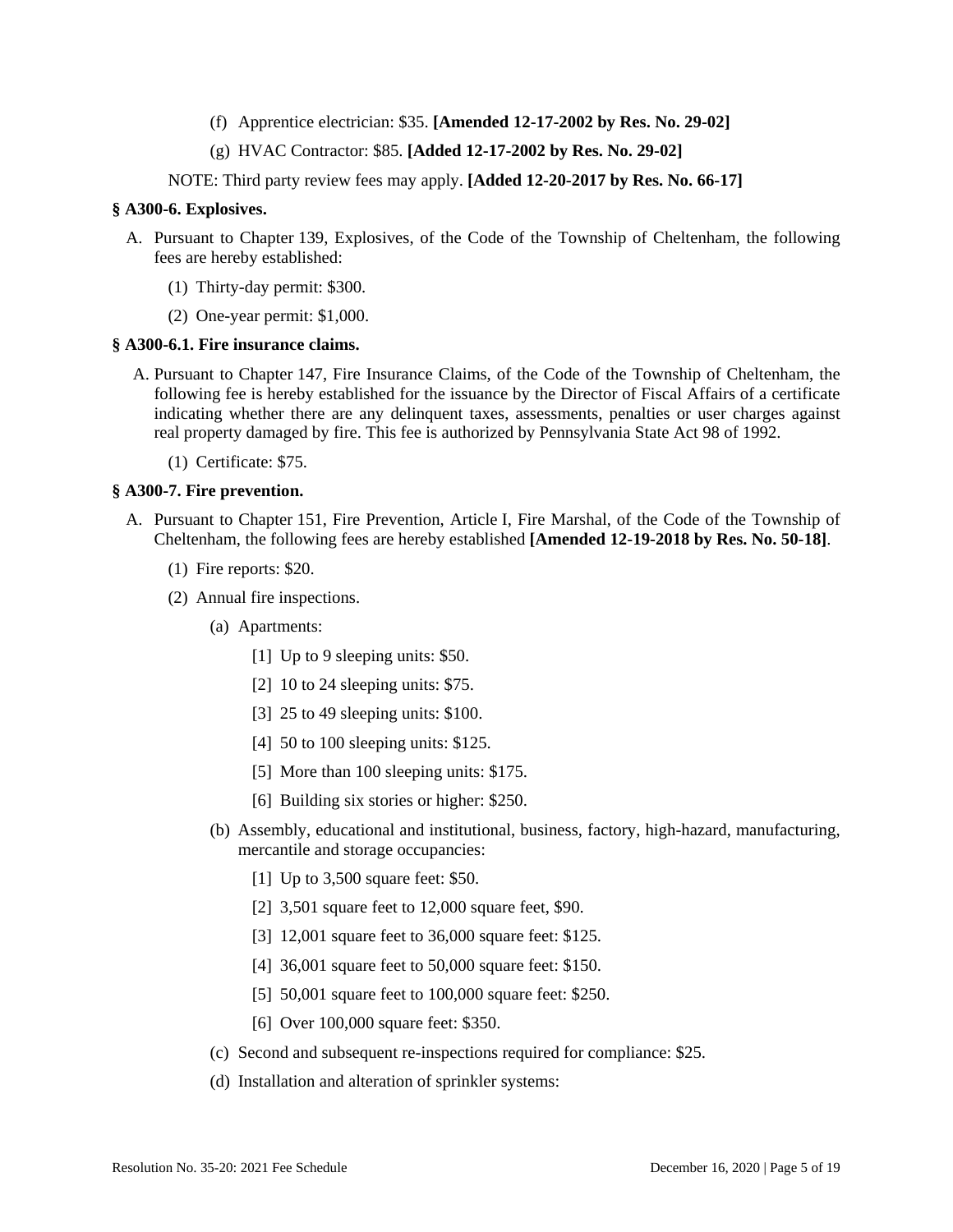- [1] Up to \$1,000 of the estimated cost: \$45.
- [2] Each additional \$1,000 of the estimated cost or fraction thereof: \$30.
- [3] Third party plan review (if required): actual third party cost incurred for review. **[Amended 5-15-2017 by Res. No. 13-17]**
- (e) Installation and alteration of fire alarm systems:
	- [1] Up to \$1,000 of the estimated cost, \$45.
	- [2] Each additional \$1,000 of the estimated cost or fraction thereof: \$30.
	- [3] Third party plan review (if required): actual third party cost incurred for review. **[Amended 5-15-2017 by Res. No. 13-17]**
- **(f)** Installation and alteration of all other fire suppression systems: **[Amended 5-15- 2017 by Res. No. 13-17]**
	- [1] Up to \$1,000 of the estimated cost: \$45.
	- [2] Each additional \$1,000 of the estimated cost or fraction thereof: \$30.
	- [3] Third party plan review (if required): actual third party cost incurred for review.
- (g) Approval of permits and inspection of installations of compressed and liquefied gases. **[Added 12-15-1998 by Ord. No. 1932-98]**
	- [1] For the first \$1,000 of cost: \$45.
	- [2] For each additional \$1,000 of cost or fraction thereof: \$30. **[Amended 5-15- 2017 by Res. No. 13-17]**
		- [a] Approval of permits and inspection of fire protection systems. The fee for such permits shall be \$45 for the first \$1,000 of the cost thereof, \$30 for each additional \$1,000 of cost, plus any actual third party costs incurred for the review, if applicable. **[Added 12-15-1998 by Ord. No. 1932-98] [Amended 5-15-2017 by Res. No. 13-17]**
- B. Pursuant to Chapter 151, Fire Prevention, Article VI, Recovery of Costs for Abatement of Hazardous Substances, of the Code of the Township of Cheltenham, the following fees are hereby established:
	- (1) Response to any hazardous materials release or incident which requires the services of the Township Fire Department: \$500 plus costs (Township fee does not include the cost of any other governmental agency).
- C. Permit fees for Fire Department/Company standby: **[Added 11-20-2007 by Res. No. 43-07]**
	- (1) For the first two hours or fraction thereof: \$500.
	- (2) For each additional hour or fraction thereof: \$250.

# **§ A300-8. Display Fireworks Permit Fee [Removed 5-15-2017 by Res. No. 13-17; Added 3-28-2018 By Res. No. 15-18].**

- A. Pursuant to Chapter 194, Display Fireworks, of the Code of Cheltenham Township, the following fee is hereby established:
	- (1) Permit Fee for display fireworks (per event): \$300.

### **§ A300-9. Garbage, rubbish and refuse.**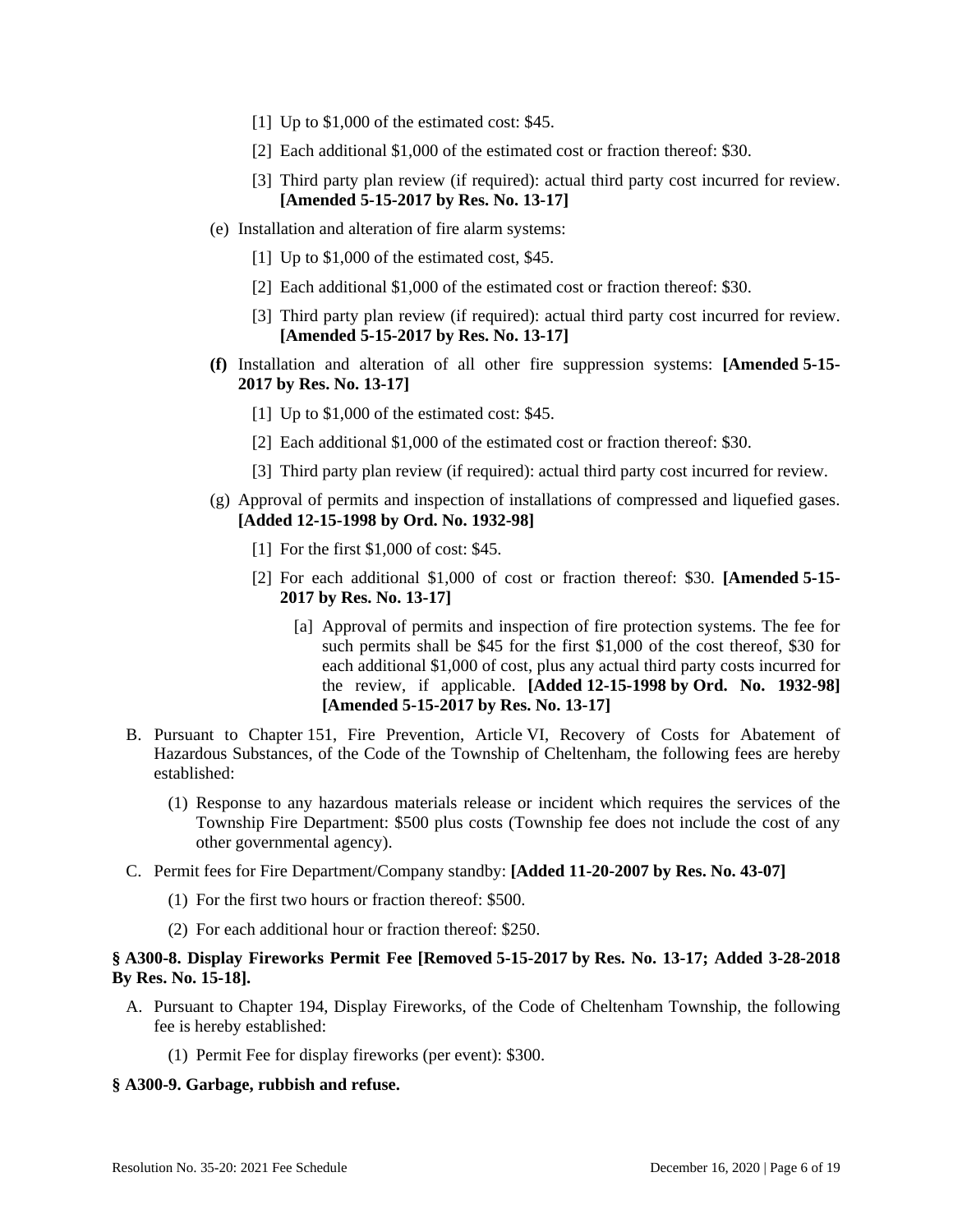- A. Pursuant to Chapter 161, Garbage, Rubbish and Refuse, of the Code of the Township of Cheltenham, the following fees are hereby established:
	- (1) Service charge for collection and disposal: \$325 per single-family residential dwelling unit **[Amended 12-19-2018 by Res. No. 50-18]**.

### **§ A300-10. Massage establishments.**

- A. Pursuant to Chapter 179, Massage Establishments, of the Code of the Township of Cheltenham, the following fees are hereby established **[Amended 12-19-2018 by Res. No. 50-18]**:
	- (1) License application to operate a massage establishment: \$250.
	- (2) Portion of license application that will be returned if the license is not granted: \$50.

#### **§ A300-11. Peace and good order.**

- A. Pursuant to Chapter 205, Peace and Order, Article III, Noise and Disorderly Conduct, of the Code of the Township of Cheltenham, the following fees are hereby established:
	- (1) Permit fee for noncommercial use of sound truck: \$50.

#### **§ A300-12. Plumbing standards.**

- A. Pursuant to Chapter 209, Plumbing Standards, of the Code of the Township of Cheltenham, the following fees are hereby established.
	- (1) Master plumber's license fee: \$85, no discount period. **[Amended 12-17-2002 by Res. No. 29-02] [Amended 12-19-2018 by Res. No. 50-18]**
	- (2) Journeyman plumber's license fee: \$45. **[Amended 12-17-2002 by Res. No. 29-02] [Amended 12-19-2018 by Res. No. 50-18]**
	- (3) Apprentice plumber: \$35. **[Added 12-17-2002 by Res. No. 29-02] [Amended 12-19- 2018 by Res. No. 50-18]**
	- (4) Filing fees for plumbing plan.
		- (a) New construction: \$50 minimum, plus \$10 per fixture in excess of five fixtures.
		- (b) Alterations, replacement of fixtures, additions and removal: \$10 minimum, plus \$10 per fixture in excess of two fixtures.
	- (5) Permit application and Sewage Enforcement Officer fees for private on-site disposal systems: **[Amended 10-21-1997 by Res. No. 37-97]**
		- (a) Deep hole test observation by Sewage Enforcement Officer: \$150.
		- (b) Percolation test by Sewage Enforcement Officer: \$250.
		- (c) Plan review and issuance of permit by Sewage Enforcement Officer including final inspection of construction: \$200.
		- (d) All other services performed by the Sewage Enforcement Officer which do not fall within Subsection A(4)(a) through (c) above, such as reviewing and approving permits for the correction of a malfunctioning system, shall be charged at the rate of \$50 per hour.
	- (6) Permit fees for Repair, Replacement or Removal of Existing Laterals. **[Amended 2-15- 2017 by Res. No. 13-17, Amended 4-19-2017 by Res. No. 28-17, Amended 02-19-2020 by Res. No. 10-2020]**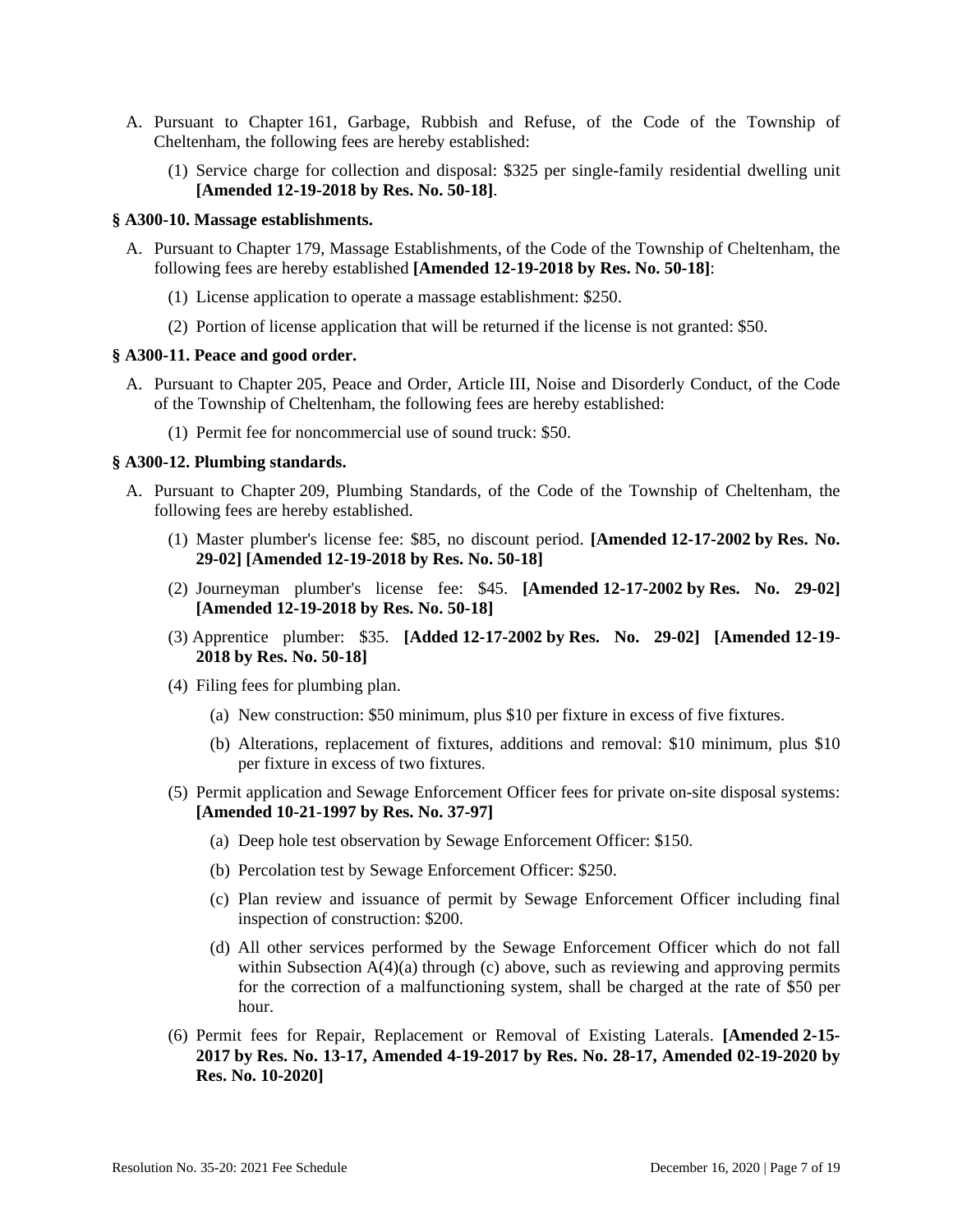- (a) For the repair or replacement of existing laterals: 3% of total project cost, including labor and materials, plus a one-time fee of \$19.
- (b) Demolition, disconnecting fee: \$35.
- (c) Failure to obtain a permit for work on a lateral: Triple the appropriate fee as outlined in item (a) above.
- (7) Permit fees for plumbing work (completed within the building envelope): **[Added 10-16- 2007 by Res. No. 41-07] [Amended 12-19-2018 by Res. No. 50-18]**
	- (a) For the first \$1,000 of estimated cost or fraction thereof: \$45.
	- (b) For each additional \$1,000 of estimated cost or fraction thereof: \$30.

#### **§ A300-13. Precious metals and gems.**

- A. Pursuant to Chapter 213, Precious metals and gems, of the Code of the Township of Cheltenham, the following fees are hereby established:
	- (1) License fee: \$400.

# **§ A300-14. Sale of property. [Amended 1-20-2009 by Res. No. 5-09]**

- A. Pursuant to Chapter 217, Property, Sale of, of the Code of Township of Cheltenham, the following fees are hereby established:
	- (1) Application for certification statement and affidavits: \$40 **[Amended 12-19-2018 by Res. No. 50-18]**.

#### **§ A300-15. Real estate registry.**

- A. Pursuant to Chapter 226, Real Estate Registry, of the Code of the Township of Cheltenham, the following fees are hereby established: **[Amended 1-20-2009 by Res. No. 4-09]**
	- (1) Evidence of registration of property: \$10 **[Amended 12-19-2018 by Res. No. 50-18] [Amended 03-20-2019 by Res. No. 33-19]**.
- B. Pursuant to Chapter 283, Vacant Building Registry and Regulations, of the Code of the Township of Cheltenham, the following fees are hereby established **[Added 6-15-2016 by Ord. No. 2330- 16]**:
	- (1) Residential Single Family Annual Registration.
		- (a) Initial registration/renewal without violations: \$400.
		- (b) First Renewal with violations: \$800.
		- (c) Second Renewal with violations: \$1,200.
		- (d) Third or more renewals with violations: \$1,400.
	- (2) Multifamily Residential/Nonresidential Annual Registration.
		- (a) Less than 5,001 sq. ft.
			- [1] Initial registration/renewal without violations: \$500.
			- [2] First Renewal with violations: \$1,000.
			- [3] Second Renewal with violations: \$1,500.
			- [4] Third or more renewals with violations: \$2,000.
		- (b) 5,001-10,000 sq. ft.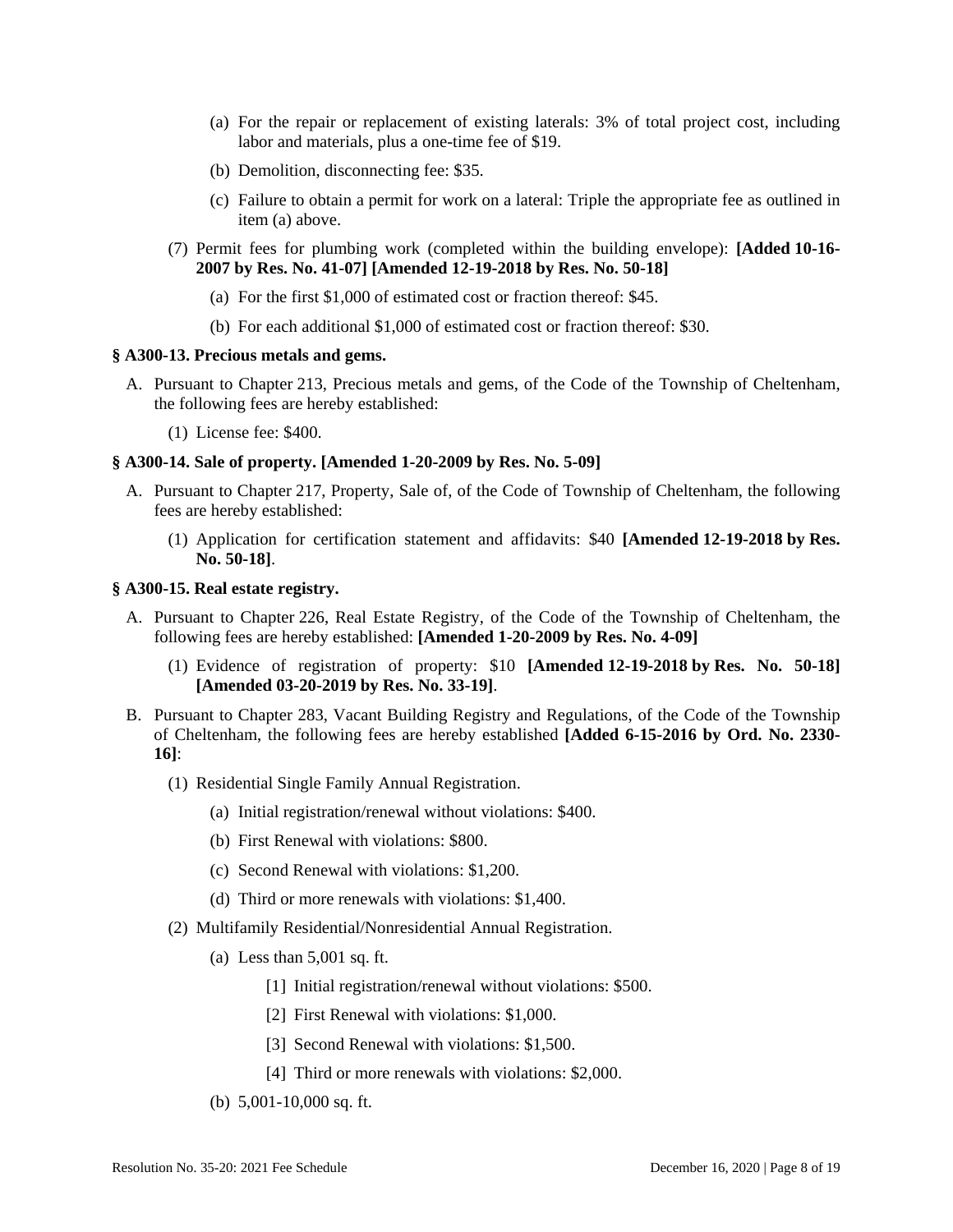- [1] Initial registration/renewal without violations: \$1,000.
- [2] First Renewal with violations: \$2,000.
- [3] Second Renewal with violations: \$3,000.
- [4] Third or more renewals with violations: \$4,000.
- (c) 10,001-200,000 sq. ft.
	- [1] Initial registration/renewal without violations: \$1,750.
	- [2] First Renewal with violations: \$3,500.
	- [3] Second Renewal with violations: \$5,250.
	- [4] Third or more renewals with violations: \$7,000.
- (d) Over 200,000 sq. ft.
	- [1] Initial registration/renewal without violations: \$2,500.
	- [2] First Renewal with violations: \$5,000.
	- [3] Second Renewal with violations: \$7,500.
	- [4] Third or more renewals with violations: \$10,000.
- (3) Waiver of Vacant Building Registration Fee: \$100, but full registration fee shall be submitted with annual registration form.

#### **§ A300-16. Sewers.**

- A. Discharge of fats, oils and grease to POTW [Added 7-17-2013 by Ord. No. 2269-13; Amended 5- 15-2017 by Res. No. 13-17, Removed 12-18-2019 by Res. No. 64-19, Added 02-19-2020 by Res. No. 10-20]:
	- (1) Initial permit: \$500.
	- (2) Annual permit renewal: \$250.

#### **§ A300-17. Signs and advertising.**

- A. Pursuant to Chapter 242, Signs and Advertising, Article I, Sign Regulations, of the Code of the Township of Cheltenham, the following fees are hereby established:
	- (1) Permit: \$45 per sign erected for the first \$1,000; \$30 for each additional \$1,000 **[Amended 12-19-2018 by Res. No. 50-18]**.

**§ A300-18. Peddlers, solicitors and transient vendors. [Amended 7-21-2009 by Res. No. 30-09;**  Amended 3-28-2018 by Res. No. 15-18] Fees for permits for commercial peddling/soliciting and indoor/outdoor transient vendors shall be as follows:

- A. Peddlers, solicitors and transient vendors:
	- (1) One day: \$25 per person.
	- (2) One week (seven days): \$100 per person.
	- (3) One-day parade: \$150.
- B. Fees for transient sales vendors: \$100 per vendor, per day, for a maximum of 20 days. **[Added 9- 16-2015 by Res. No. 26-15; Amended 3-28-2018 by Res. No. 15-18]**

### **§ A300-19. Streets and sidewalks.**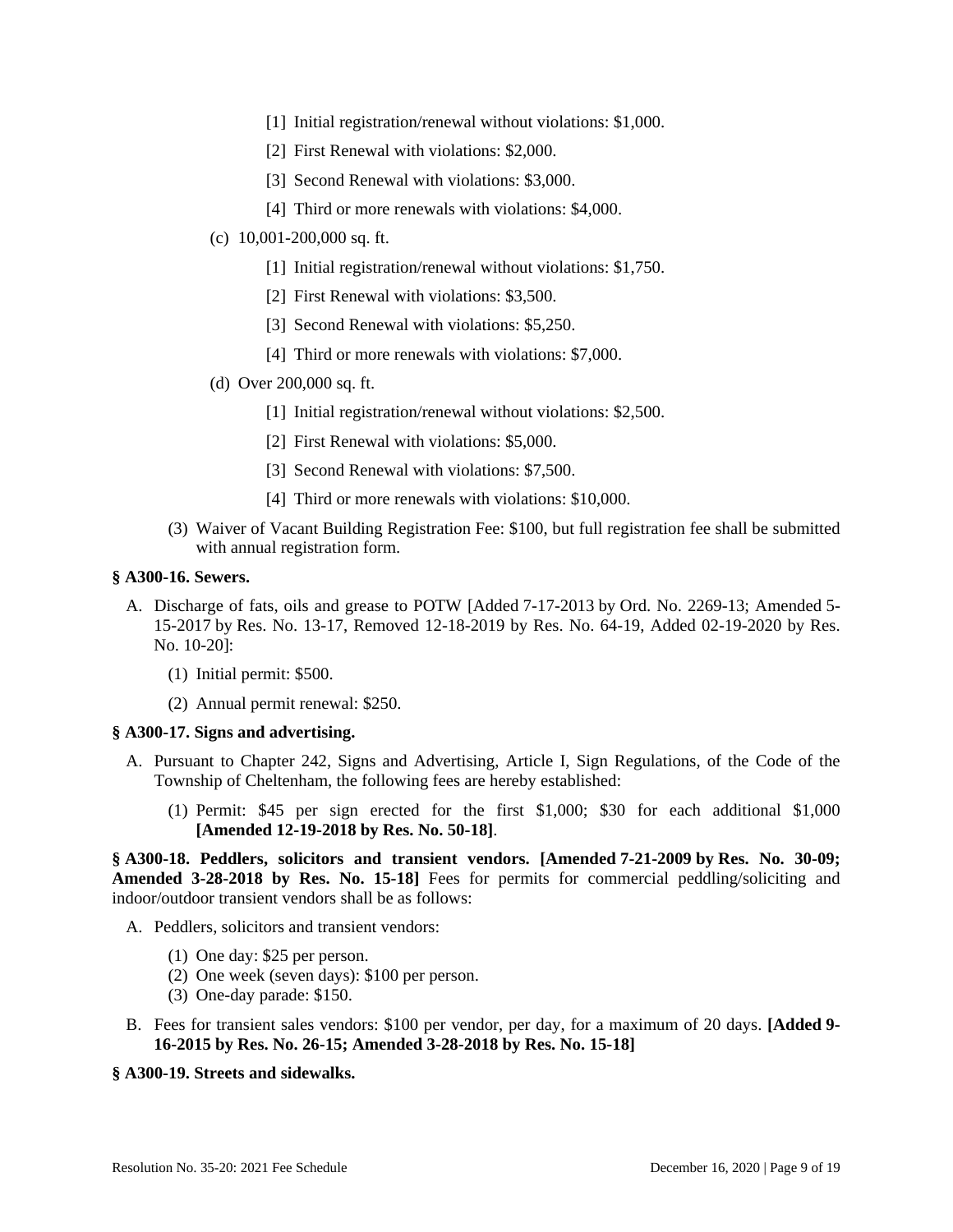- A. Pursuant to Chapter 255, Streets and Sidewalks, of the Code of the Township of Cheltenham, the following fees shall be established:
	- (1) Permit for placing building material in a street: \$100 **[Amended 10-19-2016 by Res. No. 98- 16. Amended 12-20-2017 by Res. No. 66-17]**.
	- (2) Permit for setting or resetting the line or grade of a curb.
		- (a) \$500. **[Amended 12-20-2017 by Res. No. 66-17].**
		- (b) For more than 75 feet of frontage: an additional \$10 per linear foot **[Amended 12-20- 2017 by Res. No. 66-17].**
	- (3) Permit for work within right-of-way (sum of Application Fee and Construction Fee). **[Amended 5-15-2017 by Res. No. 13-17]** 
		- (a) Application Fee:
			- [1] Street opening (improved area or unimproved area) for each street location: \$75 **[Amended 12-20-2017 by Res. No. 66-17].**
			- [2] Sidewalk/curb (new or replacement) for each street location: \$30 **[Amended 12-20-2017 by Res. No. 66-17] [Amended 12-19-2018 by Res. No. 50-18].**
		- (b) Construction Fee **[Amended 12-20-2017 by Res. No. 66-17] [Amended 12-19- 2018 by Res. No. 50-18]**:
			- [1] Street opening: \$9 per square yard or increment thereof; 2 square yard minimum.
			- [2] Sidewalk: \$7 per 10 linear foot section of increment thereof; 30 linear-foot minimum.
			- [3] Curb: \$7 per 10 linear foot section or increment thereof; 30 linear-foot minimum.
	- (4) Permit renewal.
		- (a) Sixty-day renewal for street opening permit: \$75 **[Amended 12-20-2017 by Res. No. 66-17].**
		- (b) Sixty-day renewal of curb or sidewalk permit: \$25 **[Amended 12-20-2017 by Res. No. 66-17].**

### **§ A300-20. Subdivision and land development. [Amended 5-15-2017 by Res. No. 13-17]**

- A. Pursuant to Chapter 260, Subdivision and Land Development, of the Code of the Township of Cheltenham, the following fees are hereby established:
	- (1) Filing of preliminary plan for review: \$50.
	- (2) Final plan: \$25, plus \$25 for each lot, dwelling unit or 3,000 square feet of floor area appearing on the final plan.
	- (3) Improvement construction plan: \$15 when the application is filed, plus an amount equal to 5% of the estimated cost of the work, as determined by the Township Engineer, for the necessary inspection. The inspection charge shall be based upon the subsequently stated hourly rates for each hour or portion thereof a Township employee is engaged on the work and shall include the actual cost of any material tests. The hourly rate for a Township inspector will be \$50 per hour and \$100 per hour for the Township Engineer. Upon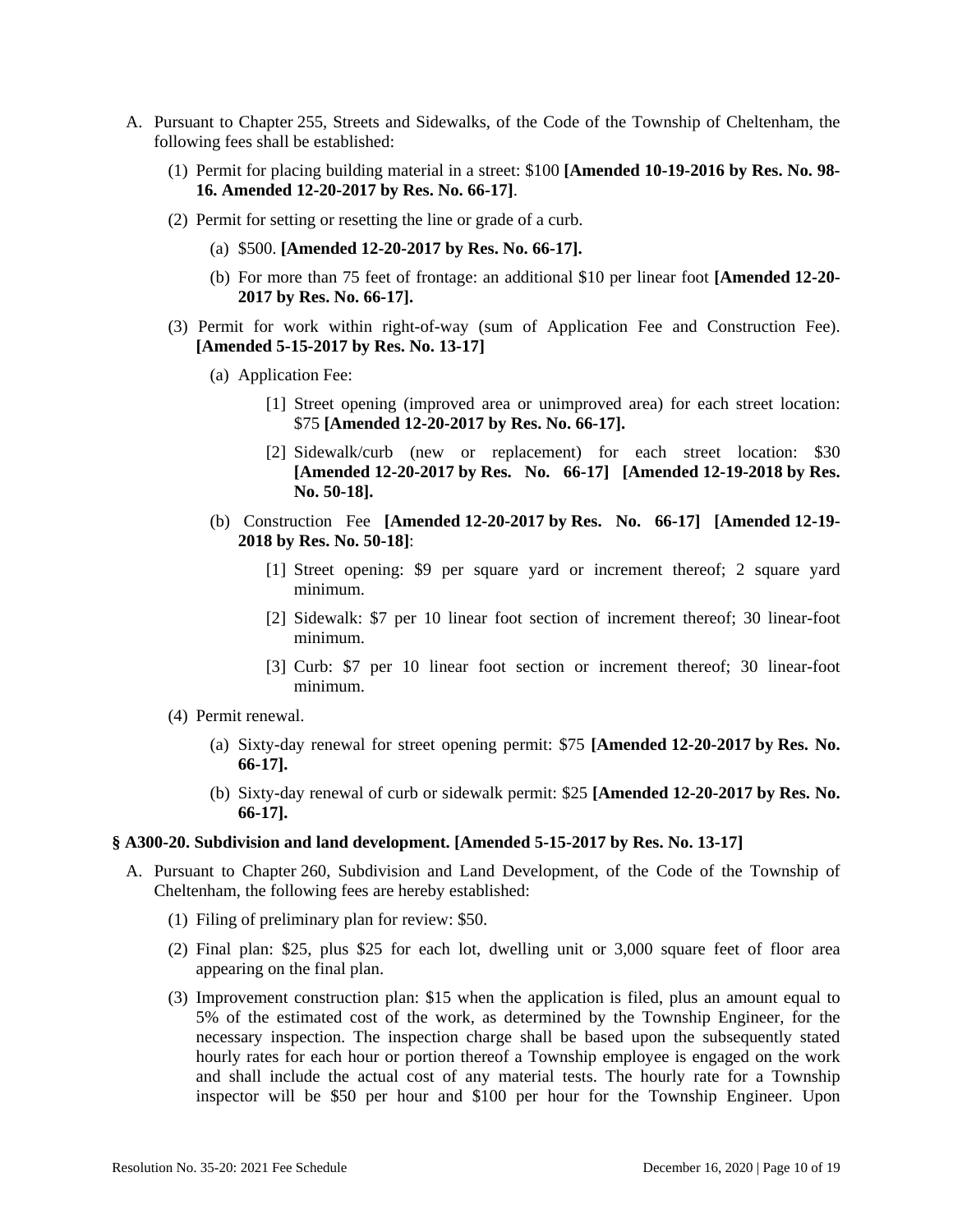completion of the work, any moneys not expanded shall be refunded to the owner. Any moneys due the Township will be paid by the developer to the Township before final certification. [Amended 12-17-2002 by Res. No. 30-02]

- (4) Posting of signs.
	- (a) One to five total signs: \$50 each.
	- (b) Additional signs: \$25.
- (5) Subdivision/land development reviews. **[Added 12-17-2002 by Res. No. 30-02; Amended 2- 15-2017 by Res. No. 13-17]**
	- (a) The hourly charges for subdivision/land development reviews shall be as follows:
		- [1] Township Engineer: Per consultant annual rate schedule for Cheltenham Township.
		- [2] Clerical services: \$25 per hour.
	- (b) Residential Subdivision or Land Development **[Amended 12-20-2017 by Res. No. 66- 17]**

| Number of Lots/Units | <b>Application Fee</b>            | Professional Review Escrow*          |
|----------------------|-----------------------------------|--------------------------------------|
| $1-5$ lots/units     | $$250, plus $325$ per lot/unit    | $$2,500$ , plus $$625$ per lot/unit  |
| $6-10$ lots/units    | $$300, plus $275$ per lot/unit    | $$5,500$ , plus \$525 per lot/unit   |
| $11-25$ lots/units   | $$350, plus $175$ per lot/unit    | \$8,000, plus \$424 per lot/unit     |
| $25+$ lots/units     | $$150$ , plus $$100$ per lot/unit | $$10,000$ , plus $$225$ per lot/unit |
| Lot Line Revision    | \$325                             | \$1,000                              |

(c) Nonresidential Subdivision **[Amended 12-20-2017 by Res. No. 66-17]**

| Number of Lots    | <b>Application Fee</b>      | Professional Review Escrow* |
|-------------------|-----------------------------|-----------------------------|
| $1-3$ lots        | \$450 per lot               | \$2,500, plus \$525 per lot |
| $4+$ lots         | \$1,000, plus \$325 per lot | \$3,500, plus \$325 per lot |
| Lot Line Revision | \$525                       | \$1,500                     |

#### (d) Nonresidential Land Development

| New Construction         | <b>Application Fee</b>               | Professional Review Escrow*           |
|--------------------------|--------------------------------------|---------------------------------------|
| Up to $3,000$ sq. ft.    | \$375, plus \$50 per 1,000 sq. ft.   | \$1,000, plus \$325 per 1,000 sq. ft. |
| 3,001 to 10,000 sq. ft.  | \$275, plus \$50 per 1,000 sq. ft.   | \$3,000, plus \$225 per 1,000 sq. ft. |
| 10,001 to 25,000 sq. ft. | \$525, plus \$50 per 1,000 sq. ft.   | \$5,000, plus \$200 per 1,000 sq. ft. |
| 25,001 to 75,000 sq. ft. | \$625, plus \$50 per 1,000 sq. ft.   | \$6,000, plus \$175 per 1,000 sq. ft. |
| 75,001+ sq. ft.          | \$1,100, plus \$50 per 1,000 sq. ft. | \$7,000, plus \$175 per 1,000 sq. ft. |

(e) Plan Amendments/Minor Plans

| <b>Application Fee</b>               | Professional Review Escrow*           |
|--------------------------------------|---------------------------------------|
| \$\$350, plus \$50 per 1,000 sq. ft. | \$2,500, plus \$325 per 1,000 sq. ft. |

\* Professional Review Escrow – These funds are collected by the Township and used to pay fees associated with professional services provided by Township Consultants (engineering, legal, etc.). Fees are held by the Township and unused fees are returned to the applicant when project review is complete. The balance of the escrow must be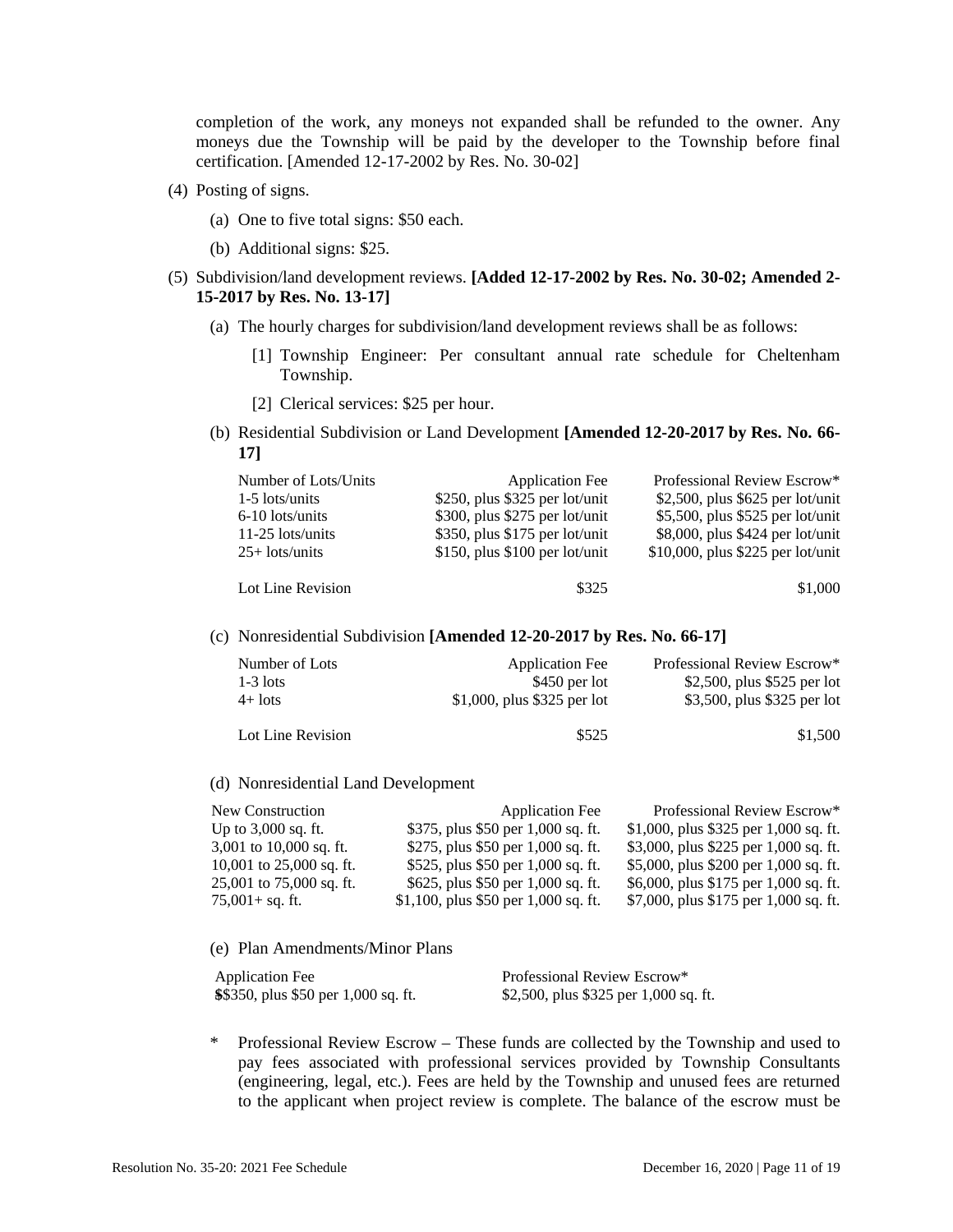maintained at a level of 25% of the original escrow at all times. Work will not be completed on the project unless the escrow balance is at or above 25% of the original escrow.

### **§ A300-21. Swimming pools.**

- A. Pursuant to Chapter 264, Swimming Pools, of the Code of the Township of Cheltenham, the following fees are hereby established:
	- (1) Annual inspection fee: \$150.

#### **§ A300-22. Taxation.**

- A. Pursuant to Chapter 270, Taxation, Article II, Mercantile License Tax, of the Code of the Township of Cheltenham, the following fees are hereby established:
	- (1) Annual license: \$15 **[Amended 12-20-2017 by Res. No. 66-17].**
	- (2) Replacement of lost or damaged license: \$2.
- B. Pursuant to Chapter 270, Taxation, Article III, Business Privilege Tax, of the Code of the Township of Cheltenham, the following fees are hereby established:
	- (1) Certificate of registration: \$15 **[Amended 12-20-2017 by Res. No. 66-17].**
	- (2) Replacement of lost or damaged certificate: \$2.

# **§ A300-23. Vehicles and traffic. [Amended 12-21-1999 by Ord. No. 1954-99; 12-19-2000 by Ord. No. 1973-00] [Amended 2-15-2017 by Res. No. 13-17]**

- A. Pursuant to Chapter 285, Vehicles and Traffic, of the Code of the Township of Cheltenham, the following fees are hereby established:
	- (1) Residential permit parking permit fee: \$10.
	- (2) Transfer of residential parking permit: \$3.
	- (3) Commercial parking permit fee schedule:

| <b>Time Period</b>         | Fee   |
|----------------------------|-------|
| January 1-15               | \$200 |
| January 16-31              | \$191 |
| February 1-15              | \$182 |
| February 16 - end of month | \$173 |
| March $1-15$               | \$164 |
| March 16-31                | \$155 |
| April 1-15                 | \$146 |
| April 16-30                | \$137 |
| May 1-15                   | \$128 |
| May 16-31                  | \$119 |
| June 1-15                  | \$110 |
| June 16-30                 | \$101 |
| July 1-15                  | \$92  |
| July 16-31                 | \$83  |
| August 1-15                | \$74  |
| <b>August 16-31</b>        | \$65  |
| September 1-15             | \$56  |
| September 16-30            | \$47  |
| October 1-15               | \$38  |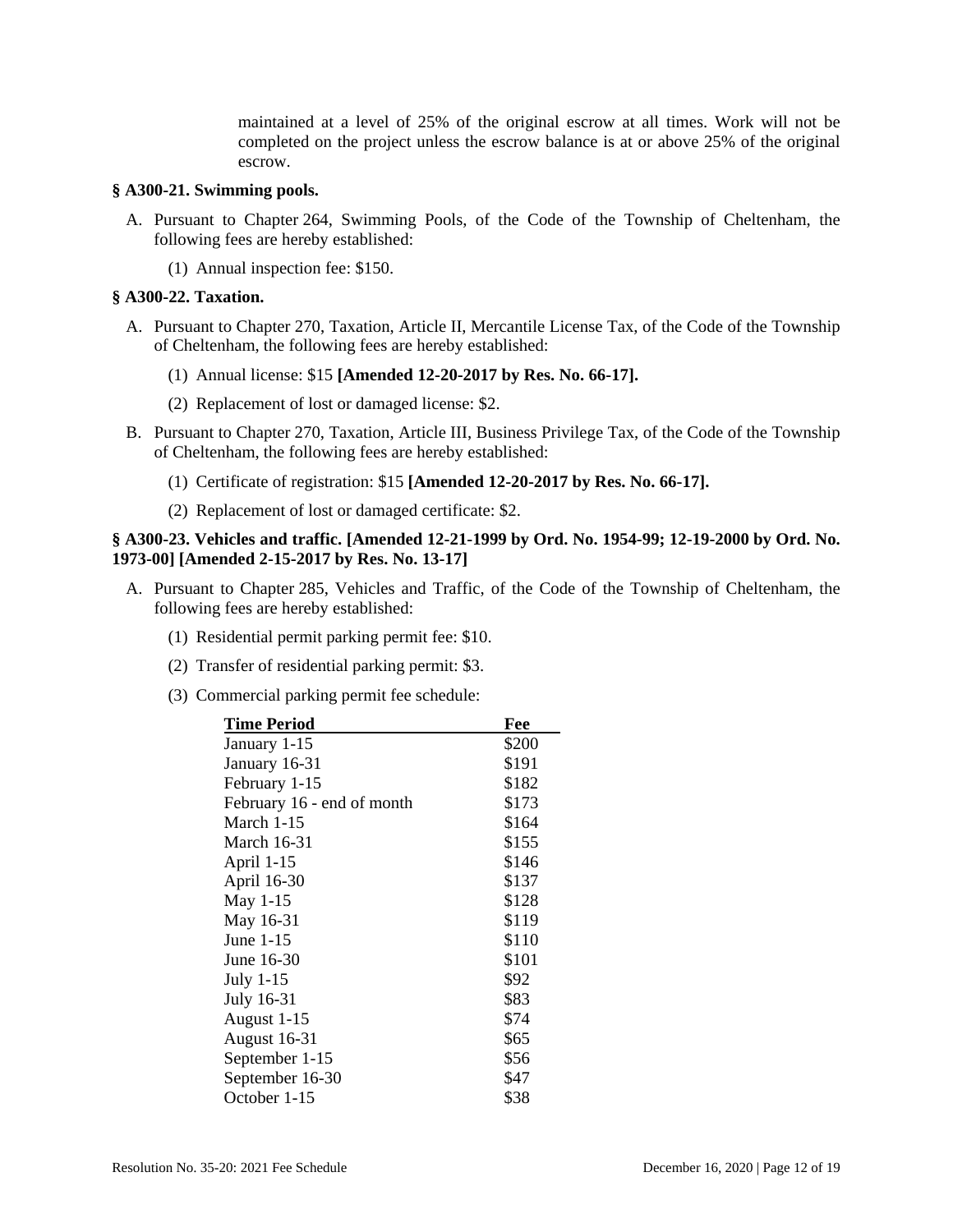October 16-December 31 \$29

 (4) Handicapped parking sign, pole, installation and administrative costs: \$100 **[Added 6-15- 2016 by Res. No. 78-16]**.

# **§ A300-24. Zoning. [Amended 12-16-2008 by Res. No. 42-08]**

Pursuant to Chapter 295, Zoning, of the Code of the Township of Cheltenham, the following fees are hereby established:

- A. At the time of filing of notice of petition or application, there shall be paid to the Township Manager the sum of \$1,200. Said filing fee covers the nonrefundable application fee of \$600, postage, advertising, stenographic fee and mailing cost. If expenses exceed the filing fee, the applicant shall be billed and liable for any additional expenses. If expenses are less than the filing fee minus the application fee, the applicant shall receive a refund **[Amended 12-19-2018 by Res. No. 50-18]**.
- B. At the time of filing notice of appeal or application for special exception or variance to the requirements of Chapter 295, entitled Zoning, and for continuances of Zoning Hearing Board meetings, there shall be paid to the Township Manager, by the applicant or appellant, the following nonrefundable fees **[Amended 12-19-2018 by Res. No. 50-18]**:
	- (1) Accessory structures on single-family residential properties (decks, fences, garages, gazebos, pools, sheds, etc.): \$500.
	- (2) Single-family residential buildings/properties (including additions thereto): \$600.
	- (3) Two-family residential, townhouses and/or residential multifamily (including additions thereto and accessory structures thereon): \$1,200.
	- (4) Nonresidential buildings/properties: \$1,200.
	- (5) Zoning Hearing Board continuances requested by applicant **[Amended 12-20-2017 by Res. No. 66-17]**:
		- (a) Single-family residential properties: \$400.
		- (b) Two-family residential, townhouses, and/or residential multifamily properties: \$600.
		- (c) Nonresidential properties: \$600.

## **§ A300-25. Administrative fees. [Added 8-20-1996 by Res. No. 29-96]**

- A. Pursuant to Chapter 5, Administration of Government, Article XI, General Provisions, of the Code of the Township of Cheltenham, the following fees are hereby established:
	- (1) The fee for clerical research time shall be billed at a rate of \$25 per hour, with a minimum charge of \$25.
	- (2) The fee for research time conducted by Township administrative staff shall be billed at a rate of \$75 per hour, with a minimum charge of \$75. Administrative time shall include, but not be limited to, managerial services performed by administrative municipal employees.
	- (3) Costs to provide copies of records: **[Amended 5-15-2017 by Res. No. 13-17]** 
		- (a) Black and white copies: \$0.25 per copy.
		- (b) Color copies: \$0.35 per copy.
		- (c) Specialized documents (other than 8.5" x 11"): actual cost to copy.
		- (d) CD/DVD of documents: \$3.00 per disk, if not provided by requestor.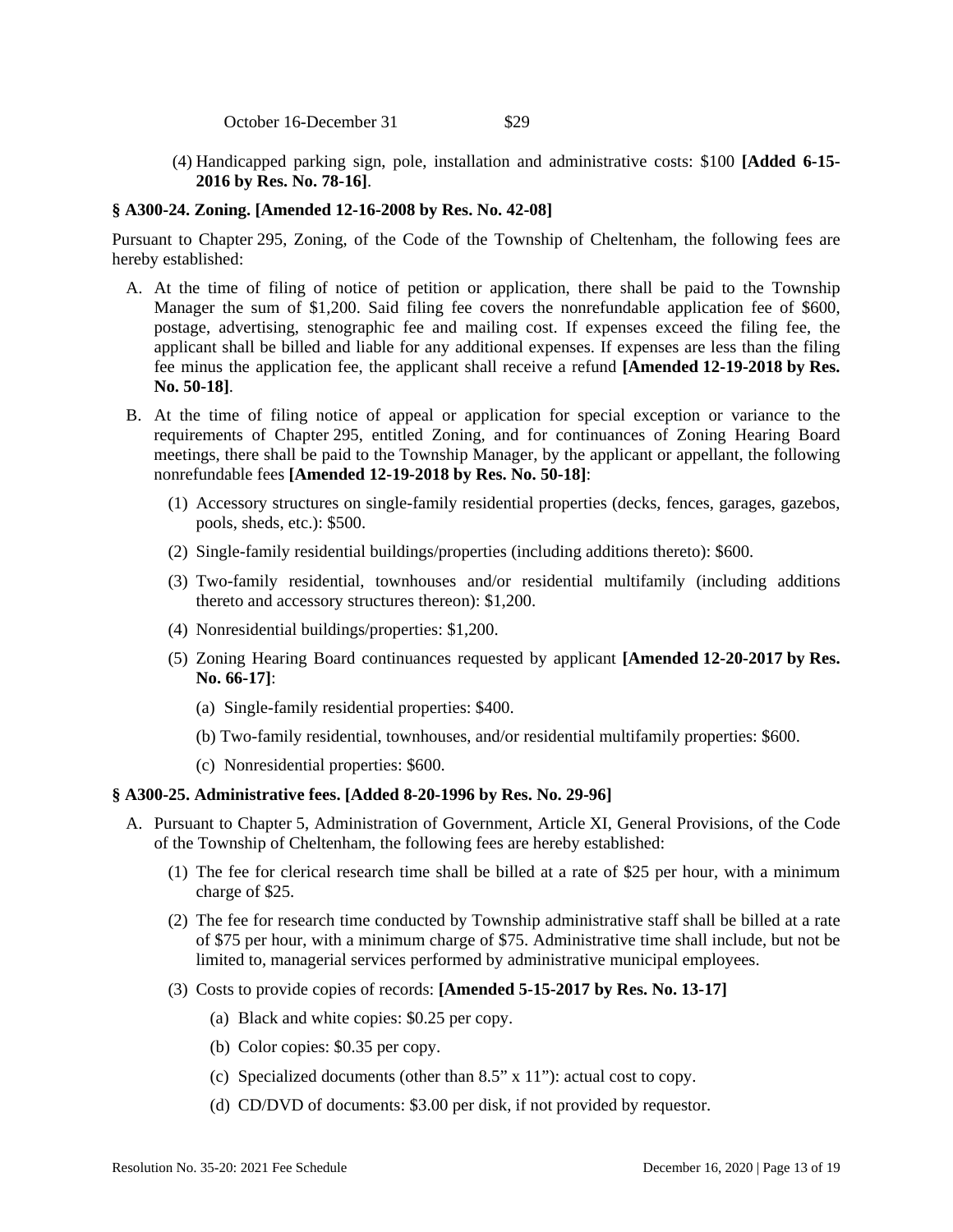- (e) Flash drive of documents: actual cost of flash drive, if not provided by requestor.
- (f) Conversion of record to paper: \$0.25 per page.
- (g) Mailing of documents: cost to mail documents.
- (h) Certification of records: \$5.00 per record.
- (4) Charges for the following Township documents:
	- (a) Unabridged edition of the Code of Cheltenham Township (hard copy or disk): \$250.
		- [1] Annual supplements: \$100.
	- (b) Current edition of Township Building Code: \$35 **[Amended 12-19-2018 by Res. No. 50-18]**.
	- (c) Current edition of Township Zoning Code: \$35 **[Amended 12-19-2018 by Res. No. 50-18]**.
	- (d) Current edition of Subdivision Code: \$35 **[Amended 12-19-2018 by Res. No. 50-18]**.
	- (e) Current edition of Plumbing Code: \$35 **[Amended 12-19-2018 by Res. No. 50-18]**.
	- (f) Home Rule Charter: \$15 **[Amended 12-19-2018 by Res. No. 50-18]**.
- (5) Unless specified elsewhere in the Township's Fee Schedule, charges for all forms of certifications by Township officials: \$35 **[Amended 12-19-2018 by Res. No. 50-18]**.
- (6) The Township shall be reimbursed by the requesting party for all costs including prevailing wages, travel time, expenses, and mileage of Township personnel to attend legal matters and provide expert testimony on behalf of non-municipal-related cases. Costs to the Township shall be calculated by the Township's Accounting Department and billed accordingly and paid within 30 days from the date of the last proceeding. **[Added 3-20-2007 by Ord. No. 2130-07]**

### **§ A300-26. Discounts for user fees eliminated. [Added 11-16-2011 by Res. No. 33-11]**

All discounts for user fees including, but not limited to, refuse fees, sanitary sewer fees and excess water fees invoiced by the Township of Cheltenham are hereby eliminated and extinguished.

# **§ A300-27. Miscellaneous fees. [Added 7-18-2012 by Res. No. 27-12] [Amended 5-15-2017 by Res. No. 13-17]**

- A. Purposely left blank **[Amended 12-19-2018 by Res. No. 50-18]**.
- B. Dumpsters and temporary storage containers **[Added 10-19-2016 by Res. No. 98-16] [Amended 5- 15-2017 by Res. No. 13-17].**
	- (1) Placement of a dumpster or temporary storage container within public rights-of-way, including the streets or roadways: \$100 per dumpster for 15 days; \$10 per dumpster for each additional day up to a maximum of 60 days.
	- (2) Placement of a dumpster or temporary storage container on private property: \$50 per dumpster for 15 days; \$10 per dumpster each additional day up to a maximum of 60 days.
	- (3) Placement of one or more dumpsters or temporary storage containers at a development or redevelopment site (projects that involve the construction or rehabilitation of multiple residences and/or the construction or rehabilitation of commercial space greater than 5,000 sq. ft.): \$10 per month, per dumpster for a period not to exceed 2 years **[Amended 12-19- 2018 by Res. No. 50-18]**.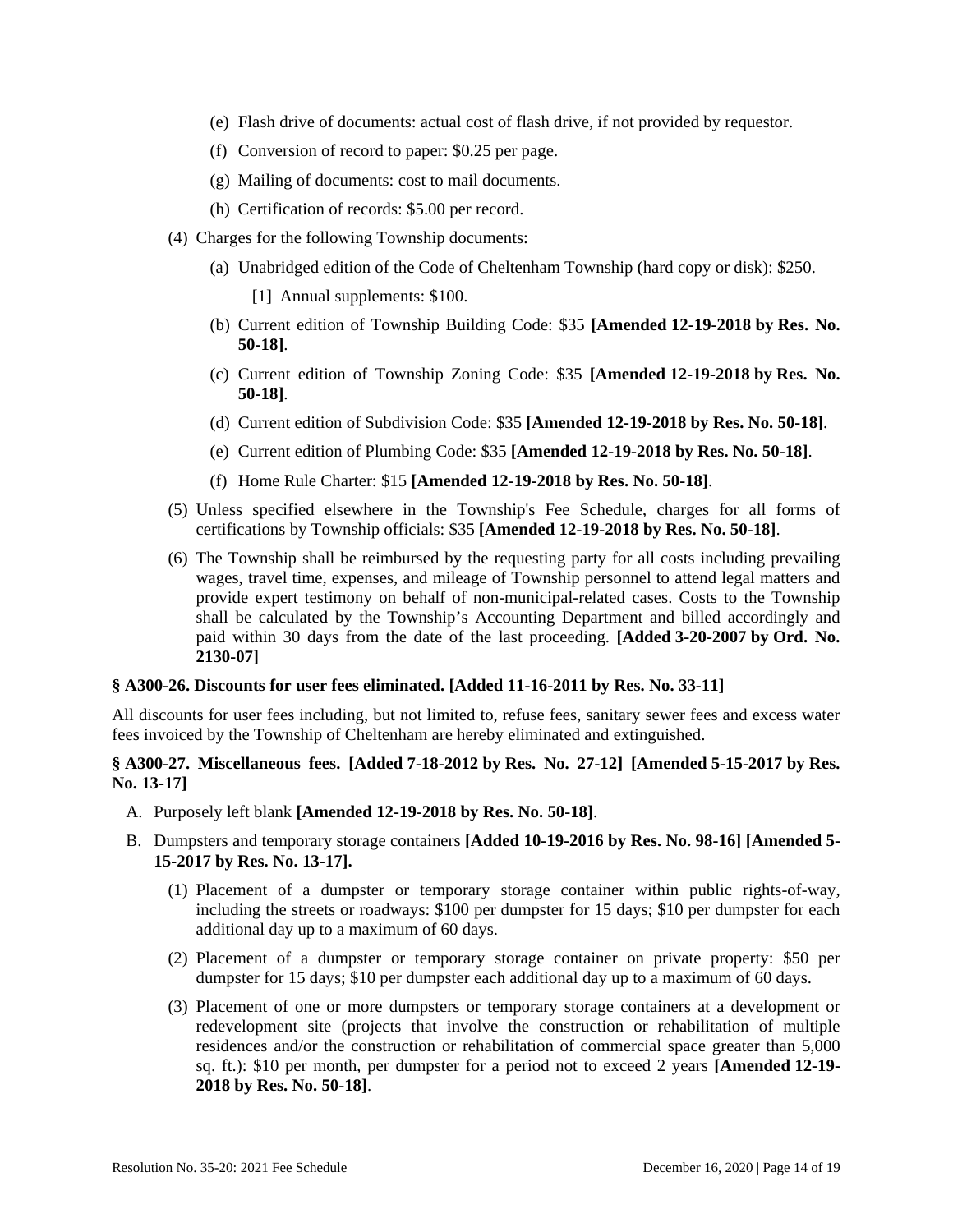### C. Facility rentals

- (1) Community Centers
	- (a) Gymnasium rental: \$30/hour
	- (b) Community Center room rental:
		- [1] Township resident or entity: \$35/hour
		- [2] Cheltenham Township Adult School: \$20/hour
		- [3] Non-Township resident or entity: \$50/hour
	- (c) Party packages
		- [1] Basic
			- [a] Resident: \$175 for 2 hours
			- [b] Non-resident: \$205 for 2 hours
		- [2] Sports
			- [a] Resident: \$200 for 2 hours
			- [b] Non-resident: \$230 for 2 hours
		- [3] Additional time
			- [a] Resident: \$50 each additional  $\frac{1}{2}$  hour
			- [b] Non-resident: \$60 each additional  $\frac{1}{2}$  hour
- (2) Curtis Hall (five hour blocks) **[Amended 12-19-2018 by Res. No. 50-18]**
	- (a) Monday-Thursday days (Before 4 p.m.): \$375
	- (b) Monday-Thursday evenings (4 p.m. to 12 a.m.): \$650
	- (c) Friday-Sunday: contact caterer for price schedule
	- d) Overtime: \$400/hour
- (3) Glenside Hall (five hour blocks) **[Amended 12-19-2018 by Res. No. 50-18]**
	- (a) Weekdays Before 4 p.m.): \$200
	- (b) Monday-Thursday evenings (4 p.m. to 12 a.m.): \$375
	- (c) Friday evenings  $(4 \text{ p.m. to } 12 \text{ a.m.})$ : \$750
	- (d) Weekends (including Fridays) and holiday days (Before 4 p.m.):): \$650
	- (e) Weekend and holiday evenings (4 p.m. to 12 a.m.): \$1,000
	- (e) Overtime: \$400/hour
- D. Special events: \$50, \$75 if submitted less than 90 days before the event, \$125 if submitted less than 30 days before the event. Fee waived for block parties **[Amended 02-19-2020 by Res. No. 10-20]**.
- E. Pursuant to Chapter 295, Zoning, Article XXXVII, Wireless Supports and Communications Facilities, of the Code of the Township of Cheltenham, the following fees shall be established **[Added 12-20-2017 by Res. No. 66-17]**:
	- (1) Initial permit application fee: \$750, plus \$250 per site/per attachment.
	- (2) Annual attachment fee: \$250 per site/per attachment.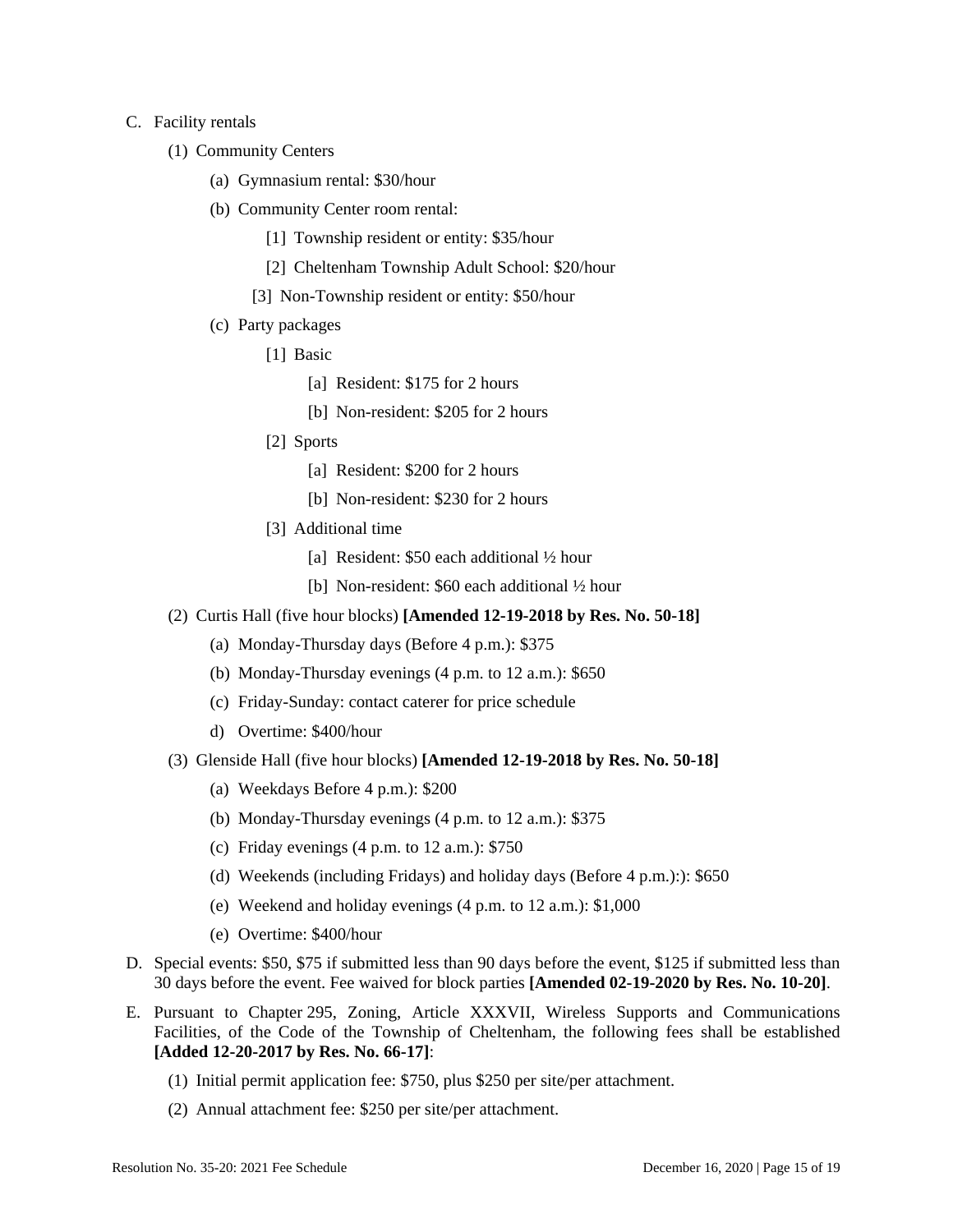- (3) Annual escalation of attachment fee: 3% per year/per site/per attachment.
- F. Print and Advertising Rates **[Added 06-20-2018 by Res. No. 30-18]**:
	- (1)

|        |    | 1 column | 2 columns | 3 columns |
|--------|----|----------|-----------|-----------|
|        |    | 3.375"   | 6.75"     | 10.125"   |
| l rows | つ" | \$200    | \$350     | \$500     |
| 2 rows |    | \$350    | \$600     | \$700     |
| 3 rows | 6" | \$500    | \$700     | \$900     |
| 4 rows | 8" | \$600    | \$850     |           |

- (2) Inserts (whole pages only)
	- (a) Single-sided advertisement: \$2,500
	- (b) Double-sided advertisement: \$3,500
- G. Permit for Filming on Township Property and Public Right-of-Way: \$500 **[Added 07-17-2019 by Res. No. 47-19]**

## **§ A300-28. Department fees. [Added 12-19-2012 by Res. No. 45-12]**

- A. Police Department. **[Amended 12-18-2013 by Res. No. 50-13]**
	- (1) Fingerprinting: \$30.
	- (2) Parking fines, unless otherwise specified in the Pennsylvania Vehicle Code **[Amended 12- 20-2017 by Res. No. 66-17]**:
		- (a) General parking offenses: \$25.
		- (b) Parking in a Fire Zone: \$50.
		- (c) Parking in a Handicapped Parking Space: \$50, unless a greater fee is posted.
		- (d) Parking meter fines: \$25.
	- (3) Parking meters:
		- (a) Two-hour meters: \$0.50.
		- (b) Twelve-hour meters: \$2.
	- (4) Special details: \$130 **[Amended 12-20-2017 by Res. No. 66-17 and 02-19-2020 by Res. No. 10-20].**
- B. Parks and Recreation Department.
	- (1) Playground registration: **[Amended 12-19-2018 by Res. No. 50-18]**
		- (a) Resident: \$400.
		- (b) Non-resident: \$600.
	- (2) Pools: **[Amended 3-19-2014 by Res. No. 14-14 and 12-20-2017 by Res. No. 66-17].**
		- (a) Season Fees:
			- [1] Family membership: \$250.
			- [2] Adult membership (Age 18 and over): \$130.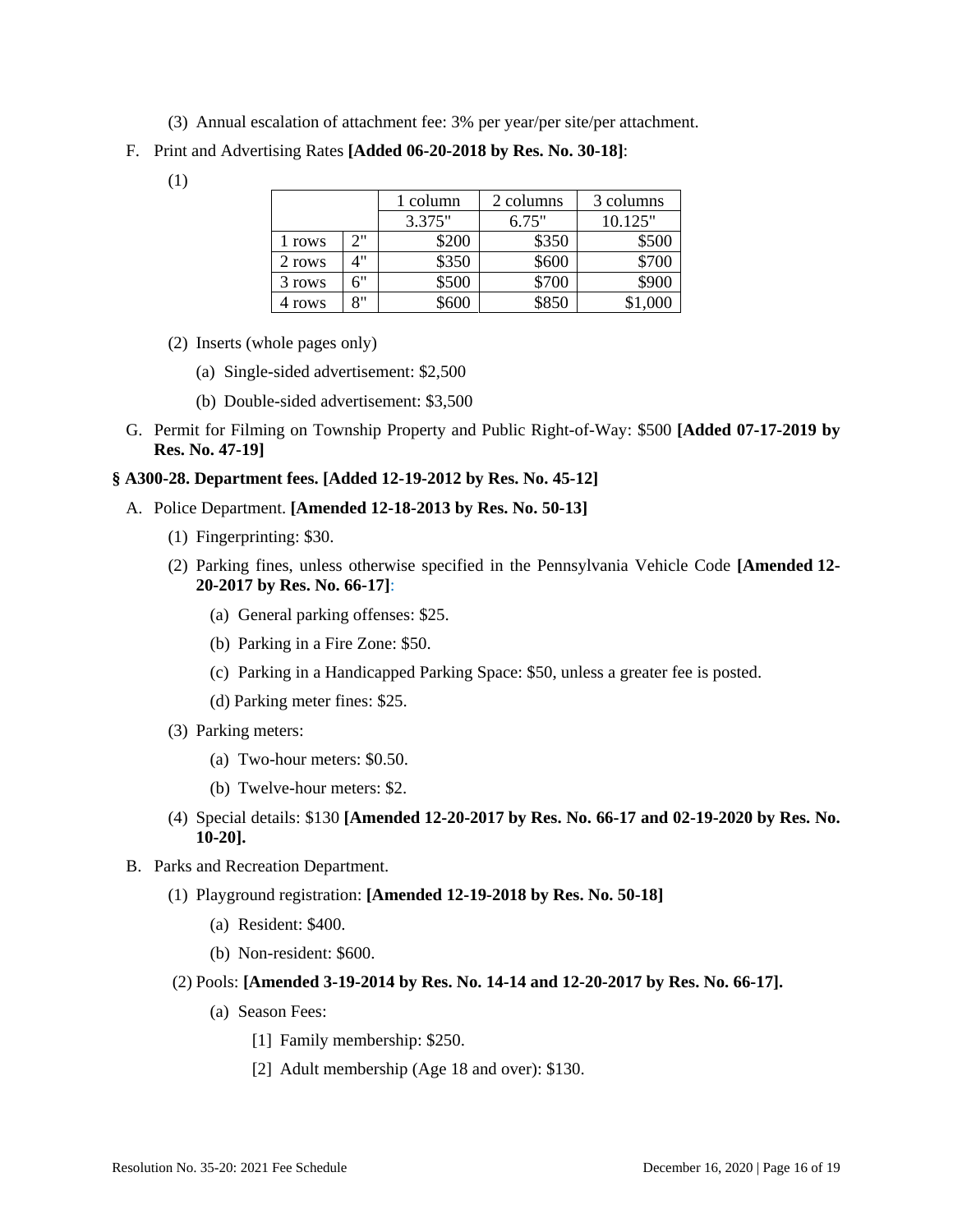- [3] Student membership (Age 16-23 and full-time undergraduate students with school ID): \$90.
- [4] Youth membership (Age 3-15): \$90.
- [5] Senior membership: \$50.
- [6] Children under 3: Free
- (b) Daily Fees:
	- [1] Adults: \$7 per day, plus \$35 one-time registration fee.
	- [2] Youth: \$6 per day, plus \$35 one-time registration fee.
- (c) Guest, weekday **[Amended 12-19-2018 by Res. No. 50-18]**:
	- [1] Adults: \$10 per day.
	- [2] Youth: \$8 per day.
- (d) Guest, weekends **[Amended 12-19-2018 by Res. No. 50-18]**:
	- [1] Adults: \$12 per day.
	- [2] Youth: \$10 per day.
- (3) Field rental: \$1,000 per field per year
- (4) Teen camp registration **[Added 12-19-2018 by Res. No. 50-18]:** 
	- (a) Resident: \$1,050.
	- (b) Non-resident: \$1,250.
- C. Building and Zoning Department.
	- (1) Zoning Use and Occupancy Certificate **[Amended 12-19-2018 by Res. No. 50-18]**:
		- (a) Residential: \$75.
		- (b) Commercial: \$135.
	- (2) Fine penalty **[Amended 12-19-2018 by Res. No. 50-18]**:
		- (a) Residential: \$175.
		- (b) Commercial: \$275.
	- (3) Grading permit **[Amended 12-19-2018 by Res. No. 50-18]**:
		- (a) Residential: \$250, plus \$750 escrow.
		- (b) Commercial: \$425, plus \$750 escrow.
	- (4) Zoning compliance letter **[Amended 12-19-2018 by Res. No. 50-18]**:
		- (a) Residential: \$60.
		- (b) Commercial: \$115.
- D. Public Works Department. **[Added 12-18-2013 by Res. No. 50-13; Amended 11-19-2014 by Res. No. 43-14]**
	- (1) Special collection fee:
		- (a) Home pickup: \$25.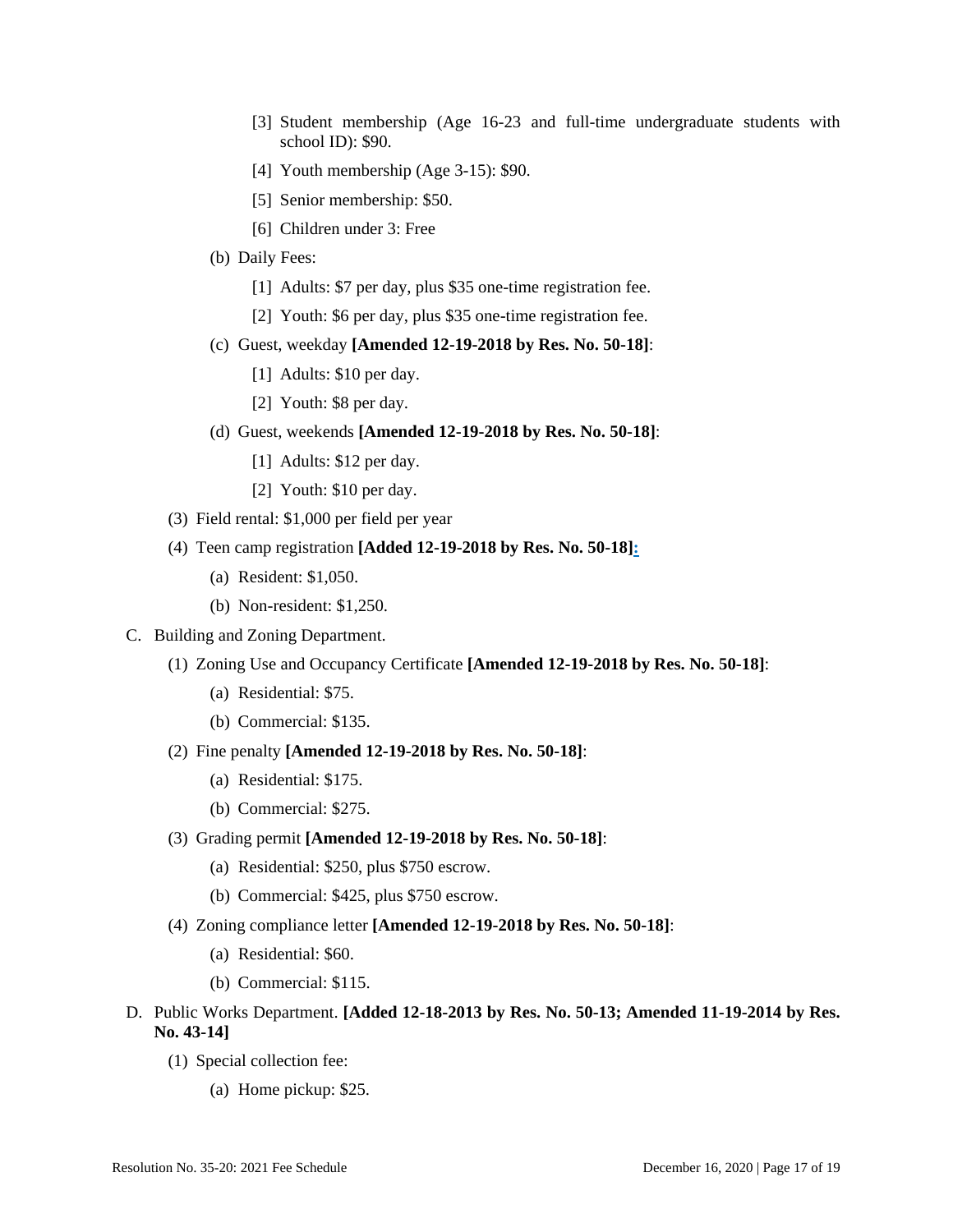- (b) Drop-off at yard: \$15.
- (2) Landscape company disposal fee **[Amended 02-19-2020 by Res. No. 10-20]**:
	- (a) Base fee for a truckload drop-off of 1 to 15 cubic yards: \$25.
	- (b) Base fee for a truckload drop-off of 16 to 30 cubic yards: \$50.
	- (c) Base fee for a truckload drop-off of 31 to 50 cubic yards: \$100.
- (3) Landscape license yearly fee: \$100.\*
- (4) Tree work company license fee: \$100.\*
- (5) Installation of highway banner by Township personnel: \$500 **[Added 6-15-2016 by Res. No. 78-16]**.
- (6) Brush/branch collection (home pickup): \$15 for a 4'H x 4'W x 8'L pile, additional costs will apply for larger piles **[Added 12-20-2017 by Res. No. 66-17].**
- (7) Additional Recycle Toter: \$65, any size **[Added 12-20-2017 by Res. No. 66-17].**
- (8) Biodegradable Leaf Bags **[Added 06-20-2018 by Res. No. 30-18].**
	- (a) 3 bags for \$1.50
	- (b) 50-bag bundle for \$25
- (9) Removal of Nuisances and/or Non-Compliant Property Maintenance Code infractions: current annual hourly rate of personnel for work necessary to remove a nuisance and/or correct Non-Compliant Property Maintenance Code infractions, plus the cost of equipment and vehicles and disposal costs, if any **[Added 07-17-2019 by Res. No. 47-198].**
- \*NOTE: The annual license fee will be reduced by 50% for any business that has an active business privilege license based in Cheltenham Township and has filed a tax return in the past year.
- E. Planning and Zoning Department. **[Added 12-16-2015 by Res. No. 46-15] [Amended 12-19- 2018 by Res. No. 50-18]** 
	- (1) Residential property outstanding code violation report: \$60.
	- (2) Commercial property outstanding code violation report: \$115.
- F. Accounting Department. **[Added 12-16-2015 by Res. No. 46-15]**
	- (1) Commercial and residential sewer and refuse lien payoff calculations: \$25.
- G. Emergency Medical Services. **[Added 9-27-2017 by Res. No. 49-17] [Amended 03-20-2019 by Res. No. 33-19]**
	- (1) Basic Life Support (BLS): \$1,500 per call.
	- (2) Advanced Life Support 1 (ALS-1): \$1,800 per call.
	- (3) Advanced Life Support 2 (ALS-2): \$2,000 per call.
	- (4) Mileage: \$0.15 per mile.
	- (5) Treatment/No Transport: \$400 per call.
	- (6) Dead on Arrival (DOA): \$400 per call.
	- (7) Police Blood Draw: \$400 per draw.